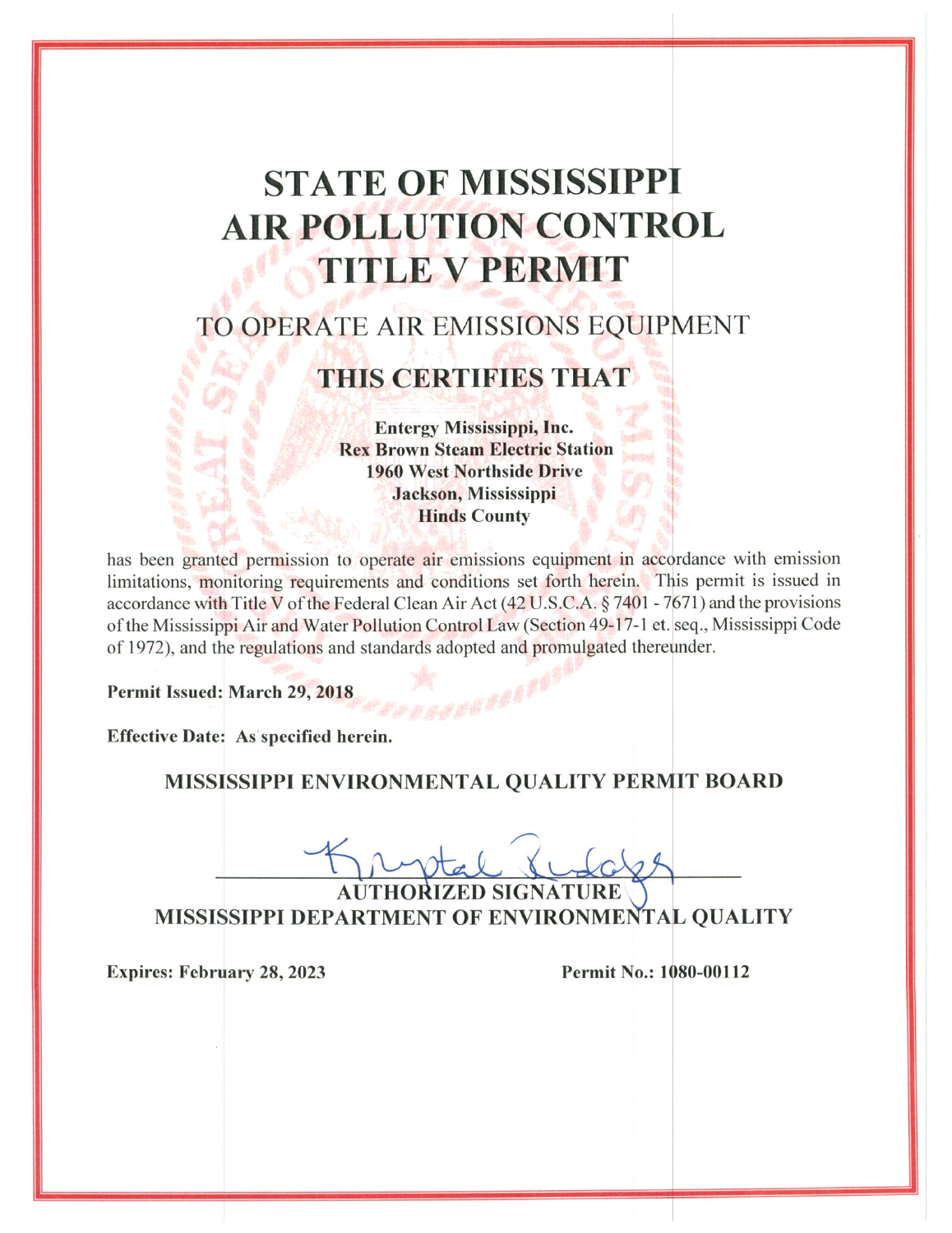# **TABLE OF CONTENTS**

| <b>SECTION 1.</b> |                                                       |  |
|-------------------|-------------------------------------------------------|--|
| <b>SECTION 2.</b> |                                                       |  |
| <b>SECTION 3.</b> |                                                       |  |
| <b>SECTION 4.</b> |                                                       |  |
| <b>SECTION 5.</b> | MONITORING, RECORDKEEPING & REPORTING REQUIREMENTS 21 |  |
| <b>SECTION 6.</b> |                                                       |  |
| <b>SECTION 7.</b> |                                                       |  |
| <b>SECTION 8.</b> |                                                       |  |
| <b>SECTION 9.</b> |                                                       |  |
|                   |                                                       |  |

### **APPENDIX A LIST OF ABBREVIATIONS USED IN THIS PERMIT APPENDIX B PHASE II ACID RAIN PERMIT**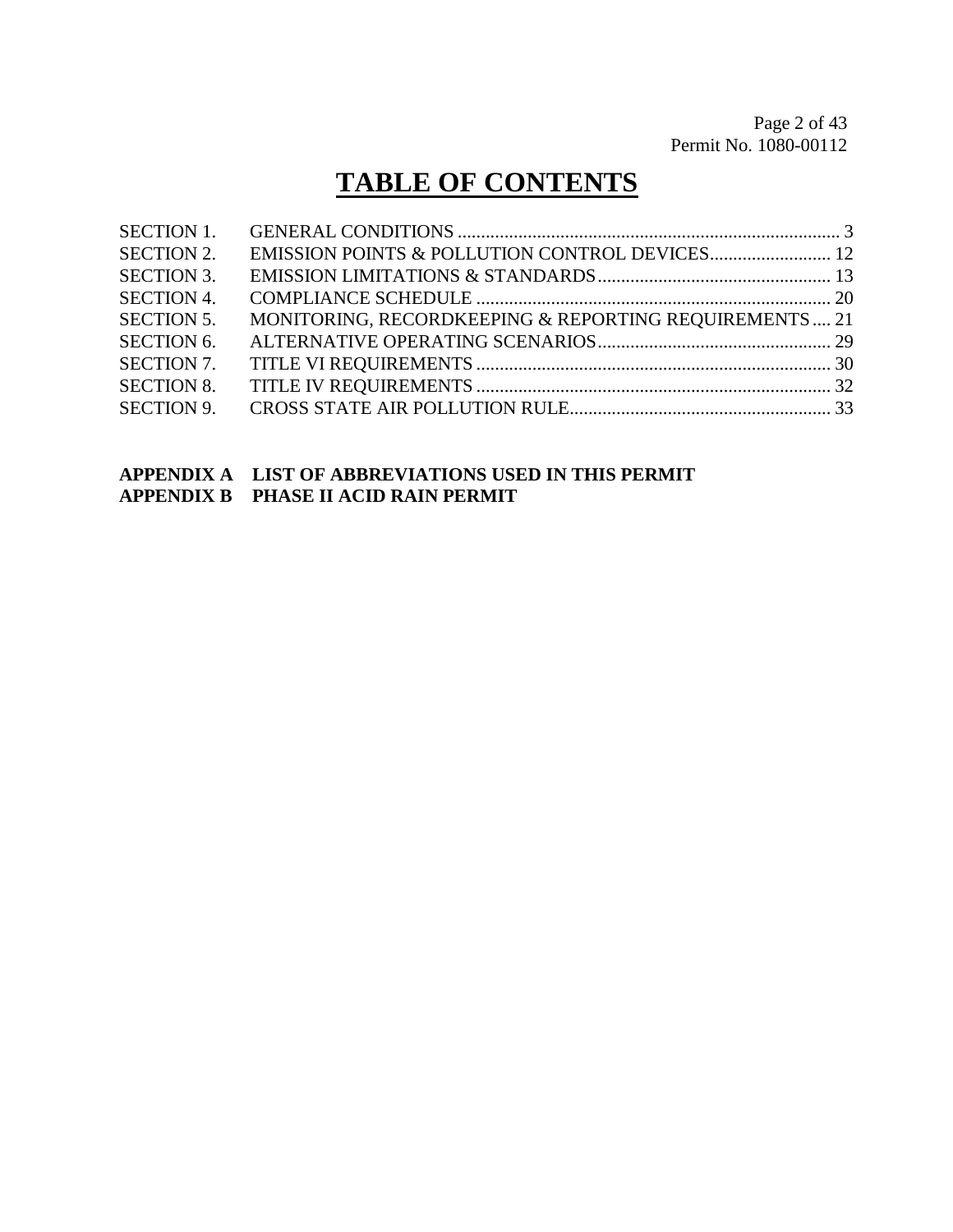## SECTION 1. GENERAL CONDITIONS

- 1.1 The permittee must comply with all conditions of this permit. Any permit noncompliance constitutes a violation of the Federal Act and is grounds for enforcement action; for permit termination, revocation and reissuance, or modification; or for denial of a permit renewal application. (Ref.: 11 Miss. Admin. Code Pt. 2, R.  $6.3.A(6)(a)$ .)
- 1.2 It shall not be a defense for a permittee in an enforcement action that it would have been necessary to halt or reduce the permitted activity in order to maintain compliance with the conditions of this permit. (Ref.: 11 Miss. Admin. Code Pt. 2, R.  $6.3.A(6)(b)$ .)
- 1.3 This permit and/or any part thereof may be modified, revoked, reopened, and reissued, or terminated for cause. The filing of a request by the permittee for a permit modification, revocation and reissuance, or termination, or of a notification of planned changes or anticipated noncompliance does not stay any permit condition. (Ref.: 11 Miss. Admin. Code Pt. 2, R. 6.3.A(6)(c).)
- 1.4 (a) This permit shall be reopened and revised under any of the following circumstances:
	- (1) Additional applicable requirements under the Federal Act become applicable to a major Title V source with a remaining permit term of 3 or more years. Such a reopening shall be completed no later than 18 months after promulgation of the applicable requirement. No such reopening is required if the effective date of the requirement is later than the date on which the permit is due to expire, unless the original permit or any of its terms and conditions has been extended.
	- (2) Additional requirements (including excess emissions requirements) become applicable to an affected source under the acid rain program. Upon approval by the Administrator, excess emissions offset plans shall be deemed to be incorporated into the permit.
	- (3) The Permit Board or EPA determines that the permit contains a material mistake or that inaccurate statements were made in establishing the emission standards or other terms or conditions of the permit.
	- (4) The Administrator or the Permit Board determines that the permit must be revised or revoked to assure compliance with the applicable requirements.
	- (b) Proceedings to reopen and issue this permit shall follow the same procedures as apply to initial permit issuance and shall only affect those parts of the permit for which cause to reopen exists. Such reopening shall be made as expeditiously as practicable.
	- (c) Reopenings shall not be initiated before a notice of such intent is provided to the Title V source by the DEQ at least 30 days in advance of the date that the permit is to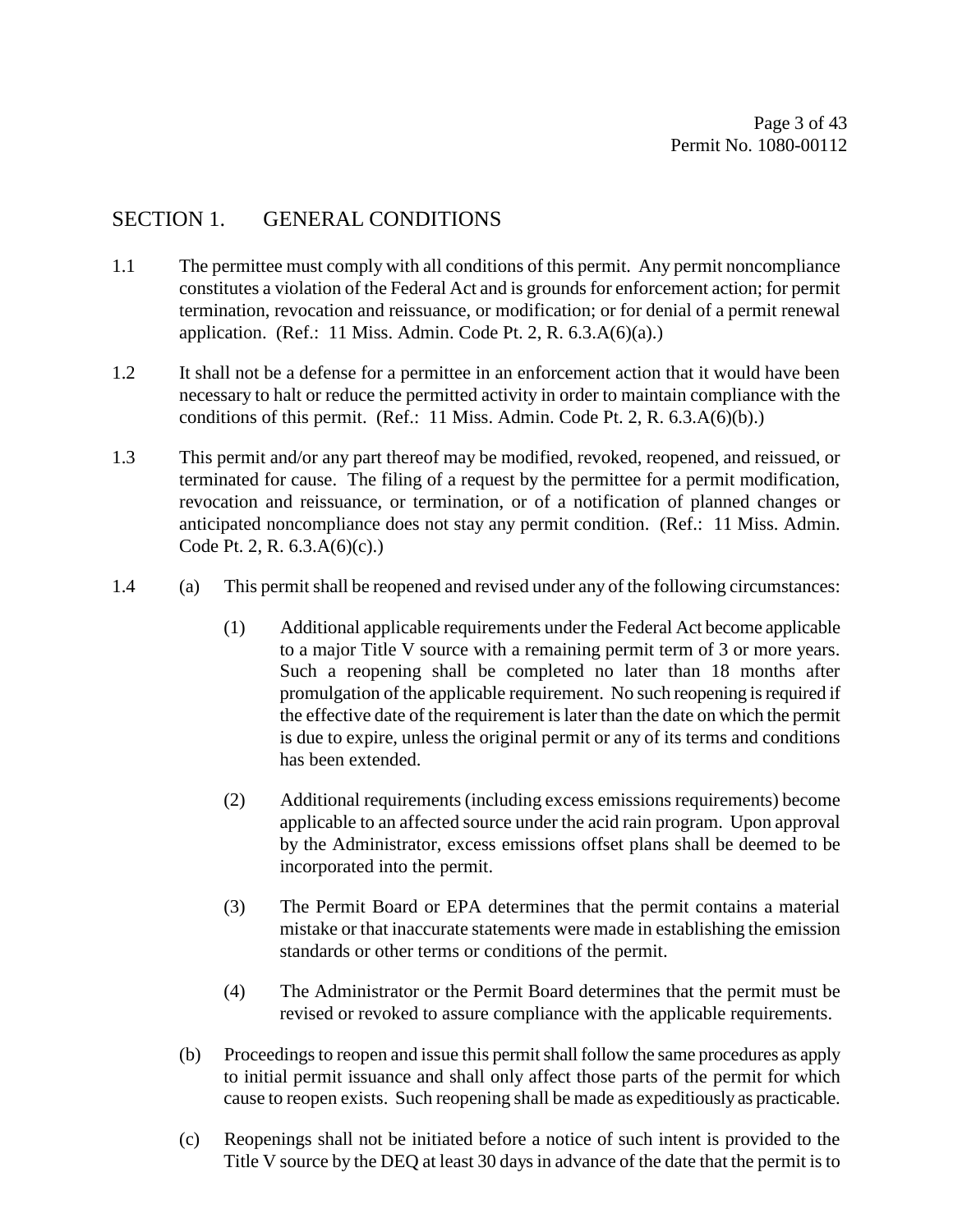be reopened, except that the Permit Board may provide a shorter time period in the case of an emergency.

(Ref.: 11 Miss. Admin. Code Pt. 2, R. 6.4.G)

- 1.5 The permittee shall furnish to the DEQ within a reasonable time any information the DEQ may request in writing to determine whether cause exists for modifying, revoking and reissuing, or terminating the permit or to determine compliance with the permit. Upon request, the permittee shall also furnish to the DEQ copies of records required to be kept by the permittee or, for information to be confidential, the permittee shall furnish such records to DEQ along with a claim of confidentiality. The permittee may furnish such records directly to the Administrator along with a claim of confidentiality. (Ref.: 11 Miss. Admin. Code Pt. 2, R. 6.3.A(6)(e).)
- 1.6 This permit does not convey any property rights of any sort, or any exclusive privilege. (Ref.: 11 Miss. Admin. Code Pt. 2, R. 6.3.A(6)(d).)
- 1.7 The provisions of this permit are severable. If any provision of this permit, or the application of any provision of this permit to any circumstances, is challenged or held invalid, the validity of the remaining permit provisions and/or portions thereof or their application to other persons or sets of circumstances, shall not be affected thereby. (Ref.: 11 Miss. Admin. Code Pt. 2, R. 6.3.A(5).)
- 1.8 The permittee shall pay to the DEQ an annual permit fee. The amount of fee shall be determined each year based on the provisions of regulated pollutants for fee purposes and the fee schedule specified in the Commission on Environmental Quality's order which shall be issued in accordance with the procedure outlined in Regulation 11 Miss. Admin. Code Pt. 2, Ch. 6.)
	- (a) For purposes of fee assessment and collection, the permittee shall elect for actual or allowable emissions to be used in determining the annual quantity of emissions unless the Commission determines by order that the method chosen by the applicant for calculating actual emissions fails to reasonably represent actual emissions. Actual emissions shall be calculated using emission monitoring data or direct emissions measurements for the pollutant(s); mass balance calculations such as the amounts of the pollutant(s) entering and leaving process equipment and where mass balance calculations can be supported by direct measurement of process parameters, such direct measurement data shall be supplied; published emission factors such as those relating release quantities to throughput or equipment type (e.g., air emission factors); or other approaches such as engineering calculations (e.g., estimating volatilization using published mathematical formulas) or best engineering judgments where such judgments are derived from process and/or emission data which supports the estimates of maximum actual emission. (Ref.: 11 Miss. Admin. Code Pt. 2, R.  $6.6.A(2)$ .)
	- (b) If the Commission determines that there is not sufficient information available on a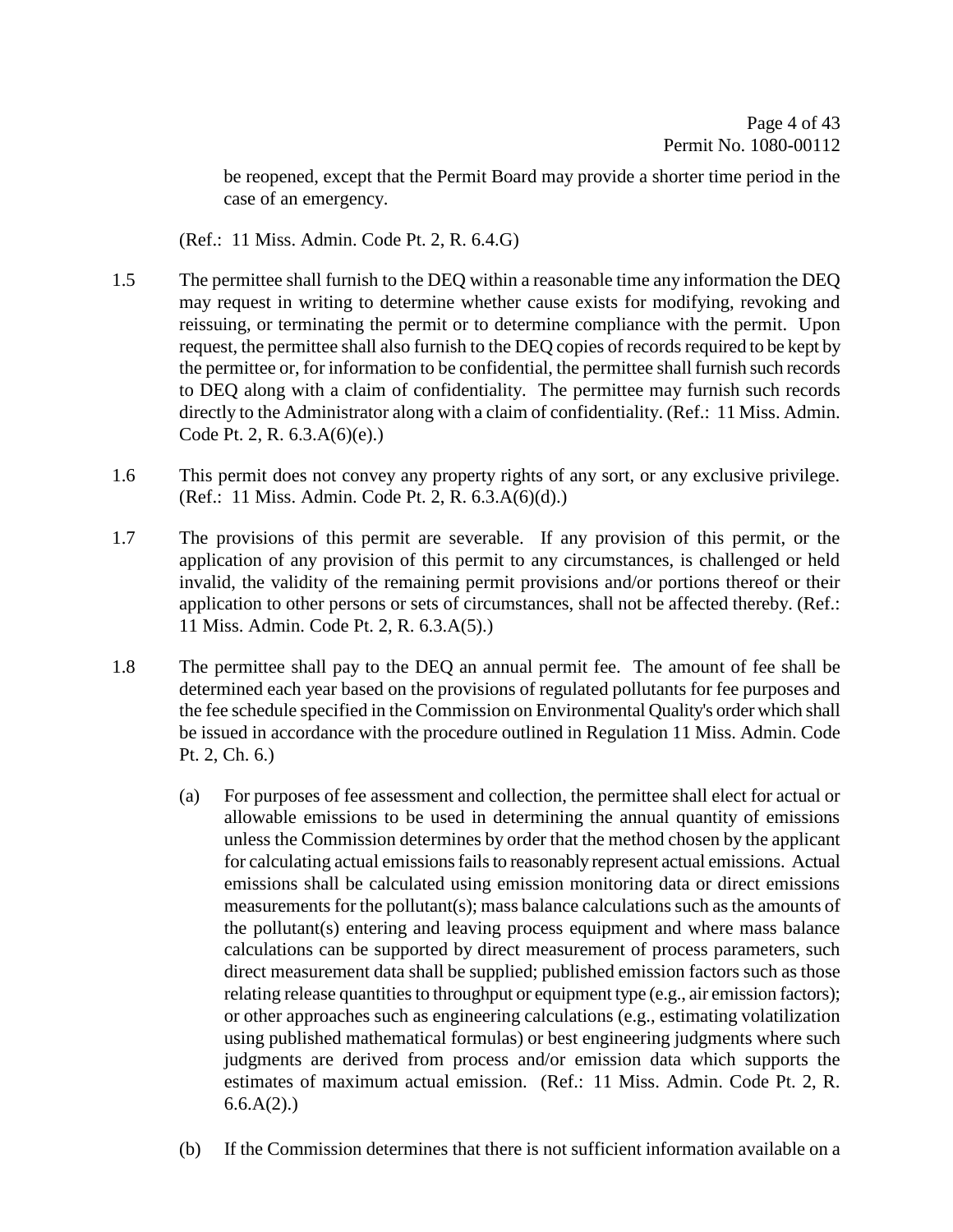facility's emissions, the determination of the fee shall be based upon the permitted allowable emissions until such time as an adequate determination of actual emissions is made. Such determination may be made anytime within one year of the submittal of actual emissions data by the permittee. (Ref.: 11 Miss. Admin. Code Pt. 2, R.  $6.6(A(2))$  If at any time within the year the Commission determines that the information submitted by the permittee on actual emissions is insufficient or incorrect, the permittee will be notified of the deficiencies and the adjusted fee schedule. Past due fees from the adjusted fee schedule will be paid on the next scheduled quarterly payment time. (Ref.: 11 Miss. Admin. Code Pt. 2, R. 6.6.D(2).)

- (c) The fee shall be due September 1 of each year. By July 1 of each year the permittee shall submit an inventory of emissions for the previous year on which the fee is to be assessed. The permittee may elect a quarterly payment method of four (4) equal payments; notification of the election of quarterly payments must be made to the DEQ by the first payment date of September 1. The permittee shall be liable for penalty as prescribed by State Law for failure to pay the fee or quarterly portion thereof by the date due. (Ref.: 11 Miss. Admin. Code Pt. 2, R. 6.6.D.)
- (d) If in disagreement with the calculation or applicability of the Title V permit fee, the permittee may petition the Commission in writing for a hearing in accordance with State Law. Any disputed portion of the fee for which a hearing has been requested will not incur any penalty or interest from and after the receipt by the Commission of the hearing petition. (Ref.: 11 Miss. Admin. Code Pt. 2, R. 6.6.C.)
- 1.9 No permit revision shall be required under any approved economic incentives, marketable permits, emissions trading and other similar programs or processes for changes that are provided for in this permit. (Ref.: 11 Miss. Admin. Code Pt. 2, R. 6.3.A(8).)
- 1.10 Any document required by this permit to be submitted to the DEQ shall contain a certification by a responsible official that states that, based on information and belief formed after reasonable inquiry, the statements and information in the document are true, accurate, and complete. (Ref.: 11 Miss. Admin. Code Pt. 2, R. 6.2.E.)
- 1.11 The permittee shall allow the DEQ, or an authorized representative, upon the presentation of credentials and other documents as may be required by law, to perform the following:
	- (a) enter upon the permittee's premises where a Title V source is located or emissionsrelated activity is conducted, or where records must be kept under the conditions of this permit;
	- (b) have access to and copy, at reasonable times, any records that must be kept under the conditions of this permit;
	- (c) inspect at reasonable times any facilities, equipment (including monitoring and air pollution control equipment), practices, or operations regulated or required under the permit; and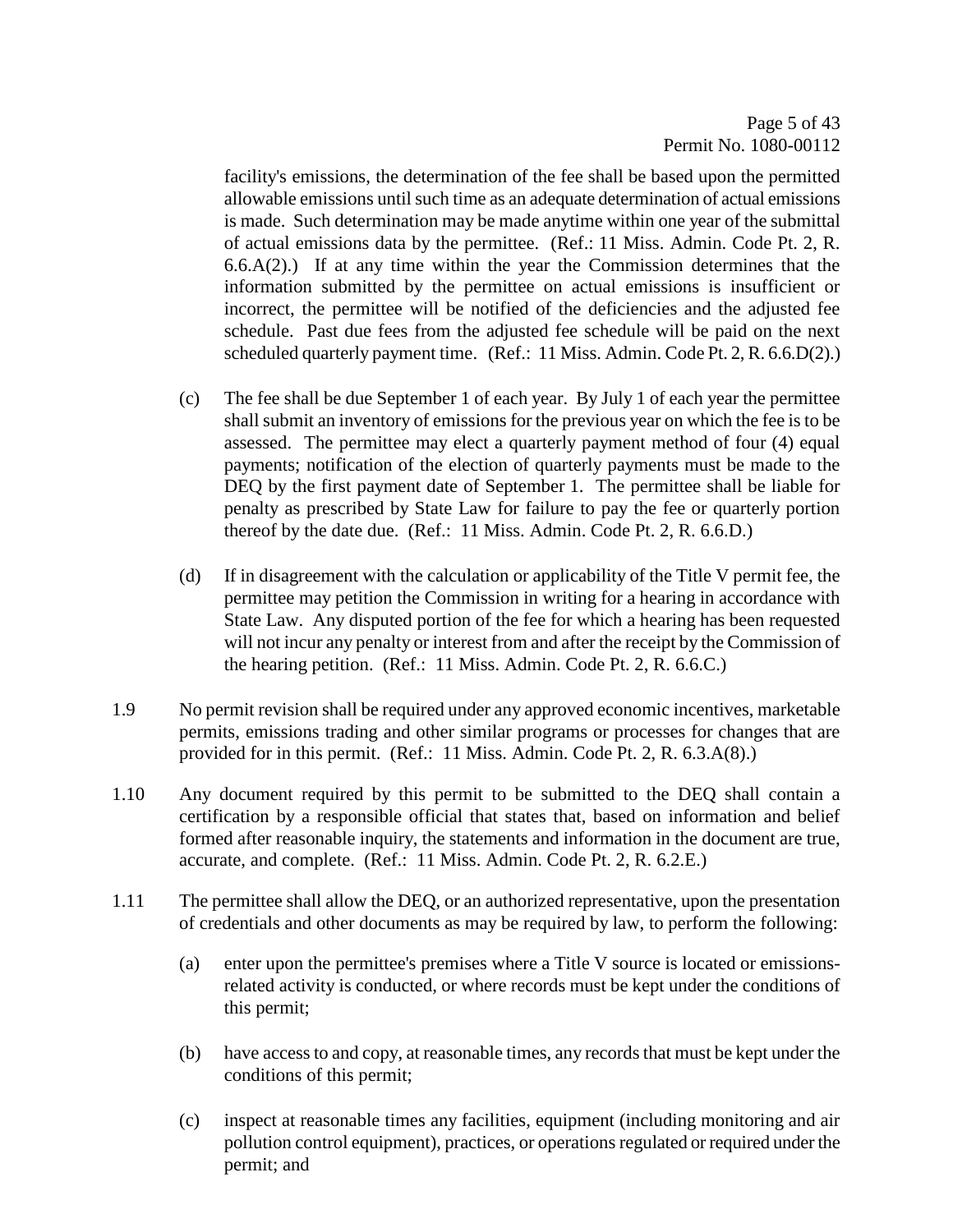- (d) as authorized by the Federal Act, sample or monitor, at reasonable times, substances or parameters for the purpose of assuring compliance with the permit or applicable requirements. (Ref.: 11 Miss. Admin. Code Pt. 2, R. 6.3.C(2).)
- 1.12 Except as otherwise specified or limited herein, the permittee shall have necessary sampling ports and ease of accessibility for any new air pollution control equipment, obtained after May 8, 1970, and vented to the atmosphere. (Ref.: 11 Miss. Admin. Code Pt. 2, R.  $1.3.I(1)$ .)
- 1.13 Except as otherwise specified or limited herein, the permittee shall provide the necessary sampling ports and ease of accessibility when deemed necessary by the Permit Board for air pollution control equipment that was in existence prior to May 8, 1970. (Ref.: 11 Miss. Admin. Code Pt. 2, R. 1.3.I(2).)
- 1.14 Compliance with the conditions of this permit shall be deemed compliance with any applicable requirements as of the date of permit issuance where such applicable requirements are included and are specifically identified in the permit or where the permit contains a determination, or summary thereof, by the Permit Board that requirements specifically identified previously are not applicable to the source. (Ref.: 11 Miss. Admin. Code Pt. 2, R. 6.3.F(1).)
- 1.15 Nothing in this permit shall alter or affect the following:
	- (a) the provisions of Section 303 of the Federal Act (emergency orders), including the authority of the Administrator under that section;
	- (b) the liability of an owner or operator of a source for any violation of applicable requirements prior to or at the time of permit issuance;
	- (c) the applicable requirements of the acid rain program, consistent with Section 408(a) of the Federal Act.
	- (d) the ability of EPA to obtain information from a source pursuant to Section 114 of the Federal Act. (Ref.: 11 Miss. Admin. Code Pt. 2, R. 6.3.F(2).)
- 1.16 The permittee shall comply with the requirement to register a Risk Management Plan if permittee's facility is required pursuant to Section 112(r) of the Act to register such a plan. (Ref.: 11 Miss. Admin. Code Pt. 2, R. 6.3.H.)
- 1.17 Expiration of this permit terminates the permittee's right to operate unless a timely and complete renewal application has been submitted. A timely application is one which is submitted at least six (6) months prior to expiration of the Title V permit. If the permittee submits a timely and complete application, the failure to have a Title V permit is not a violation of regulations until the Permit Board takes final action on the permit application. This protection shall cease to apply if, subsequent to the completeness determination, the permittee fails to submit by the deadline specified in writing by the DEQ any additional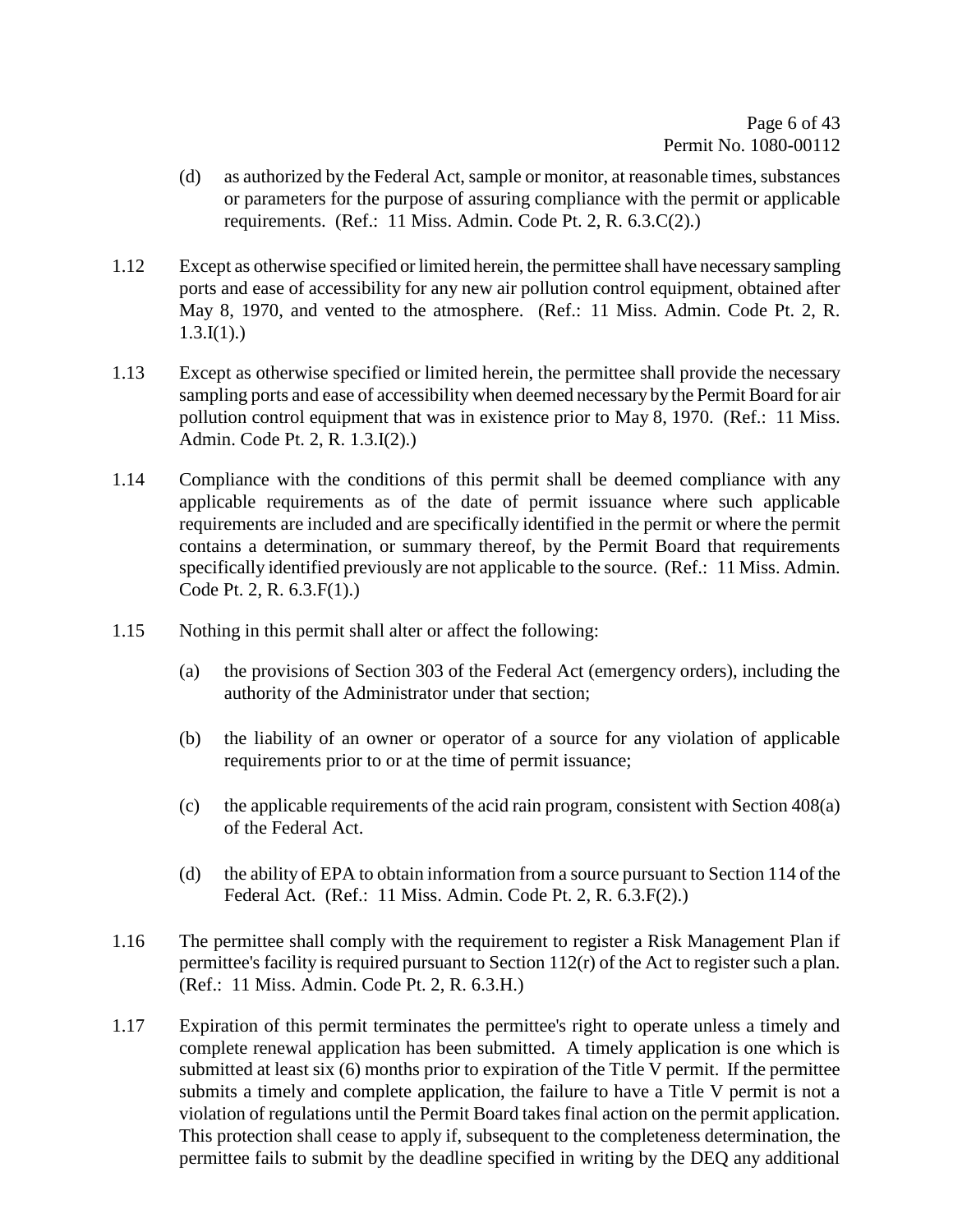information identified as being needed to process the application. (Ref.: 11 Miss. Admin. Code Pt. 2, R. 6.4.C(2)., R. 6.4.B., and R. 6.2.A(1)(c).)

- 1.18 The permittee is authorized to make changes within their facility without requiring a permit revision (ref: Section 502(b)(10) of the Act) if:
	- (a) the changes are not modifications under any provision of Title I of the Act;
	- (b) the changes do not exceed the emissions allowable under this permit;
	- (c) the permittee provides the Administrator and the Department with written notification in advance of the proposed changes (at least seven (7) days, or such other time frame as provided in other regulations for emergencies) and the notification includes:
		- (1) a brief description of the change(s),
		- (2) the date on which the change will occur,
		- (3) any change in emissions, and
		- (4) any permit term or condition that is no longer applicable as a result of the change;
	- (d) the permit shield shall not apply to any Section 502(b)(10) change. (Ref.: 11 Miss. Admin. Code Pt. 2, R. 6.4.F(1).)
- 1.19 Should the Executive Director of the Mississippi Department of Environmental Quality declare an Air Pollution Emergency Episode, the permittee will be required to operate in accordance with the permittee's previously approved Emissions Reduction Schedule or, in the absence of an approved schedule, with the appropriate requirements specified in 11 Miss. Admin. Code Pt. 2, Ch. 3., "Regulations for the Prevention of Air Pollution Emergency Episodes" for the level of emergency declared. (Ref.: 11 Miss. Admin. Code Pt. 2, Ch. 3.)
- 1.20 Except as otherwise provided herein, a modification of the facility may require a Permit to Construct in accordance with the provisions of Regulations 11 Miss. Admin. Code Pt. 2, Ch. 2., "Permit Regulations for the Construction and/or Operation of Air Emissions Equipment", and may require modification of this permit in accordance with Regulations 11 Miss. Admin. Code Pt. 2, Ch. 6., "Air Emissions Operating Permit Regulations for the Purposes of Title V of the Federal Clean Air Act". Modification is defined as "[a]ny physical change in or change in the method of operation of a facility which increases the actual emissions or the potential uncontrolled emissions of any air pollutant subject to regulation under the Federal Act emitted into the atmosphere by that facility or which results in the emission of any air pollutant subject to regulation under the Federal Act into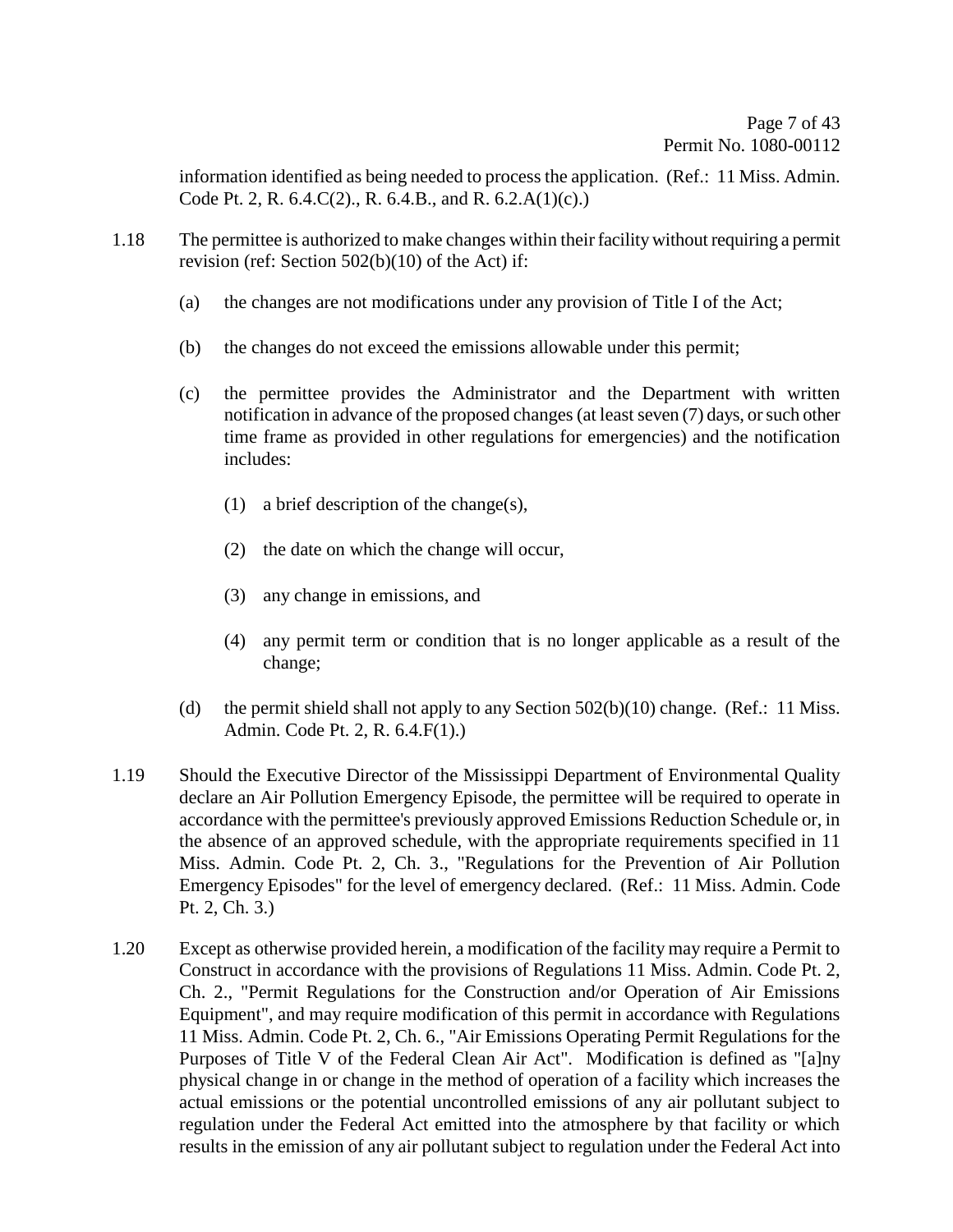the atmosphere not previously emitted. A physical change or change in the method of operation shall not include:

- (a) routine maintenance, repair, and replacement;
- (b) use of an alternative fuel or raw material by reason of an order under Sections 2 (a) and (b) of the Federal Energy Supply and Environmental Coordination Act of 1974 (or any superseding legislation) or by reason of a natural gas curtailment plan pursuant to the Federal Power Act;
- (c) use of an alternative fuel by reason of an order or rule under Section 125 of the Federal Act;
- (d) use of an alternative fuel or raw material by a stationary source which:
	- (1) the source was capable of accommodating before January 6, 1975, unless such change would be prohibited under any federally enforceable permit condition which was established after January 6, 1975, pursuant to 40 CFR 52.21 or under regulations approved pursuant to 40 CFR 51.166; or
	- (2) the source is approved to use under any permit issued under 40 CFR 52.21 or under regulations approved pursuant to 40 CFR 51.166;
- (e) an increase in the hours of operation or in the production rate unless such change would be prohibited under any federally enforceable permit condition which was established after January 6, 1975, pursuant to 40 CFR 52.21 or under regulations approved pursuant to 40 CFR Subpart I or 40 CFR 51.166; or
- (f) any change in ownership of the stationary source."
- 1.21 Any change in ownership or operational control must be approved by the Permit Board. (Ref.: 11 Miss. Admin. Code Pt. 2, R. 6.4.D(4).)
- 1.22 This permit is a Federally-approved operating permit under Title V of the Federal Clean Air Act as amended in 1990. All terms and conditions, including any designed to limit the source's potential to emit, are enforceable by the Administrator and citizens under the Federal Act as well as the Commission. (Ref.: 11 Miss. Admin. Code Pt. 2, R. 6.3.B(1).)
- 1.23 Except as otherwise specified or limited herein, the open burning of residential, commercial, institutional, or industrial solid waste, is prohibited. This prohibition does not apply to infrequent burning of agricultural wastes in the field, silvicultural wastes for forest management purposes, land-clearing debris, debris from emergency clean-up operations, and ordnance. Open burning of land-clearing debris must not use starter or auxiliary fuels which cause excessive smoke (rubber tires, plastics, etc.); must not be performed if prohibited by local ordinances; must not cause a traffic hazard; must not take place where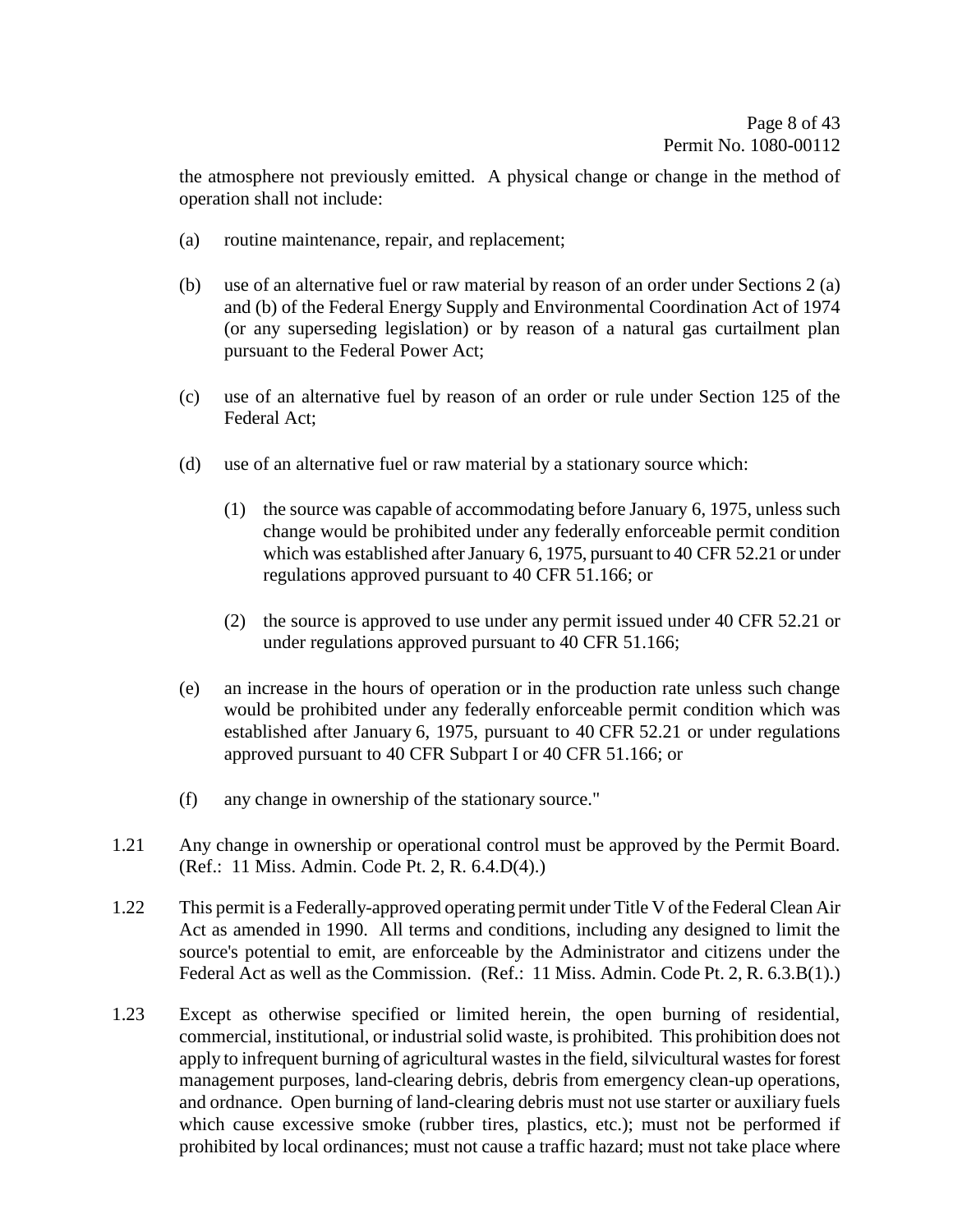there is a High Fire Danger Alert declared by the Mississippi Forestry Commission or Emergency Air Pollution Episode Alert imposed by the Executive Director and must meet the following buffer zones.

- (a) Open burning without a forced-draft air system must not occur within 500 yards of an occupied dwelling.
- (b) Open burning utilizing a forced-draft air system on all fires to improve the combustion rate and reduce smoke may be done within 500 yards of but not within 50 yards of an occupied dwelling.
- (c) Burning must not occur within 500 yards of commercial airport property, private air fields, or marked off-runway aircraft approach corridors unless written approval to conduct burning is secured from the proper airport authority, owner or operator. (Ref.: 11 Miss. Admin. Code Pt. 2, R. 1.3.G.)
- 1.24 Except as otherwise specified herein, the permittee shall be subject to the following provision with respect to emergencies.
	- (a) Except as otherwise specified herein, an "emergency" means any situation arising from sudden and reasonably unforeseeable events beyond the control of the source, including acts of God, which situation requires immediate corrective action to restore normal operation, and that causes the source to exceed a technology-based emission limitation under the permit, due to unavoidable increases in emissions attributable to the emergency. An emergency shall not include noncompliance to the extent caused by improperly designed equipment, lack of preventative maintenance, careless or improper operation, or operator error.
	- (b) An emergency constitutes an affirmative defense to an action brought for noncompliance with such technology-based emission limitations if the conditions specified in (c) following are met.
	- (c) The affirmative defense of emergency shall be demonstrated through properly signed contemporaneous operating logs, or other relevant evidence that include information as follows:
		- (1) an emergency occurred and that the permittee can identify the cause(s) of the emergency;
		- (2) the permitted facility was at the time being properly operated;
		- (3) during the period of the emergency the permittee took all reasonable steps to minimize levels of emissions that exceeded the emission standards, or other requirements in the permit; and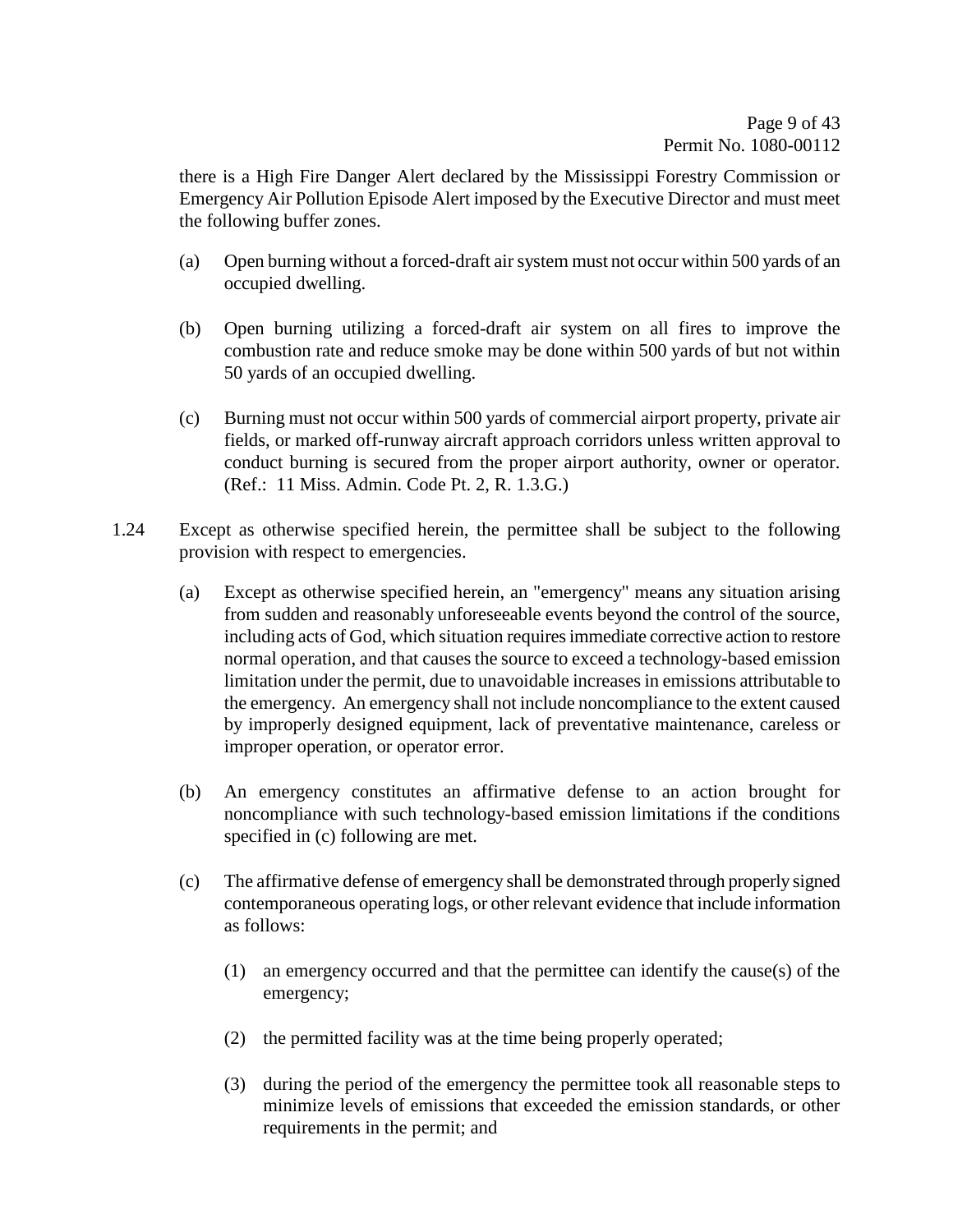- (4) the permittee submitted notice of the emergency to the DEQ within 2 working days of the time when emission limitations were exceeded due to the emergency. This notice must contain a description of the emergency, any steps taken to mitigate emissions, and corrective actions taken.
- (d) In any enforcement proceeding, the permittee seeking to establish the occurrence of an emergency has the burden of proof.
- (e) This provision is in addition to any emergency or upset provision contained in any applicable requirement specified elsewhere herein. (Ref.: 11 Miss. Admin. Code Pt. 2, R. 6.3.G.)
- 1.25 Except as otherwise specified herein, the permittee shall be subject to the following provisions with respect to upsets, startups, shutdowns and maintenance.
	- (a) Upsets (as defined in 11 Miss. Admin. Code Pt. 2, R. 1.2.)
		- (1) For an upset, the Commission may pursue an enforcement action or noncompliance with an emission standard or other requirement of an applicable rule, regulation, or permit. In determining whether to pursue enforcement action, and/or the appropriate enforcement action to take, the Commission may consider whether the source has demonstrated through properly signed contemporaneous operating logs or other relevant evidence the following:
			- (i) An upset occurred and that the source can identify the cause(s) of the upset;
			- (ii) The source was at the time being properly operated;
			- (iii) During the upset the source took all reasonable steps to minimize levels of emissions that exceeded the emission standards, or other requirements of an applicable rules and regulations or permit;
			- (iv) That within 5 working days of the time the upset began, the source submitted a written report the Department describing the upset, the steps taken to mitigate excess emissions or any other noncompliance, and the corrective actions taken and'
			- (v) That as soon as practicable ut no later than 24 hours of becoming aware of an upset that caused an immediate adverse impact to human health or the environment beyond the source boundary or caused a general nuisance to the public, the source provided notification to the Department.
		- (2) In any enforcement proceeding by the Commission, the souce seeking to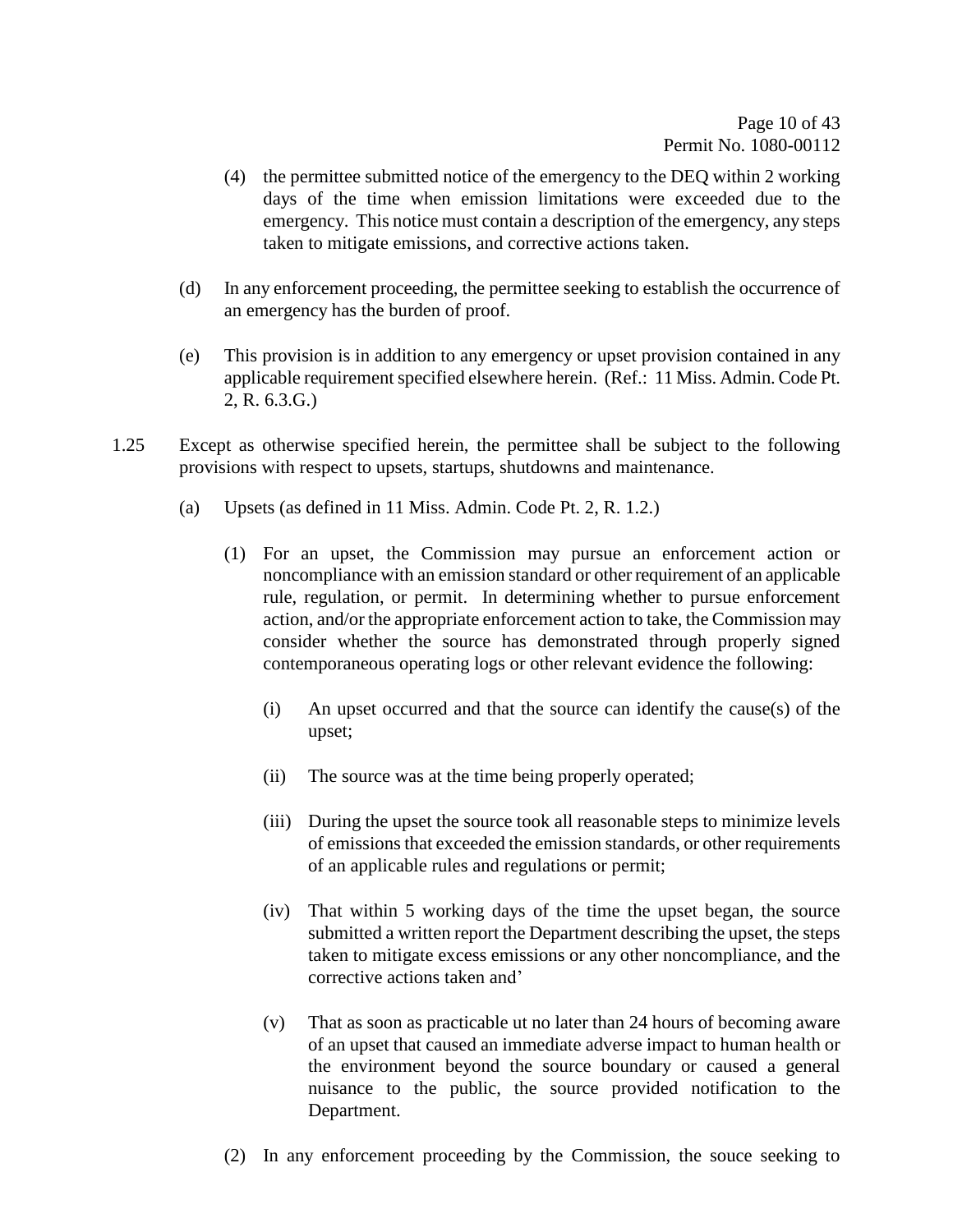establish the occurrence of an upset has the burden of proof.

- (3) This provision is in addition to any upset provision contained in any applicable requirement.
- (4) These upset provisions apply only to enforcement actions by the Commission and are not intended to prohibit EPA or third part enforcement actions.
- (b) Startups and Shutdowns (as defined in 11 Miss. Admin. Code Pt. 2, R. 1.2.)
	- (1) Startups and shutdowns are part of normal source operation. Emissions limitations apply during startups and shutdowns unless source specific emission limitations or work practice standards for startups and shutdowns are defined by an applicable rule, regulations or permit.
	- (2) Where the source is unable to comply with existing emission limitations established under the State Implementation Plan (SIP) and defined in this regulations, 11 Mississippi Administrative Code, Part 2, Chapter 1, the Department will consider establishing source specific emission limitations or work practice standards for startups and shutdown. Source specific emission limitations or work practice standards established for startups and shutdowns are subject to the requirements prescribed in 11 Miss. Admin. Code Pt. 2, R.  $1.10.B(2)$ (a) through (e).
		- (i) Where an upset is defined in Rule 1.2 occurs during startup or shutdown, see the upset requirements above.

(Ref.: 11Miss. Admin. Code Pt. 2, R. 1.10)

1.26 The permittee shall comply with all applicable standards for demolition and renovation activities pursuant to the requirements of 40 CFR Part 61, Subpart M, as adopted by reference in Regulation 11 Miss Admin. Code Pt. 2, R. 1.8. The permittee shall not be required to obtain a modification of this permit in order to perform the referenced activities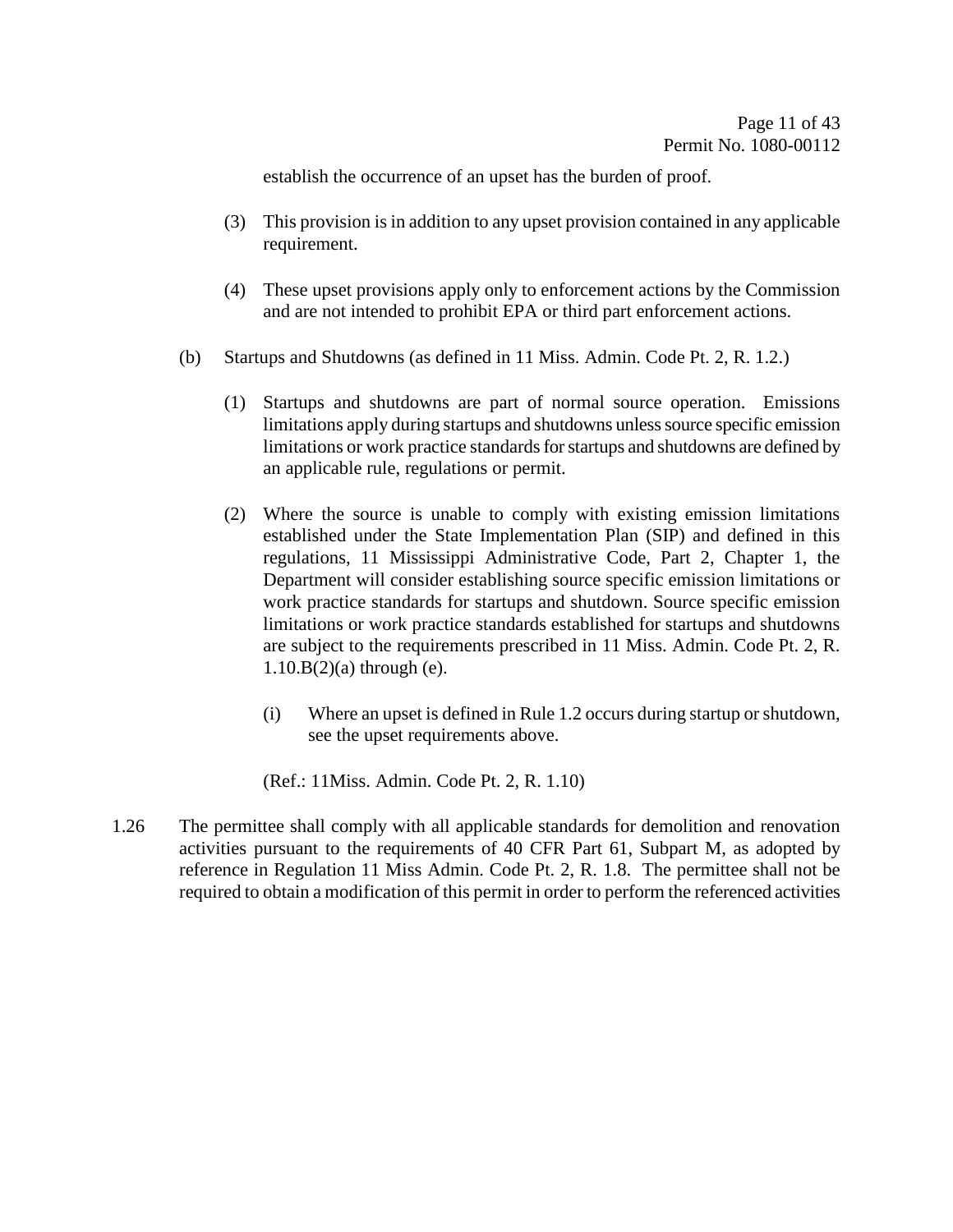# SECTION 2. EMISSION POINTS & POLLUTION CONTROL DEVICES

| <b>Emission Point</b> | Description                                                                                                                                                                                   |
|-----------------------|-----------------------------------------------------------------------------------------------------------------------------------------------------------------------------------------------|
| $AA-003$              | 852 MMBtu/hr Natural Gas, No. 2 Fuel Oil, No.6 Fuel Oil Fired Babcock and Wilcox Boiler.<br>(Ref. No. C3, Unit #3)                                                                            |
| $AA-004$              | 2,130 MMBtu/hr Natural Gas, No. 2 Fuel Oil, No. 6 Fuel Oil Fired Babcock and Wilcox Boiler<br>with two stacks (Ref. No. C4A and C4B, Unit #4)                                                 |
| $AA-005$              | 197.2 MMBtu/hr No. 2 Fuel Oil Fired Combustion Turbine (Ref. No. C5, Unit #5)                                                                                                                 |
| $AA-006$              | 275 hp (1.925 MMBtu/hr) Diesel Fired Compression Ignition (CI) Emergency Stationary Internal<br>Combustion Engine (ICE) (Ref. No. C6, Emergency Generator)                                    |
| $AA-007$              | A 2011 model year 25.2 hp Diesel Fired Compression Ignition (CI) Internal Combustion Engine<br>(ICE) used only as a Black Start Emergency Engine (Ref. No. C8, Unit #5 Diesel Air Compressor) |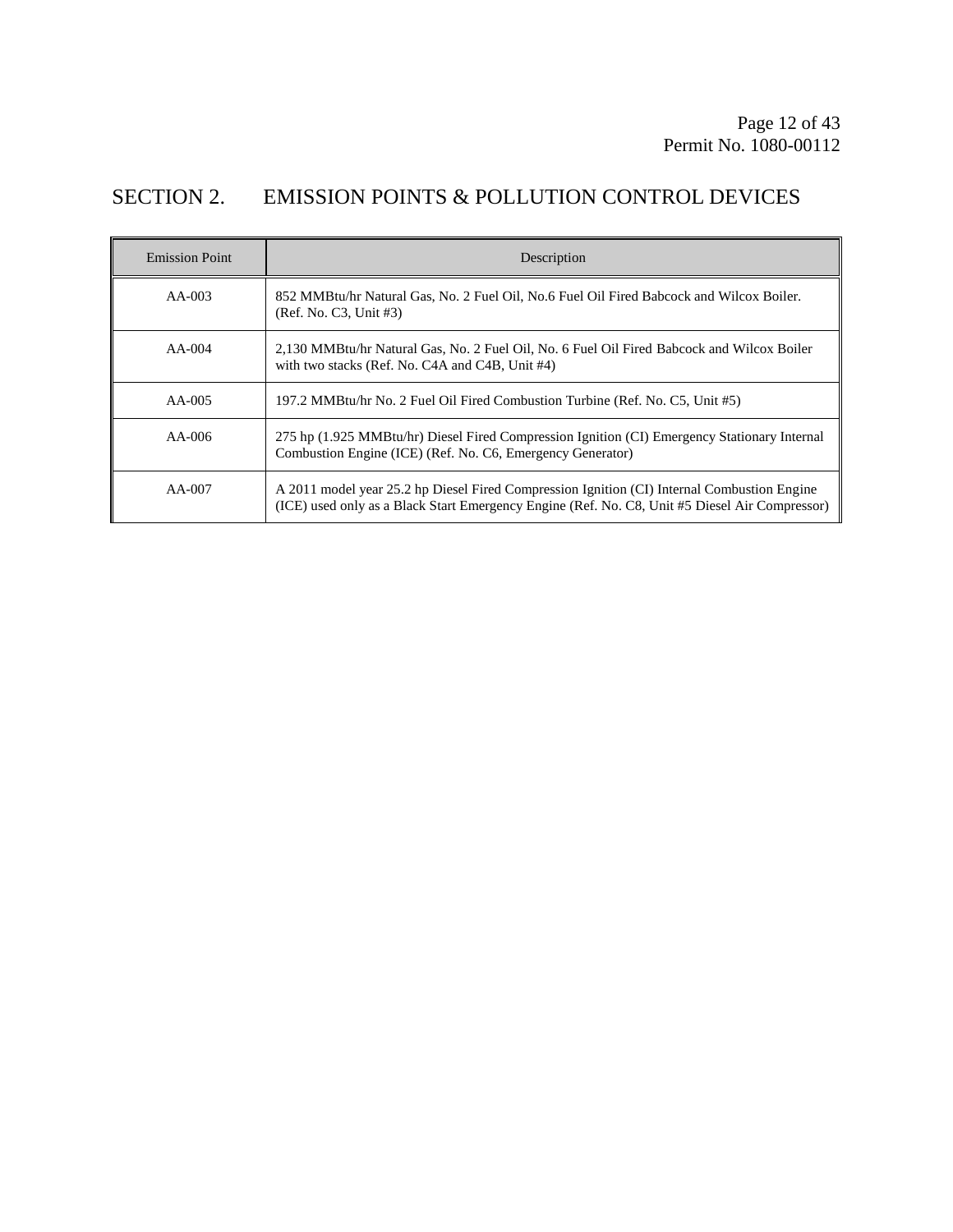## SECTION 3. EMISSION LIMITATIONS & STANDARDS

#### A. Facility-Wide Emission Limitations & Standards

- 3.A.1 Except as otherwise specified or limited herein, the permittee shall not cause, permit, or allow the emission of smoke from a point source into the open air from any manufacturing, industrial, commercial or waste disposal process which exceeds forty (40) percent opacity subject to the exceptions provided in (a)  $\&$  (b).
	- (a) Startup operations may produce emissions which exceed 40% opacity for up to fifteen (15) minutes per startup in any one hour and not to exceed three (3) startups per stack in any twenty-four (24) hour period.
	- (b) Emissions resulting from soot blowing operations shall be permitted provided such emissions do not exceed 60 percent opacity, and provided further that the aggregate duration of such emissions during any twenty-four (24) hour period does not exceed ten (10) minutes per billion BTU gross heating value of fuel in any one hour. (Ref.: 11 Miss. Admin. Code Pt. 2, R. 1.3.A.)
- 3.A.2 Except as otherwise specified or limited herein, the permittee shall not cause, allow, or permit the discharge into the ambient air from any point source or emissions, any air contaminant of such opacity as to obscure an observer's view to a degree in excess of 40% opacity, equivalent to that provided in Paragraph 3.A.1. This shall not apply to vision obscuration caused by uncombined water droplets. (Ref.: 11 Miss. Admin. Code Pt. 2, R. 1.3.B.)
- 3.A.3 No permit revision shall be required for increases in emissions that are authorized by allowances acquired pursuant to the acid rain program, provided that such increases do not require a permit revision under any other applicable requirement. (Ref.: 11 Miss. Admin. Code Pt. 6, R. 6.3.A.4.(a))
- 3.A.4 Where an applicable requirement of the Federal Act is more stringent than an applicable requirement of regulations promulgated under Title IV of the Federal Act, both provisions shall be incorporated into the permit and shall be enforceable by the Administrator and the DEQ. (Ref.: 11 Miss. Admin. Code Pt. 6, R. 6.3.A.1.(b))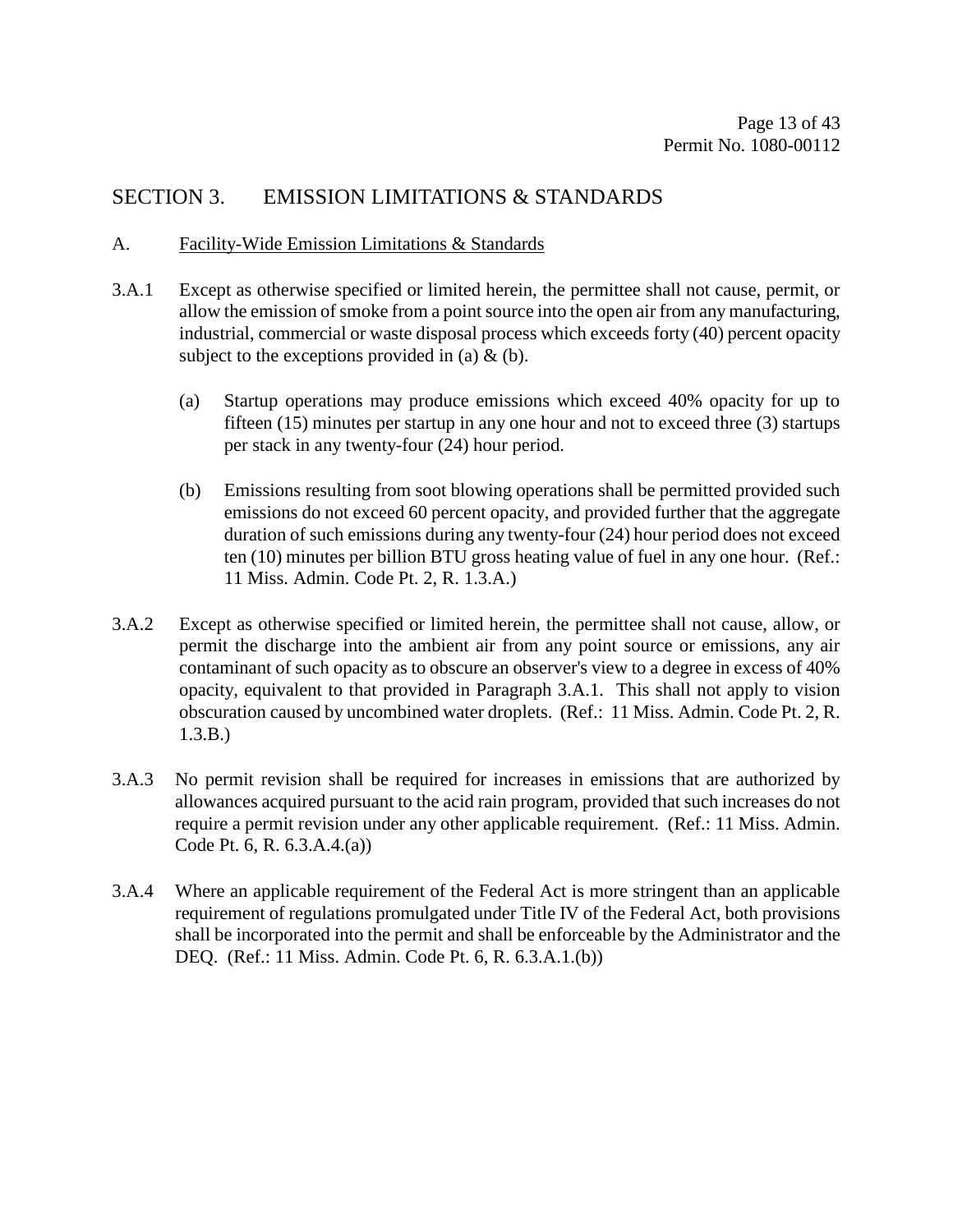# B. Emission Point Specific Emission Limitations & Standards

| Emission<br>Point(s)                                                                                                                                                           | Applicable Requirement                                                            | Condition<br>Number(s)     | Pollutant/<br>Parameter | Limit/Standard                                                                    |                                 |
|--------------------------------------------------------------------------------------------------------------------------------------------------------------------------------|-----------------------------------------------------------------------------------|----------------------------|-------------------------|-----------------------------------------------------------------------------------|---------------------------------|
| $AA-003$                                                                                                                                                                       | 40 CFR Part 97 - Subpart<br><b>BBBBB</b>                                          | $3.B.5$ and<br>Section 9.0 | NOx                     | Cross State Air Pollution Rule ("CSAPR")<br>(TR NOx Ozone Season Trading Program) |                                 |
| and AA-004<br>(Unit $#3$ and<br>#4 Boilers)                                                                                                                                    | 40 CFR 63, Subpart UUUUU-<br>40 CFR 63.9983(b) and 40<br>CFR 63.10042             | 3.B.15                     | <b>HAP</b>              | Non-Applicability                                                                 |                                 |
|                                                                                                                                                                                | 40 CFR 63, Subpart DDDDD,<br>40 CFR 63.7491(h))                                   |                            |                         |                                                                                   |                                 |
| AA-003,<br>AA-004,<br>AA-005,<br>AAA-006,<br>and AA-007<br>(Units $#3$ and<br>#4 Boilers,<br>Turbine,<br>Emergency<br>Engine, and<br>Unit $#5$<br>Diesel #5 Air<br>Compressor) | 11 Miss. Admin. Code Pt. 2, R.<br>$1.4.A(1)$ .                                    | 3.B.2                      | SO <sub>2</sub>         | 4.8 lb/MMBtu,                                                                     |                                 |
| $AA-003$<br>and AA-004                                                                                                                                                         | Acid Rain Regulation, 40 CFR                                                      | 3.B.6 and<br>Section 8.1   | SO <sub>2</sub>         | Requirements                                                                      | Acid Rain Permit and Regulation |
| (Units #3 and<br>#4 Boilers)                                                                                                                                                   | Parts 72-78                                                                       | Appendix B                 |                         | Phase II Acid Rain Permit                                                         |                                 |
| AA-003<br>(Unit $#3$<br>Boiler)                                                                                                                                                |                                                                                   |                            |                         | $E = 0.8808 * I$ -<br>$0.1667$ , where E is<br>the emission rate in               | 0.29 lb/MMBtu                   |
| $AA-004$<br>$(Unit \#4)$<br>Boiler)                                                                                                                                            | Mississippi Air Regulations<br>11 Miss. Admin. Code Pt. 2,<br>R. 1.3. $D(1)(b)$ . | 3.B.1                      | PM                      | pounds per million<br>BTU per hour heat<br>input and I is the<br>heat input in    | 0.25 lb/MMBtu                   |
| AA-005<br>(Turbine)                                                                                                                                                            |                                                                                   |                            |                         | millions of BTU<br>per hour.                                                      | 0.37 lb/MMBtu                   |
| AA-005<br>(Turbine)                                                                                                                                                            | 40 CFR 63, Subpart YYYY<br>$(\$63.6090(b)(4))$                                    | 3.B.3                      | HAP                     | Non-Applicability                                                                 |                                 |
| AA-006<br>and<br>AA-007<br>( <i>Emergency</i><br>Engine and<br>Unit $#5$<br>Diesel Air<br>Compressor)                                                                          | 11 Miss. Admin. Code Pt. 2, R.<br>$1.3.D(1)(a)$ .                                 | 3.B.4                      | PM                      | 0.6 lb/MMBtu                                                                      |                                 |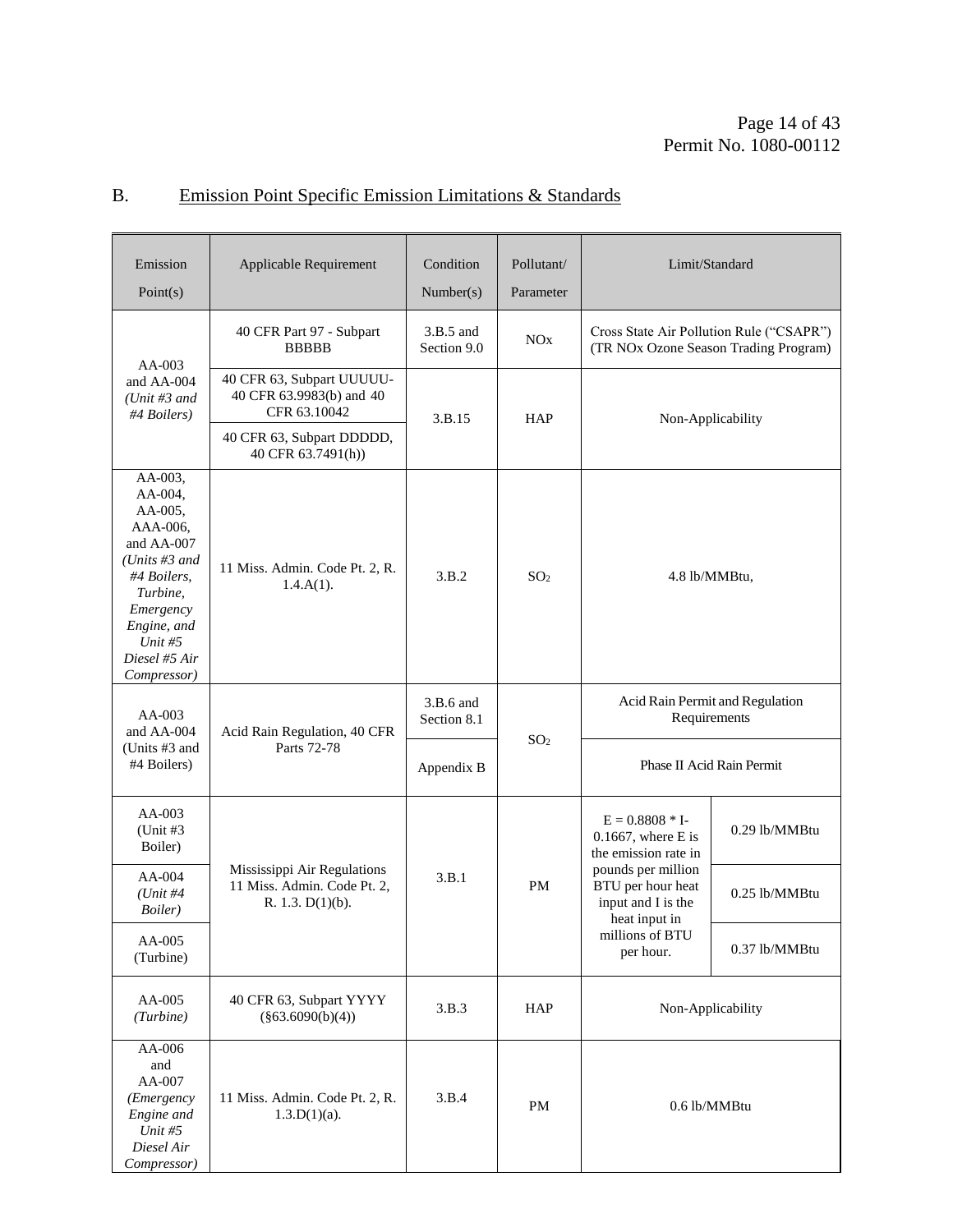### Page 15 of 43 Permit No. 1080-00112

| Emission<br>Point(s)                                  | Applicable Requirement                                                                | Condition<br>Number(s) | Pollutant/<br>Parameter | Limit/Standard                                                                                                                                                                                                                                                                                                                                            |
|-------------------------------------------------------|---------------------------------------------------------------------------------------|------------------------|-------------------------|-----------------------------------------------------------------------------------------------------------------------------------------------------------------------------------------------------------------------------------------------------------------------------------------------------------------------------------------------------------|
|                                                       | 40 CFR 63, Subpart ZZZZ -<br>NESHAP for Stationary RICE,<br>40 CFR 63.6585(a) and (b) | 3.B.7                  |                         | <b>NESHAP</b> Applicability                                                                                                                                                                                                                                                                                                                               |
| $AA-006$<br>(Emergency<br>Engines)                    | 40 CFR 63, Subpart ZZZZ - 40<br>CFR 63.6640(f)(1), (f)(2) and<br>(f)(3)               | 3.B.8                  |                         | No limit on use during emergency<br>situations; May Operate for 100 hours per<br>year for Maintenance and Readiness<br>Testing                                                                                                                                                                                                                            |
|                                                       | 49 CFR 63, Subpart ZZZZ - 40<br>CFR 63.6625(i), 63.6640(c)<br>and Table 2c            | 3.B.9                  | HAP                     | Change oil and filter every 500 hours of<br>operation or annually, whichever comes<br>first:<br>Inspect air cleaner every 1,000 hours of<br>operation or annually, whichever comes<br>first, and replace as necessary; and<br>Inspect all hoses and belts every 500 hours<br>of operation or annually, whichever comes<br>first, and replace as necessary |
|                                                       | 49 CFR 63, Subpart ZZZZ - 40<br>CFR 40.63.6605(a)                                     | 3.B.10                 |                         | Operate and maintain the engines in a<br>manner consistent with safety and good air<br>pollution control practices for minimizing<br>emissions.                                                                                                                                                                                                           |
|                                                       | NESHAP Subpart ZZZZ, 40<br>CFR 63.6585(c)                                             | 3.B.7                  |                         | Compliance via 40 CFR Part 60, Subpart<br>IIII as specifically determined by 40 CFR<br>63.6590(c)                                                                                                                                                                                                                                                         |
| $AA-007$<br>$(Unit \#5)$<br>Diesel Air<br>Compressor) | 40 CFR Part 60, Subpart IIII,<br>60.4200(a)(2)(i)                                     | 3.B.11                 | <b>HAP</b>              | NESHAP - General Applicability                                                                                                                                                                                                                                                                                                                            |
|                                                       | 40 CFR Part 60, Subpart IIII,<br>60.4205(b) via 60.4202                               | 3.B.12                 |                         | Compliance with the emission standards<br>via 40 CFR 60.4202                                                                                                                                                                                                                                                                                              |
|                                                       | 40 CFR Part 60, Subpart IIII,<br>60.4211(f)                                           | 3.B.13                 | Operating<br>Limitation | No limit on use during emergency<br>situations; May Operate for 100 hours per<br>year for Maintenance and Readiness<br>Testing                                                                                                                                                                                                                            |
|                                                       | 40 CFR Part 60, Subpart IIII,<br>60.4207(b) and 40 CFR<br>80.510(b)                   | 3.B.14                 | Fuel<br>Limitation      | 15 ppm sulfur, 0.40 Cetane Index<br>minimum or 35% Aromatics maximum                                                                                                                                                                                                                                                                                      |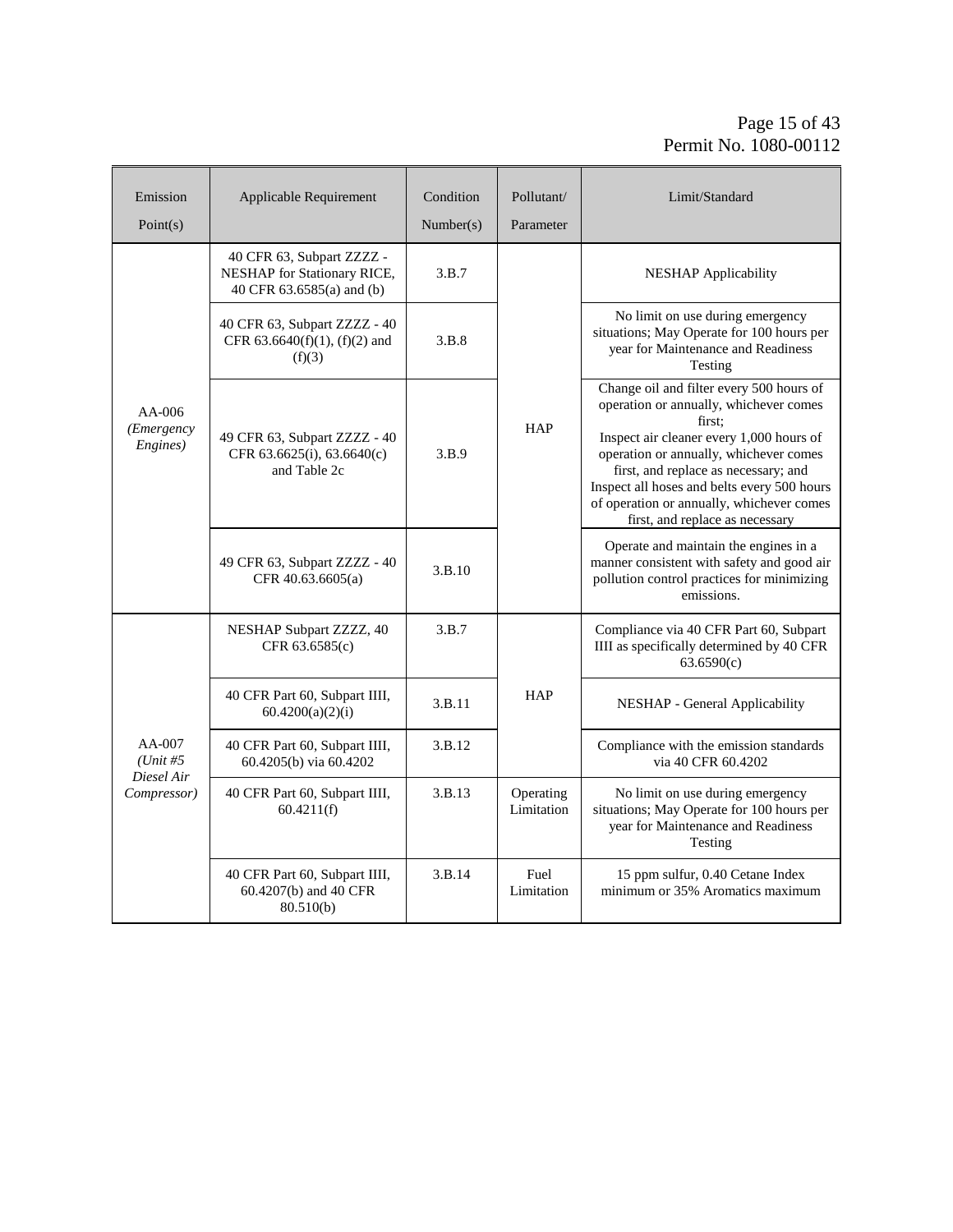3.B.1 For Emission Points AA-003, AA-004, and AA-005 *(Boilers and Turbine)*, except as otherwise specified or limited herein, the maximum permissible emission of ash and/or particulate matter from fossil fuel burning installations greater than 10 million BTU per hour heat input but less than 10,000 million BTU per hour heat input shall not exceed an emission rate as determined by the relationship:

 $E = 0.8808*(I)^{-0.1667}$ 

 where E is the emission rate in pounds per million BTU per hour heat input and I is the heat input in millions of BTU per hour. (Ref.: 11 Miss. Admin. Code Pt. 2, R. 1.3.D(1)(b).)

- 3.B.2 For Emission Points AA-003, AA-004, AA-005, AA-006 and AA-007 *(Boilers, Turbine, Emergency Engine, and Unit #5 Diesel Air Compressor)*, except as otherwise specified or limited herein, the maximum discharge of sulfur oxides from any fuel burning installation in which the fuel is burned primarily to produce heat or power by indirect heat transfer shall not exceed 4.8 pounds (measured as sulfur dioxide) per million BTU heat input. (Ref.: 11 Miss. Admin. Code Pt. 2, R. 1.4.A(1).)
- 3.B.3 For Emission Point AA-005 *(Turbine)*, the permittee is an existing source and exempt from the requirements of 40 CFR 63, Subpart YYYY – National Emission Standards for Hazardous Air Pollutants for Stationary Combustion Turbines, and 40 CFR 63, Subpart A. (Ref.: 40 CFR 63.6090(b)(4).)
- 3.B.4 For Emission Points AA-006 and AA-007 *(Emergency Engine and Unit #5 Diesel Air Compressor)*, except as otherwise specified or limited herein, the maximum permissible emission of ash and/or particulate matter from fossil fuel burning installations of less than 10 million BTU per hour heat input shall not exceed 0.6 pounds per million BTU per hour heat input. (Ref.: 11 Miss. Admin. Code Pt. 2, R. 1.3.D(1)(a).)
- 3.B.5 For Emission Points AA-003 and AA-004 *(Boilers)*, the permittee is subject to 40 CFR Part 97, Subpart BBBBB – Cross State Air Pollution Rule ("CSAPR") and shall comply with the applicable provisions in Section 9.1. (Ref.: 40 CFR Part 97, Subpart BBBBB)
- 3.B.6 For Emission Point AA-003 and AA-004 (Boilers), the permittee shall the permittee is subject to the Acid Rain Permit and Program Regulation Requirements as specified in 40 CFR Parts 72-78 and the Phase II Acid Rain Permit in Appendix B. (Ref.: 40 CFR Parts 72-78 and Appendix B)
- 3.B.7 Emission Points AA-006 and AA-007 *(Emergency Engine and Unit #5 Diesel Air Compressor)* are subject to the National Emission Standards for Hazardous Air Pollutants for Stationary Reciprocating Internal Combustion Engines (RICE), 40 CFR Part 63, Subpart ZZZZ.
	- (a) Emission Point AA-006, is an existing compression ignition (CI) emergency stationary RICE with a site rating less than 500 brake HP. The permittee is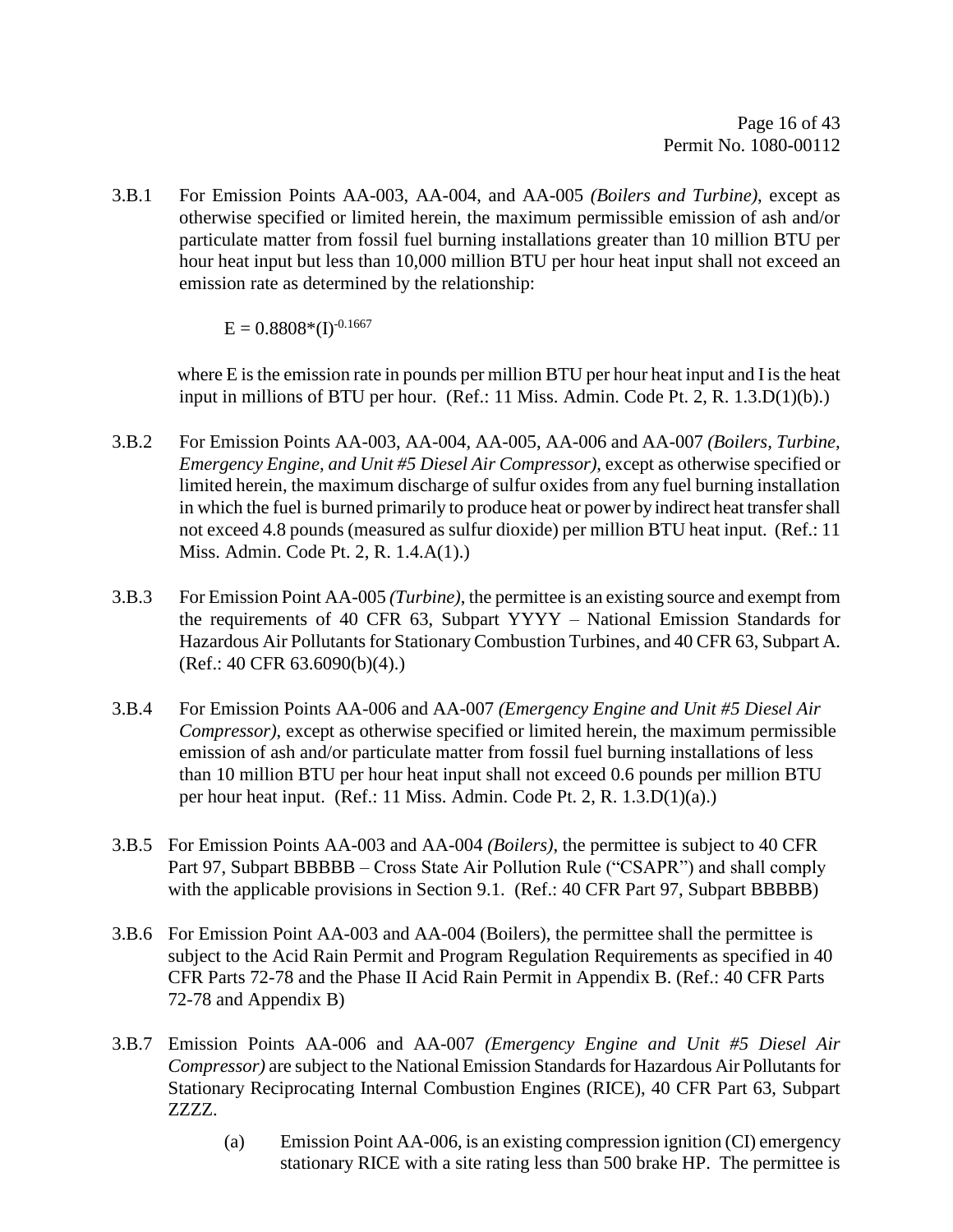required to meet the applicable requirements of this standard and the applicable General Provisions, 40 CFR Part 63, Subpart A.

- (b) Emission Point AA-007 (*Unit #5 Diesel Air Compressor*), is a new diesel fired compression ignition (CI) internal combustion engine (ICE). The permit by complying with 40 CFR Part 60, Subpart IIII requirements will have no further requirements under the provisions of 40 CFR Part 63, Subpart ZZZZ, National Emission Standards for Hazardous Air Pollutants for Stationary Reciprocating Internal Combustion Engines (RICE). (Ref.: 40 CFR 63.6590(c))
- 3.B.8 For Emission Points AA-006 *(Emergency Generator)*, any operation other than emergency operation, maintenance and testing, and operation in non-emergency situations for 50 hours per year as described in (c) below, is prohibited. If the permittee does not operate the engine according to the requirements in (a)-(c) below, the engine will not be considered an emergency engine under Subpart ZZZZ and must meet all requirements for non-emergency engines.
	- (a) There is no time limit on the use of emergency stationary RICE in emergency situations.
	- (b) The permittee may operate the engine for maintenance checks and readiness testing for a maximum of 100 hours per calendar year provided the tests are recommended by federal, state, or local government, the manufacturer, the vendor, the regional transmission organization or equivalent balancing authority and transmission operator, or insurance company associated with the engine. The permittee may petition the MDEQ for approval of additional hours to be used for maintenance checks and readiness testing, but a petition is not required if the owner or operator maintains records indicating the federal, state, or local standards require maintenance testing of the engine beyond 100 hours per calendar year.
	- (c) The permittee may operate the engine up to 50 hours per calendar year in nonemergency situations. The 50 hours of operation in non-emergency situations are counted as part of the 100 hours per calendar year for maintenance and testing and emergency demand response provided in paragraph (b) of this section. The 50 hours per year for non-emergency situations cannot be used for peak shaving or non-emergency demand response, or to generate income for a facility to supply power to an electric grid or otherwise supply power as part of a financial arrangement with another entity.  $((Ref.: 40 CFR 63.6640(f)(1), (2)(i), and (4))$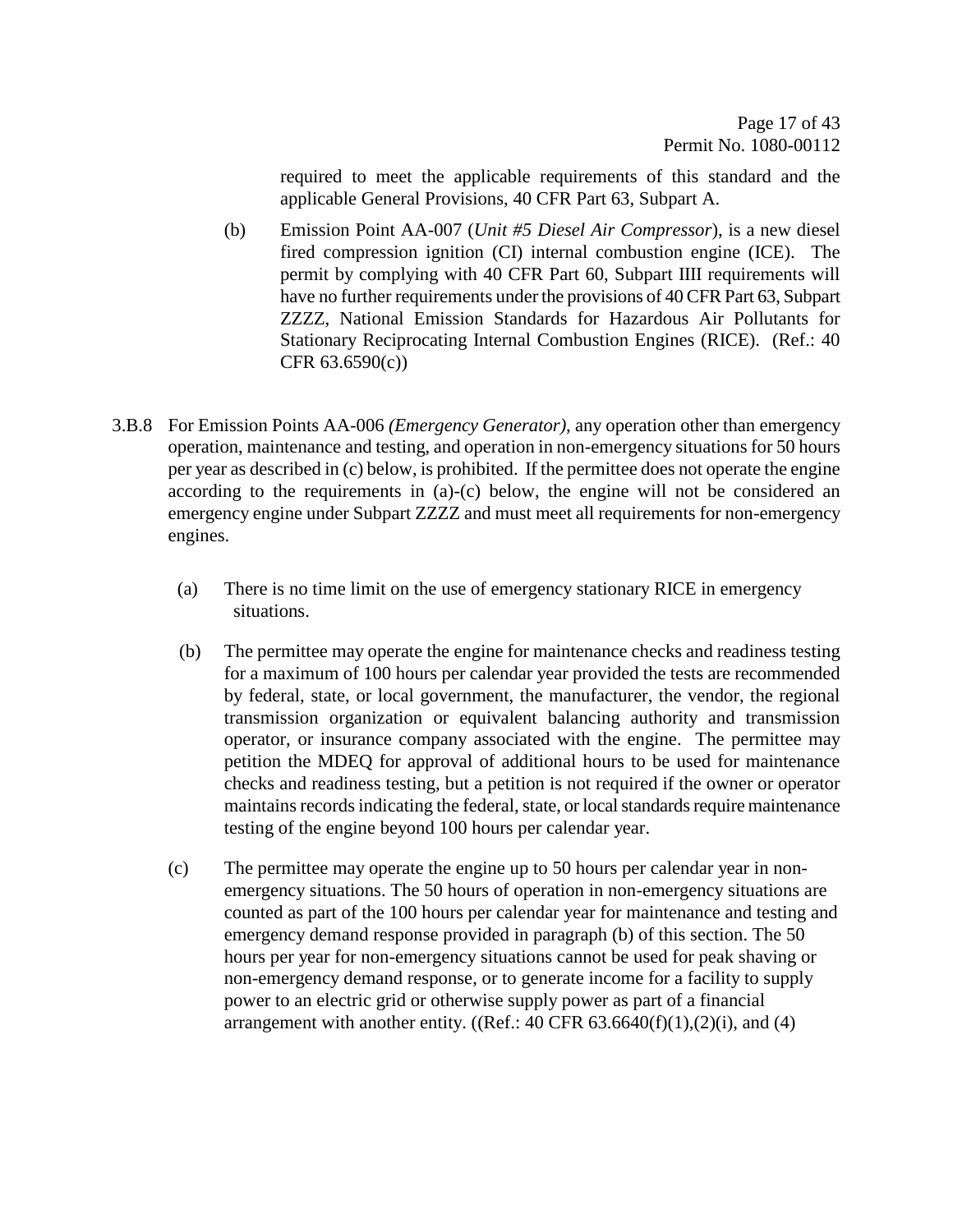- 3.B.9 For Emission Point AA-006 *(Emergency Generator)*, the permittee shall comply with the following requirements:
	- (a) Change oil and filter every 500 hours of operation or annually, whichever comes first.2
	- (b) Inspect air cleaner every 1,000 hours of operation or annually, whichever comes first, and replace as necessary;
	- (c) Inspect all hoses and belts every 500 hours of operation or annually, whichever comes first, and replace as necessary.

(Ref.: 40 CFR 63.6625(i), 63.6640(c) and Table 2c)

- 3.B.10 For Emission Points AA-006 *(Emergency Generator)*, the permittee shall, at all times, be in compliance with the applicable requirements of Subpart ZZZZ and shall operate and maintain the engine in a manner consistent with safety and good air pollution control practices for minimizing emissions. The general duty to minimize emissions does not require the permittee to make any further efforts to reduce emissions if levels required by Subpart ZZZZ have been achieved. Determination of whether such operation and maintenance procedures are being used will be based on information available to the MDEQ which may include, but is not limited to, monitoring results, review of operation and maintenance procedures, review of operation and maintenance records, and inspection of the source. (Ref.: 40 CFR 40.63.6605(a))
- 3.B.11 For Emission Point AA-007 *(Unit #5 Diesel Air Compressor)*, the permittee is subject to 40 CFR Part 60, Subpart IIII, Standards of Performance for Stationary Compression Ignition Internal Combustion Engines and shall comply with all applicable requirements. (Ref.: 40 CFR  $60.4200(a)(2)(i)$ )
- 3.B.12 For Emission Point AA-007 *(Unit #5 Diesel Air Compressor)*, the permittee shall comply with the emission standards for the life of the engine by purchasing an engine certified by the manufacturer(Ref.: 40 CFR Part 60, Subpart IIII, 60.4205(b) via 60.4202, and 60.4206)
- 3.B.13 For Emission Point AA-007*(Unit #5 Diesel Air Compressor)*, the permittee shall comply with 40 CFR 60.4211(f) and may perform maintenance checks and readiness testing for no more than 100 hours per year, provided that the tests are recommended by Federal, State, or local government, the manufacturer, the vendor, or the insurance company. Emission Point AA-007 may be operated up to 50 hours per year in non-emergency situations, but those 50 hours are counted towards the 100 hours per year provided for maintenance and testing. The 50 hours per year for non-emergency situations cannot be used for peak shaving or to generate income for a facility to supply power to an electric grid or otherwise supply nonemergency power as part of a financial arrangement with another entity. The permittee is prohibited from operating the emergency engine other than emergency operations,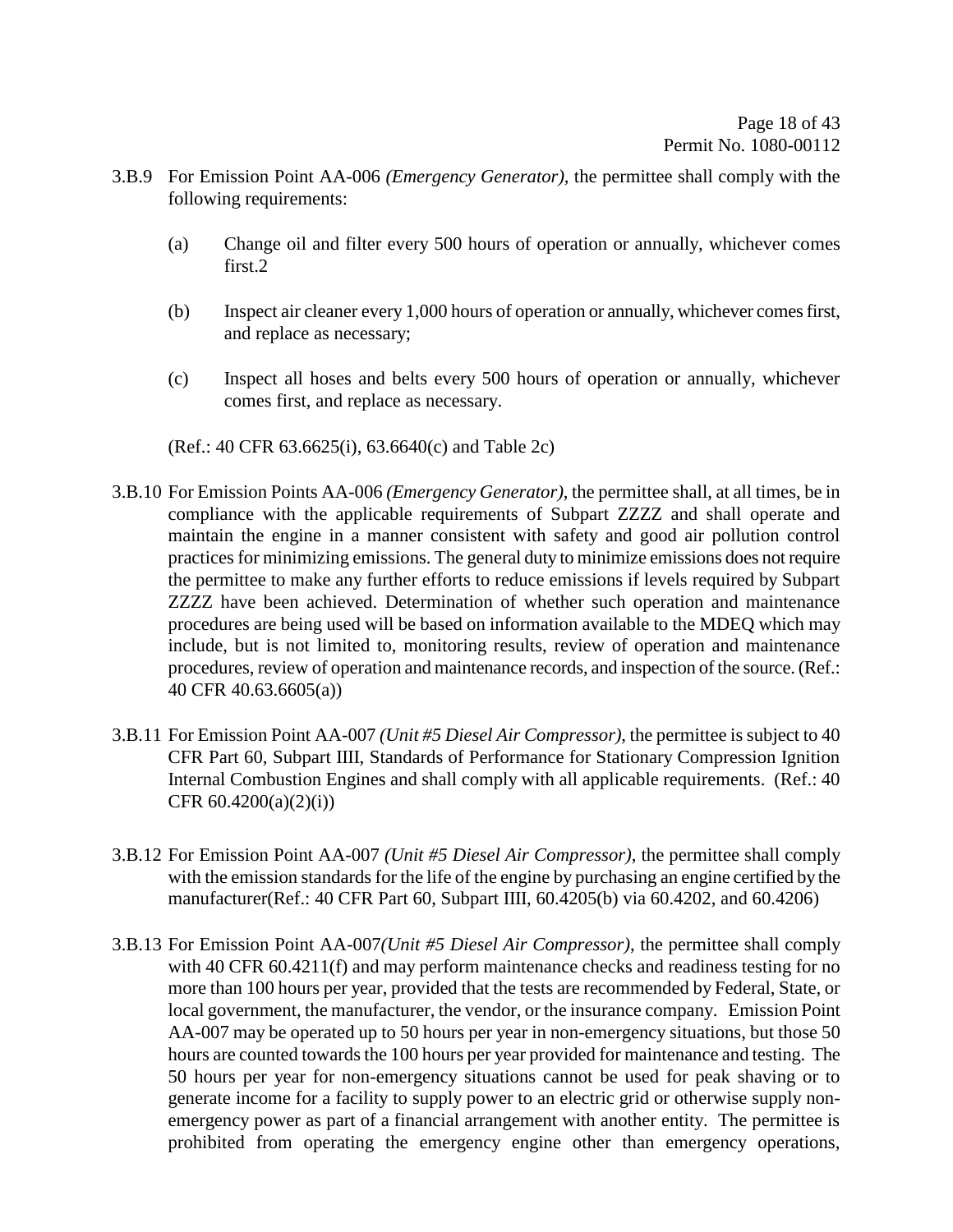maintenance and testing, and operation in non-emergency situations for 50 hours per year.  $(Ref. 40 CFR 60.4211(f))$ 

- 3.B.14 For Emission Point AA-007*(Unit #5 Diesel Air Compressor)*, the permittee shall burn only fuel that meets either 15 ppm Sulfur, 0.40 Cetane Index minimum or 35% Aromatics maximum. (Ref.: 40 CFR 60.4207(b) and 40 CFR 80.510(b))
- 3.B.15 For Emission Points AA-003 and AA-004 *(Unit # 3 and Unit #4 Boilers)*, the units are considered a natural gas-fired Electric Utility Steam Generating Unit (EGU) as defined in 40 CFR 63, Subpart UUUUU, NESHAP for Coal and Oil–Fired Electric Utility Steam Generating Units, and not subject to the requirements of Subpart UUUUU as defined by 40 CFR 63.9983(b). Since the unit burns at least 85 percent natural gas on an annual heat input basis, then the boiler is not subject to the requirements of 40 CFR 63, Subpart DDDDD, NESHAP for Industrial, Commercial, and Institutional Boilers and Process Heaters, 40 CFR Part 63, Subpart DDDDD. (Ref.: 40 CFR 63.9983(b), 63.10042, and 63.7491(a))
- C. Fuel Burning Equipment, Insignificant and Trivial Activity Emission Limitations & Standards

| Applicable Requirement                       | Condition<br>Number(s) | Pollutant/Parameter | Limit/Standard |
|----------------------------------------------|------------------------|---------------------|----------------|
| 11 Miss. Admin. Code Pt. 2, R. $1.3.D(1)(a)$ | 3.C.1                  | <b>PM</b>           | 0.6 lbs/MMBTU  |
| 11 Miss. Admin. Code Pt. 2, R. 1.4.A(1)      | 3.C.2                  | SO <sub>2</sub>     | 4.8 lbs/MMBTU  |

- 3.C.1 The maximum permissible emission of ash and/or particulate matter from fossil fuel burning installations of less than 10 million BTU per hour heat input shall not exceed 0.6 pounds per million BTU per hour heat input. (Ref.: 11 Miss. Admin. Code Pt. 2, R.  $1.3.D(1)(a)$ .)
- 3.C.2 The maximum discharge of sulfur oxides from any fuel burning installation in which the fuel is burned primarily to produce heat or power by indirect heat transfer shall not exceed 4.8 pounds (measured as sulfur dioxide) per million BTU heat input. (Ref.: 11 Miss. Admin. Code Pt. 2, R. 1.4.A(1).)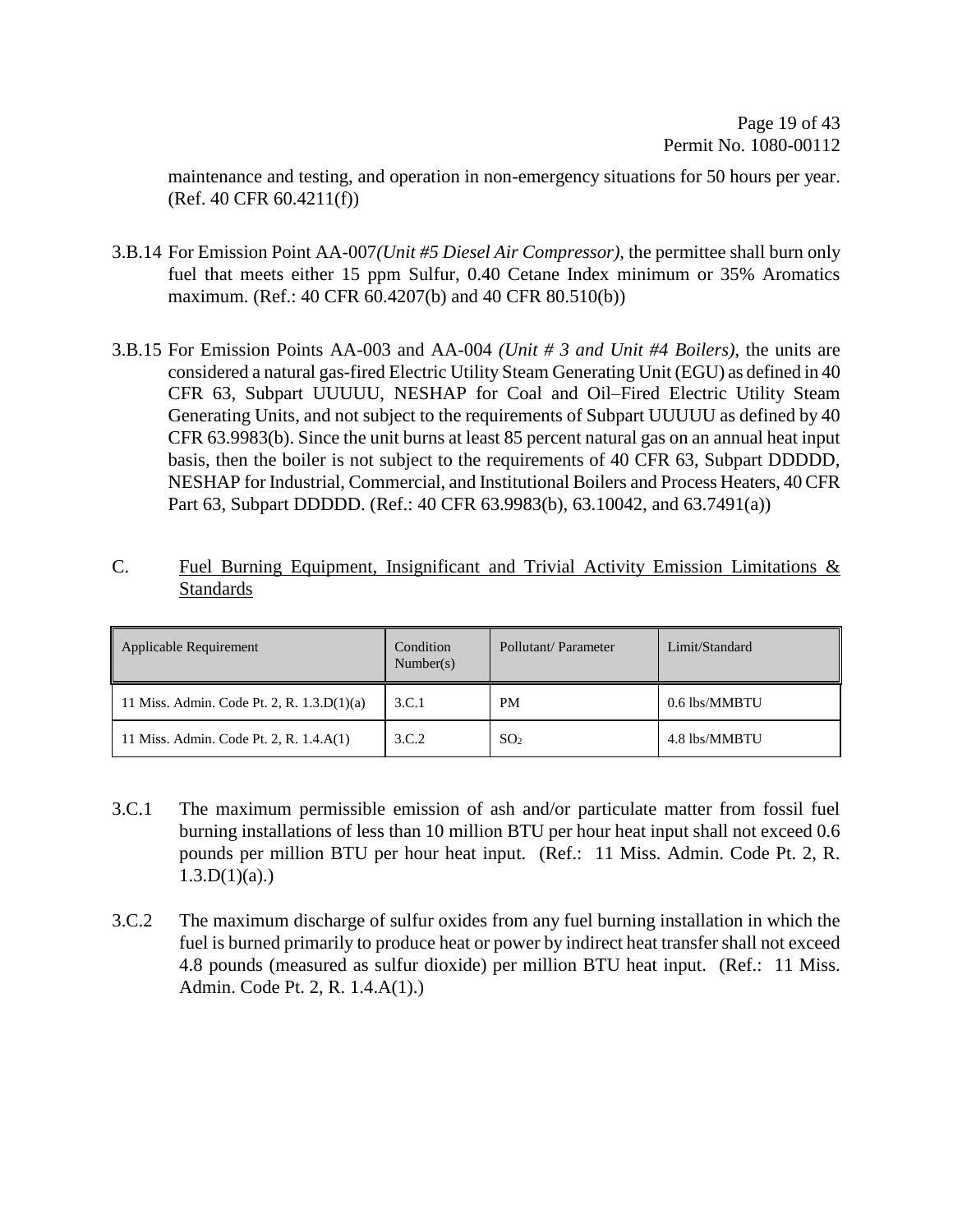## SECTION 4. COMPLIANCE SCHEDULE

- 4.1 Unless otherwise specified herein, the permittee shall be in compliance with all requirements contained herein upon issuance of this permit.
- 4.2 Except as otherwise specified herein, the permittee shall submit to the Permit Board and to the Administrator of EPA Region IV a certification of compliance with permit terms and conditions, including emission limitations, standards, or work practices, by January 31 for the preceding calendar year. Each compliance certification shall include the following:
	- (a) the identification of each term or condition of the permit that is the basis of the certification;
	- (b) the compliance status;
	- (c) whether compliance was continuous or intermittent;
	- (d) the method(s) used for determining the compliance status of the source, currently and over the applicable reporting period;
	- (e) such other facts as may be specified as pertinent in specific conditions elsewhere in this permit. (Ref.: 11 Miss. Admin. Code Pt. 2, R. 6.3.C(5)(a), (c), & (d).)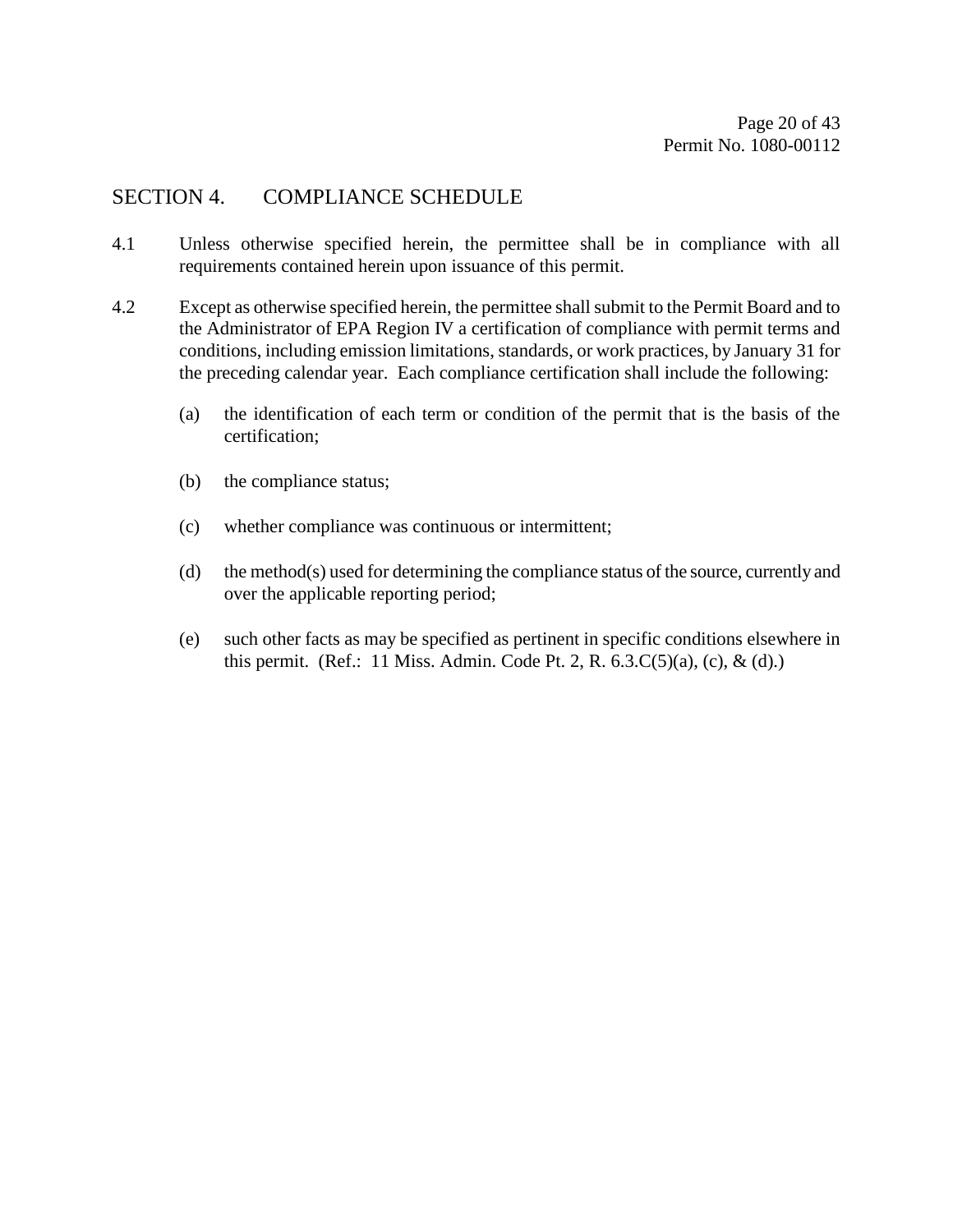# SECTION 5. MONITORING, RECORDKEEPING & REPORTING REQUIREMENTS

#### A. General Monitoring, Recordkeeping and Reporting Requirements

- 5.A.1 The permittee shall install, maintain, and operate equipment and/or institute procedures as necessary to perform the monitoring and recordkeeping specified below.
- 5.A.2 In addition to the recordkeeping specified below, the permittee shall include with all records of required monitoring information the following:
	- (a) the date, place as defined in the permit, and time of sampling or measurements;
	- (b) the date(s) analyses were performed;
	- (c) the company or entity that performed the analyses;
	- (d) the analytical techniques or methods used;
	- (e) the results of such analyses; and
	- (f) the operating conditions existing at the time of sampling or measurement. (Ref.: 11 Miss. Admin. Code Pt. 2, R. 6.3.A(3)(b)(1).)
- 5.A.3 Except where a longer duration is specified in an applicable requirement, the permittee shall retain records of all required monitoring data and support information for a period of at least five (5) years from the date of the monitoring sample, measurement, report, or application. Support information includes all calibration and maintenance records, all original strip-chart recordings for continuous monitoring instrumentation, and copies of all reports required by the permit. (Ref.: 11 Miss. Admin. Code Pt. 2, R. 6.3.A(3)(b)(2).)
- 5.A.4 Except as otherwise specified herein, the permittee shall submit reports of any required monitoring by March 1, and September 1, for the preceding six-month period. All instances of deviations from permit requirements must be clearly identified in such reports and all required reports must be certified by a responsible official consistent with 11 Miss. Admin. Code Pt. 2, R. 6.2.E. (Ref.: 11 Miss. Admin. Code Pt. 2, R. 6.3.A(3)(c)(1).)
- 5.A.5 Except as otherwise specified herein, the permittee shall report all deviations from permit requirements, including those attributable to upsets, the probable cause of such deviations, and any corrective actions or preventive measures taken. Said report shall be made within five (5) days of the time the deviation began. (Ref.: 11 Miss. Admin. Code Pt. 2, R.  $6.3.A(3)(c)(2)$ .
- 5.A.6 Except as otherwise specified herein, the permittee shall perform emissions sampling and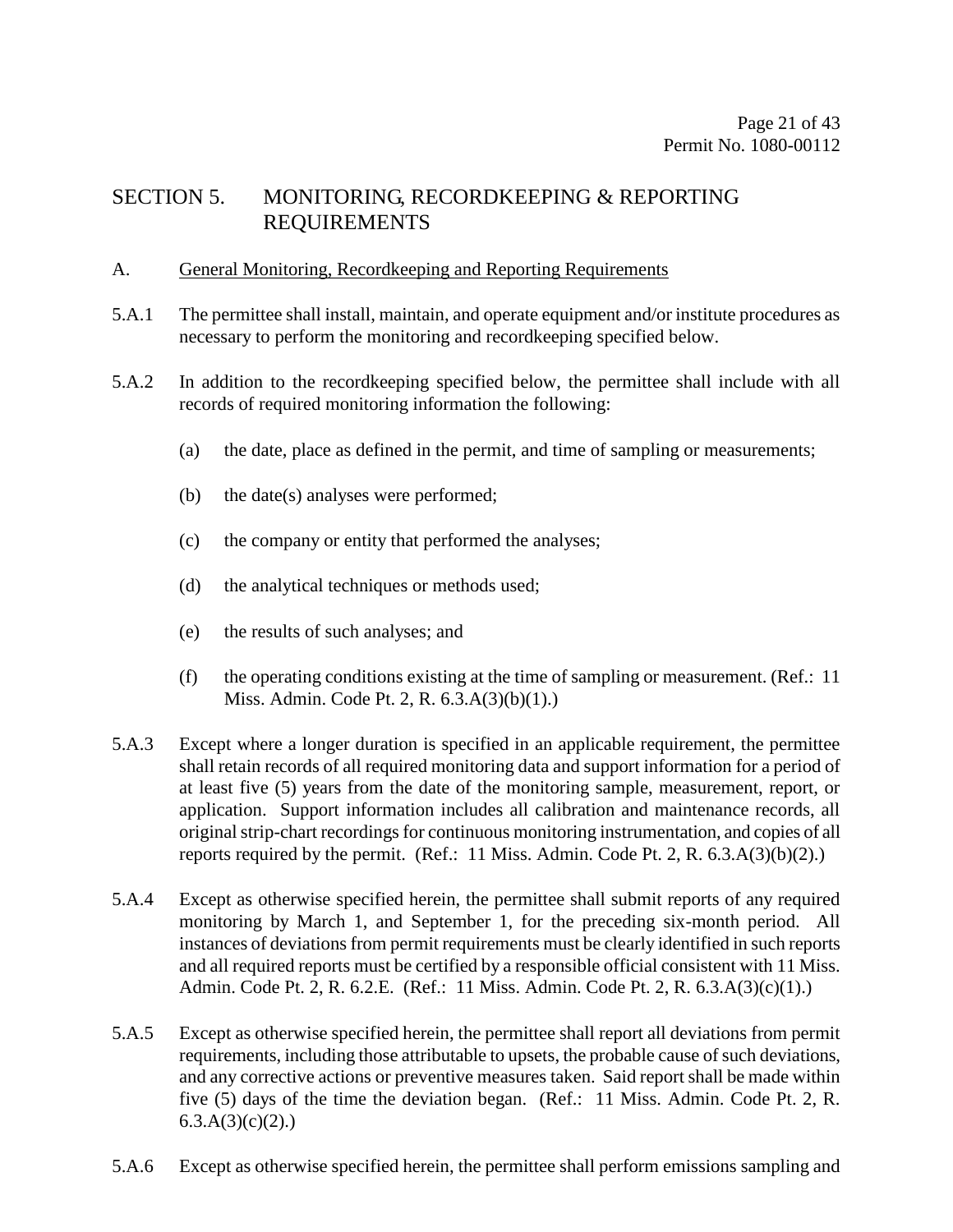analysis in accordance with EPA Test Methods and with any continuous emission monitoring requirements, if applicable. All test methods shall be those versions or their equivalents approved by the DEQ and the EPA.

5.A.7 The permittee shall maintain records of any alterations, additions, or changes in equipment or operation.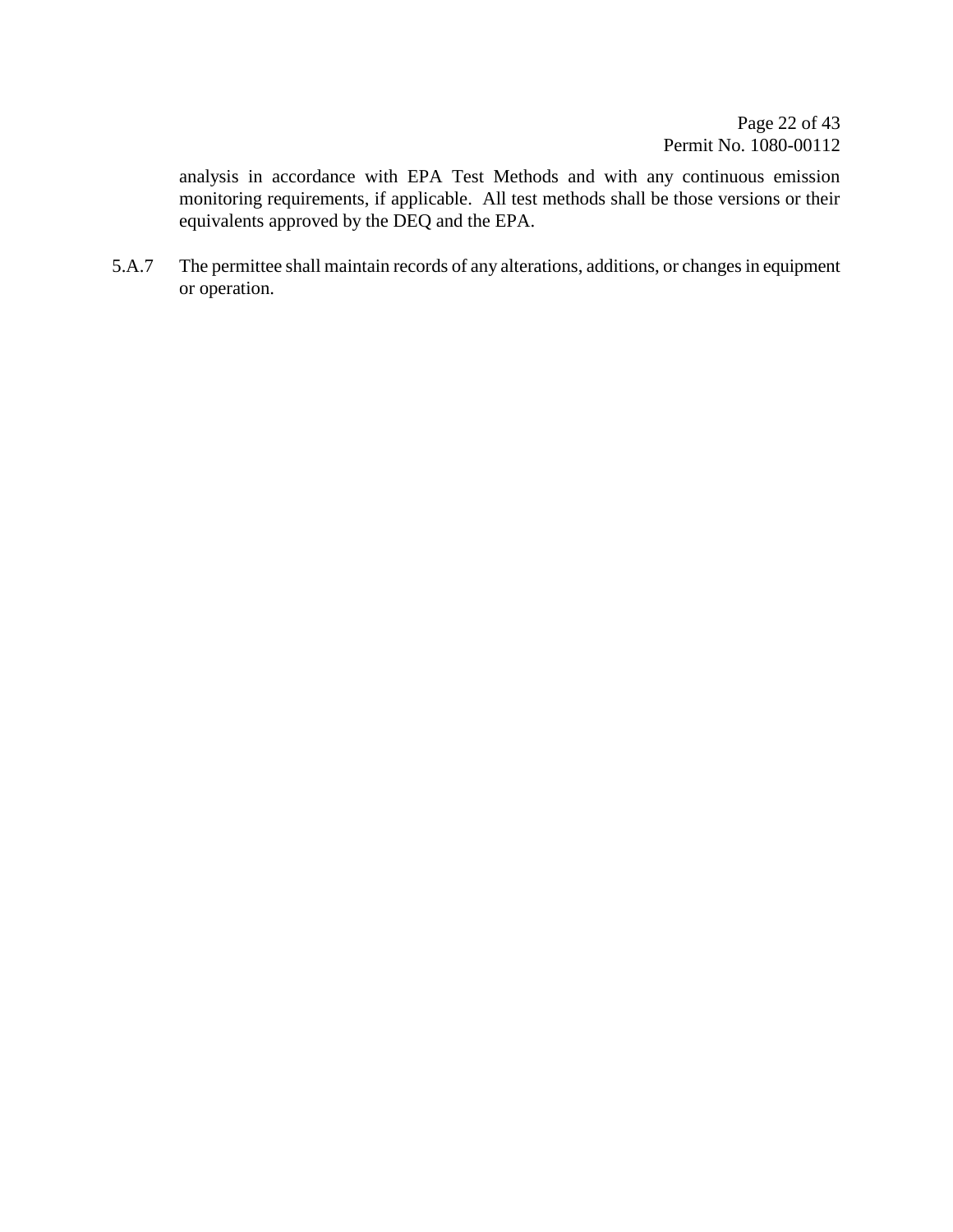| Emission Point(s)                                                                                        | Pollutant/<br>Parameter<br>Monitored                                | Monitoring/Recordkeeping Requirement                                                                                                                                                                                               |                                                                          | Condition<br>Number                | Applicable<br>Requirement                                                      |
|----------------------------------------------------------------------------------------------------------|---------------------------------------------------------------------|------------------------------------------------------------------------------------------------------------------------------------------------------------------------------------------------------------------------------------|--------------------------------------------------------------------------|------------------------------------|--------------------------------------------------------------------------------|
| AA-003 and AA-004<br>(Boilers)                                                                           |                                                                     | Fuel Quantity,<br>Quality, and                                                                                                                                                                                                     | <b>CEMS</b>                                                              | 5.B.1, 8.1<br>and<br>Appendix<br>B | 40 CFR Parts 72-<br>78                                                         |
| AA-005, AA-006,<br>and AA-007<br>(Turbine, Emergency<br>Engine, and Unit #5<br>Diesel Air<br>Compressor) | PM, $SO2$ , $\&$<br>Opacity/Fuel<br>Monitoring                      | Sulfur Content (%<br>by wt.)<br>(Monitoring,<br>Recordkeeping,<br>and Reporting)                                                                                                                                                   | Records of all fuels<br>burned on a daily<br>basis                       | 5.B.2                              | 11 Miss. Admin.<br>Code Pt. 2, R.<br>$6.3.A(3)(a)(2)$ .                        |
| AA-003 and AA-004<br>(Boilers)                                                                           | PM, SO <sub>2</sub> , &<br>Opacity/Periodic<br><b>Stack Testing</b> |                                                                                                                                                                                                                                    | Stack testing in accordance with EPA<br>Reference Methods 1-5, 6C, and 9 | 5.B.3                              | 11 Miss. Admin.<br>Code Pt. 2, R.<br>$6.3.A(3)(a)(2)$ .                        |
| AA-003, AA-004,<br>AA-005 and AA-006<br>(Boilers, Turbine, and<br>Emergency Engine)                      | PM/Opacity                                                          | Weekly visible observations which may<br>include the performance of a Visible<br>Emission Evaluation (VEE) in accordance<br>with EPA Reference Method 9 if<br>emissions are observed.                                              |                                                                          | 5.B.4                              | 11 Miss. Admin.<br>Code Pt. 2, R.<br>$6.3.A(3)(a)(2)$ .                        |
| AA-006<br>(Emergency Engine)                                                                             | HAP's                                                               | 40 CFR 63, Subpart ZZZZ - Install a non-<br>resettable hour meter if one is not already<br>installed                                                                                                                               |                                                                          | 5.B.5                              | <b>40 CFR</b><br>63.6625(f)                                                    |
|                                                                                                          |                                                                     | 40 CFR 63, Subpart ZZZZ -Minimize the<br>engine's time spent at idle during startup<br>and minimize the engine's startup time to<br>a period needed for appropriate and safe<br>loading of the engine, not to exceed 30<br>minutes |                                                                          | 5.B.6                              | 40 CFR 63.6602,<br>40 CFR<br>$63.6625(e)(2)$ , (h),<br>and Table 2c            |
|                                                                                                          |                                                                     | 40 CFR 63, Subpart ZZZZ - Operate and<br>maintain the engine according to the<br>manufacturer's emission-related written<br>instructions or develop and follow a<br>maintenance plan                                               |                                                                          | 5.B.7                              | <b>40 CFR</b><br>63.6625(e),<br><b>40 CFR</b><br>$63.6640(a)$ , and<br>Table 6 |
|                                                                                                          |                                                                     | 40 CFR 63, Subpart ZZZZ - Operate and<br>maintain the engines in a manner<br>consistent with safety and good air<br>pollution control practices for minimizing<br>emissions.                                                       |                                                                          | 5.B.8                              | <b>40 CFR</b><br>40.63.6605(a)                                                 |
| $AA-006$<br>(Emergency Engine)                                                                           | HAP's                                                               | 40 CFR 63, Subpart ZZZZ - Maintain<br>records of notification and reports<br>submitted, maintenance performed, the<br>occurrence and duration of malfunctions,<br>and actions taken to minimize emissions<br>during malfunctions.  |                                                                          | 5.B.9                              | <b>40 CFR</b><br>$63.6655(a)$ , (e),<br>and $(f)$                              |

# B. Specific Monitoring and Recordkeeping Requirements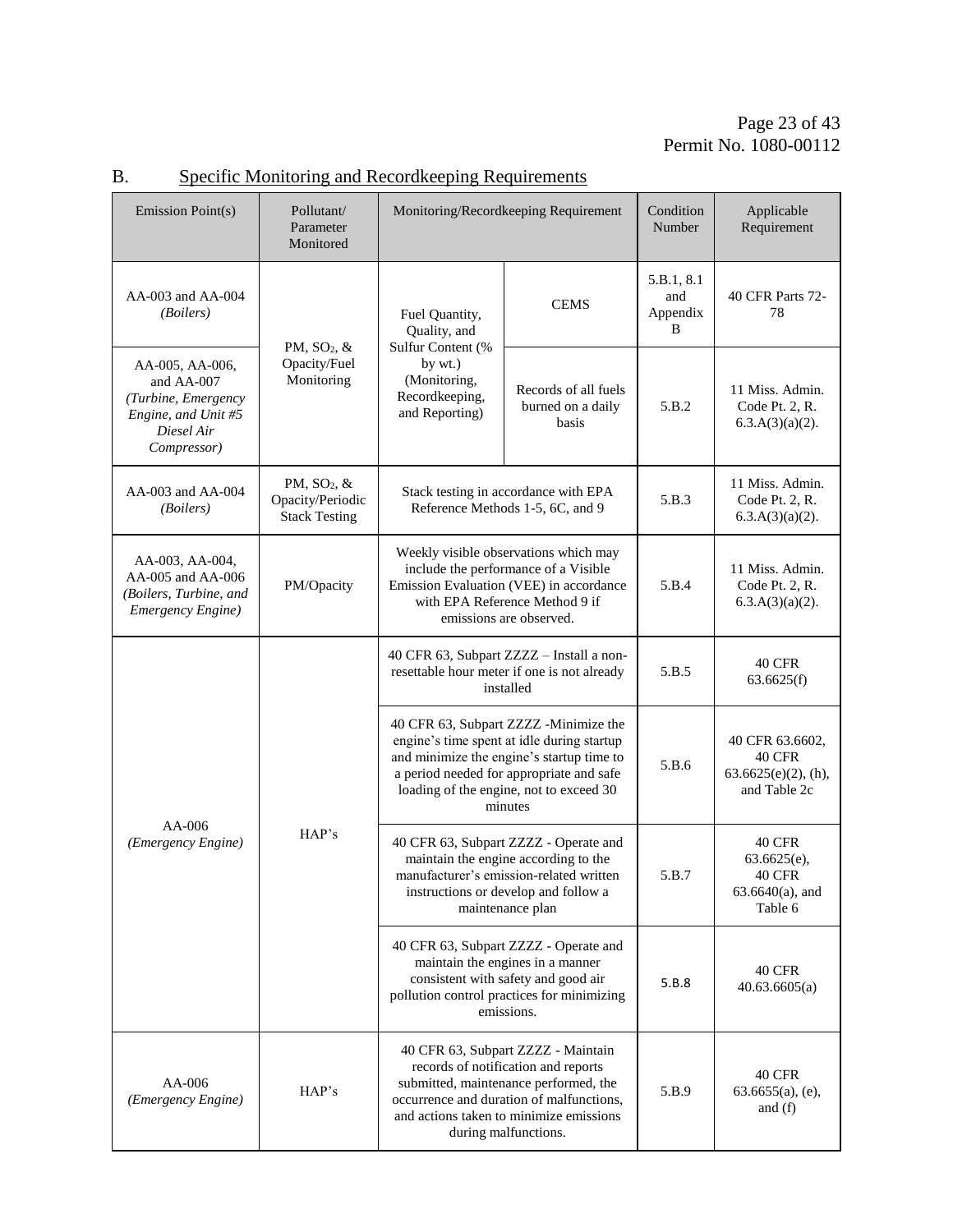| Emission Point(s)                     | Pollutant/<br>Parameter<br>Monitored | Monitoring/Recordkeeping Requirement                                                     | Condition<br>Number | Applicable<br>Requirement                               |
|---------------------------------------|--------------------------------------|------------------------------------------------------------------------------------------|---------------------|---------------------------------------------------------|
| $AA-006$<br>(Emergency Engine)        | HAP's                                | 40 CFR 63, Subpart ZZZZ - Must keep<br>records in a form readily available for<br>review | 5.B.10              | 40 CFR 63.6660                                          |
| AA-007<br>(Unit #5 Diesel Air         | Hours of                             | Monitoring, Recordkeeping, and<br>Reporting                                              | 5.B.11              | 11 Miss. Admin.<br>Code Pt. 2, R.<br>$6.3.A(3)(a)(2)$ . |
| Compressor)                           | operation                            | Maintain the Non-Resettable Hour Meter                                                   | 5.B.12              | <b>40 CFR</b><br>60.4209(a)                             |
|                                       | Proper<br>Operations                 | <b>Compliance Requirements</b>                                                           | 5.B.13              | <b>40 CFR</b><br>60.4211(a) & (c)                       |
| AA-003 and AA-004<br><i>(Boilers)</i> | NO <sub>x</sub>                      | Cross State Air Pollution Rule Monitoring<br>and Recordkeeping Provisions                | 5.B.14              | 40 CFR 97,<br><b>Subpart BBBBB</b><br>and Section 9.1   |

- 5.B.1 For Emission Points AA-003 and AA-004 *(Boilers)*, the permittee shall record electronically utilizing continuous emissions monitoring system (CEMS) installed and operating to comply with the Acid Rain Program (Title IV) the type of fuel being used in each of these emission points daily, as well as the fuel flow, and fuel sulfur content. These records shall be kept in log form or in a similar manner and maintained in accordance with Condition 5.A.3 and shall be made available upon request by DEQ personnel. The permittee shall submit a summarized report in accordance with Condition 5.A.4. (Ref.: 40 CFR Parts 72-78)
- 5.B.2 For Emission Point AA-005, AA-006, and AA-007 *(Turbine, Emergency Engine, and Unit #5 Diesel Air Compressor)*, the permittee shall keep records of all fuels burned on a daily basis. These records shall consist of fuel type and quantity, and the heating value (Btu/gal or Btu/ft3). Additionally, when burning fuel oil, the permittee shall maintain records to document the sulfur content (% by weight) for fuel oil burned on a daily basis or for each lot or shipment received and quantity and the heating value (Btu/gal or Btu/ft3).These records shall be kept in log form or in a similar manner and maintained in accordance with Condition 5.A.3 and shall be made available upon request by DEQ personnel. The permittee shall submit a summarized report in accordance with Condition 5.A.4. (Ref.: 11 Miss. Admin. Code Pt. 2, R. 6.3.A(3)(a)(2).)
- 5.B.3 For Emission Points AA-003 and AA-004 *(Boilers)*, the permittee shall demonstrate compliance with particulate matter (PM), sulfur dioxide (SO2), and Opacity emission limitations by performing a stack test in accordance with EPA Reference Methods 1-5, 6C, and Method 9, respectively, within sixty (60) days of burning No. 6 or No.2 fuel oil for seven (7 )consecutive days. All testing is to be done while the facility is burning No. 6 or No. 2 fuel oil. After the initial compliance test for particulate matter and sulfur dioxide, the permittee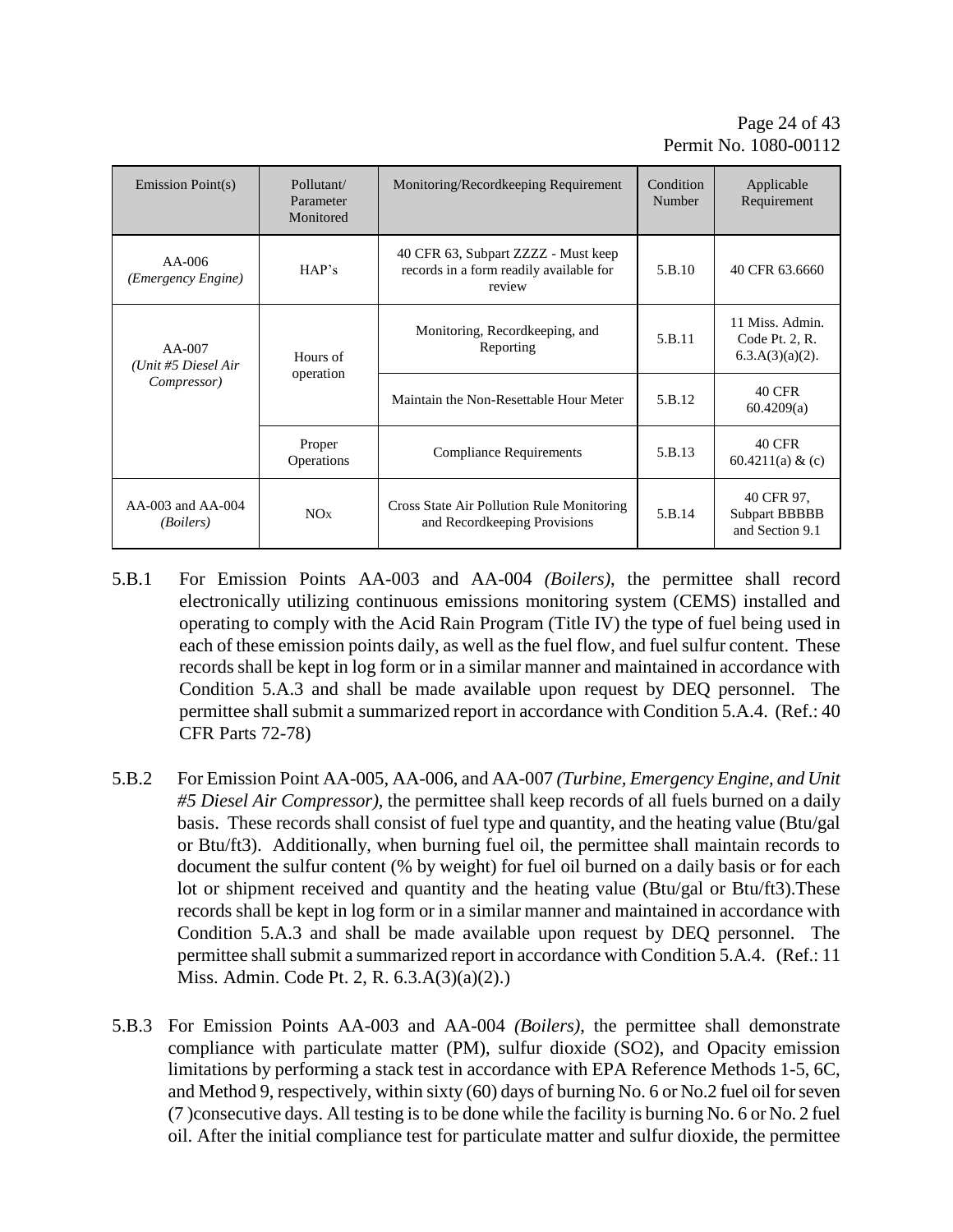shall perform these tests biennially using the same criteria regarding the burning of oil as previously stated. In the event that no oil is burned during the biennial period, the compliance test shall be performed at the next occasion on which oil is burned consistent with criteria above. For all other emission points, the permittee shall submit said test report within 60 days of performance of the test.

For all other emission points, the permittee shall submit said test report within 45 days of performance of the test. For the purpose of compliance demonstration, the permittee shall operate the sources within 20% of their maximum rated capacity or at a rate identified in the pretest conference.

If the permittee plans to use a test method, procedure, or operating condition that differs from the requirements of this permit herein, then a pretest conference at least thirty (30) days prior to the scheduled test date is needed to ensure that all test methods and procedures are acceptable to the DEQ. Also, the DEQ must be notified prior to the scheduled test date. At least TEN (10) DAYS notice should be given so that an observer may be scheduled to witness the test(s). (Ref.: 11 Miss. Admin. Code Pt. 2, R. 2.2.B(12), and 11 Miss. Admin. Code Pt. 2, R. 6.3.A(3)(a)(2).) For Emission Points AA-003 and AA-004, *(Boilers)*, while the emission points are operating and combusting No. 6 fuel oil, the permittee shall demonstrate compliance with the 40% opacity limit by performing weekly observations utilizing EPA Test Method 22. If any visible emissions are detected during an observation period of six (6) consecutive minutes, a visible emission evaluation (VEE) shall be performed using EPA Reference Method 9. The permittee shall maintain a record and/or a log documenting all visual observations/tests, the nature and cause of any visible emissions, any corrective action(s) taken to prevent or minimize the emissions, and the date and time when visible emission observations were conducted. These records and/or log shall be maintained in accordance with Condition 5.A.3 and a summarized report submitted in accordance with Condition 5.A.4 and made available upon request by DEQ. (Ref.: 11 Miss. Admin. Code Pt. 2, R. 6.3.A(3)(a)(2).)

5.B.4 For Emission Points AA-003, AA-004, AA-005, and AA-006 *(Boilers, Turbine, and Emergency Engine)*, the permittee shall perform visual observations of emissions while the emission points are operating and combusting No. 6 or No. 2 fuel oil on a weekly basis. For Emission Point AA-006 (*Emergency Engine*), the permittee shall only comply with this requirement upon equaling or exceeding operation duration of 30 minutes. If any visible emissions are detected during an observation period of six (6) consecutive minutes, a visible emission evaluation (VEE) shall be performed using EPA Reference Method 9. If a VEE is performed using EPA Reference Method 9, then the observation period shall consist of a minimum of 18 consecutive minutes. Further, the permittee shall maintain a record and/or a log documenting all visual observations/tests, the nature and cause of any visible emissions, any corrective action(s) taken to prevent or minimize the emissions, and the date and time when visible emission observations were conducted. These records and/or log shall be maintained in accordance with Condition 5.A.3 and a summarized report submitted in accordance with Condition 5.A.4 and made available upon request by DEQ. (Ref.: 11 Miss. Admin. Code Pt. 2, R. 6.3.A(3)(a)(2).)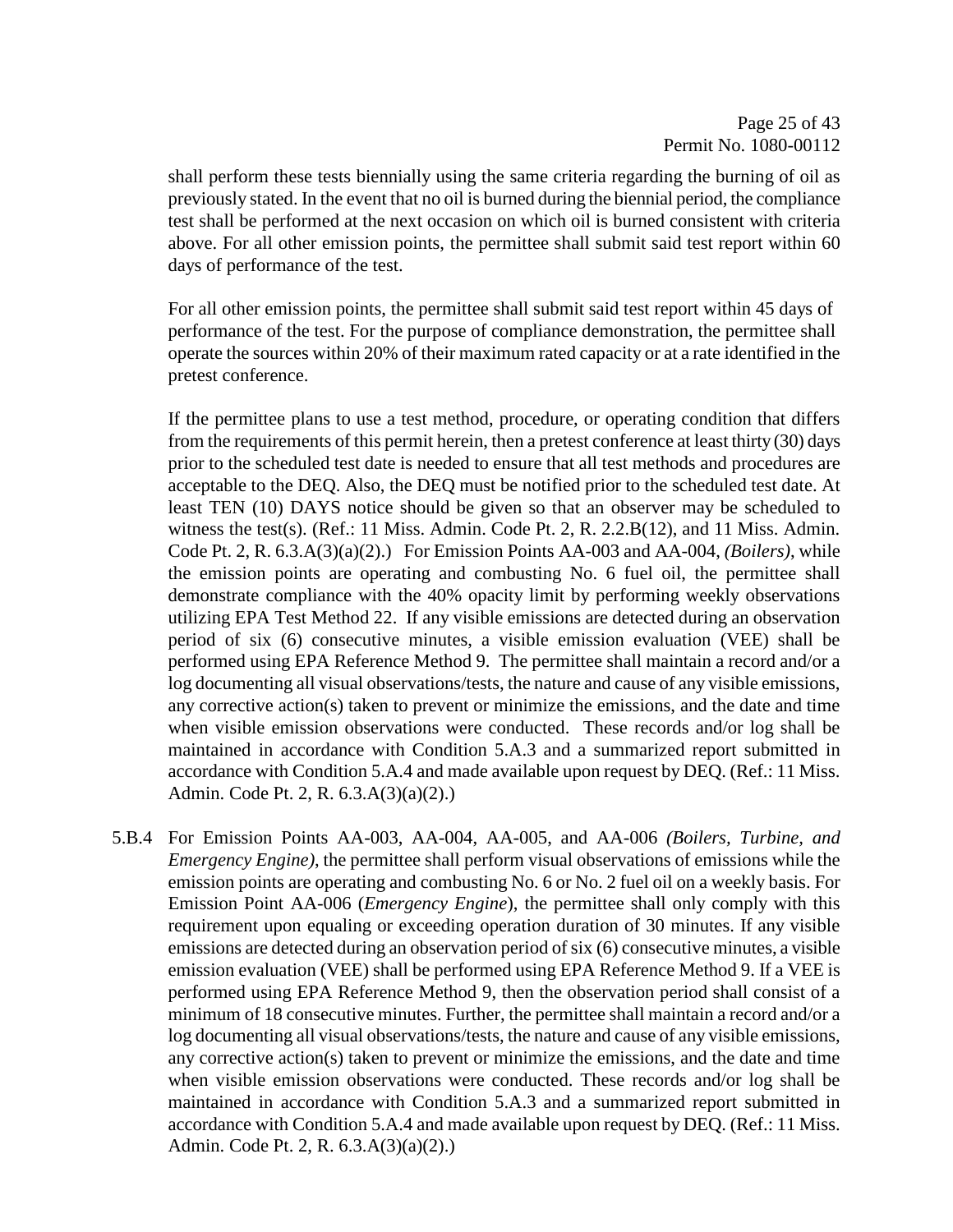- 5.B.5 For Emission Point AA-006 *(Emergency Engine)*, the permittee shall install a non-resettable hour meter if one is not already installed for determining compliance with 40 CFR 63.6625(f). (Ref.: 40 CFR 63.6625(f))
- 5.B.6 For Emission Point AA-006 *(Emergency Engine)*, the permittee must minimize the engine's time spent at idle during startup and minimize the engine's startup time to a period needed for appropriate and safe loading of the engine, not to exceed 30 minutes. (Ref.: 40 CFR 63, Subpart ZZZZ, 40 CFR 63.6602, 40 CFR 63.6625(e)(2) and (h), and Table 2c)
- 5.B.7 For Emission Point AA-006 *(Emergency Engine)*, the permittee must operate and maintain the engine according to the manufacturer's emission-related written instructions or develop and follow a maintenance plan which provides to the extent practicable for the maintenance and operation of the engine in a manner consistent with good air pollution practice for minimizing emissions. (Ref.: 40 CFR 63, Subpart ZZZZ 63.6640(a), 63.6625(e) and Table 6)
- 5.B.8 For Emission Point AA-006 *(Emergency Engine)*, the permittee shall, at all times, be in compliance with the applicable requirements of Subpart ZZZZ and shall operate and maintain the engine in a manner consistent with safety and good air pollution control practices for minimizing emissions. The general duty to minimize emissions does not require the permittee to make any further efforts to reduce emissions if levels required by Subpart ZZZZ have been achieved. Determination of whether such operation and maintenance procedures are being used will be based on information available to the MDEQ which may include, but is not limited to, monitoring results, review of operation and maintenance procedures, review of operation and maintenance records, and inspection of the source. (Ref.: 40 CFR 40.63.6605(a))
- 5.B.9 For Emission Point AA-006 *(Emergency Engine)*, the permittee shall keep the following records:
	- (a) If the permittee must comply with the emission and operating limitations, the permittee shall keep records described in paragraphs  $(a)(1)$  through  $(a)(4)$ ,  $(b)(1)$ through  $(b)(3)$  and  $(c)$ .
		- (1) A copy of each notification and report that the permittee submitted to comply with 40 CFR 63, Subpart ZZZZ, including all documentation supporting any Initial Notification or Notification of Compliance Status that you submitted, according to the requirement in 40 CFR  $63.10(b)(2)(xiv)$ .
		- (2) Records of the occurrence and duration of each malfunction of operation (i.e., process equipment) or the air pollution control and monitoring equipment.
		- (3) Records of all required maintenance performed on the air pollution control and monitoring equipment.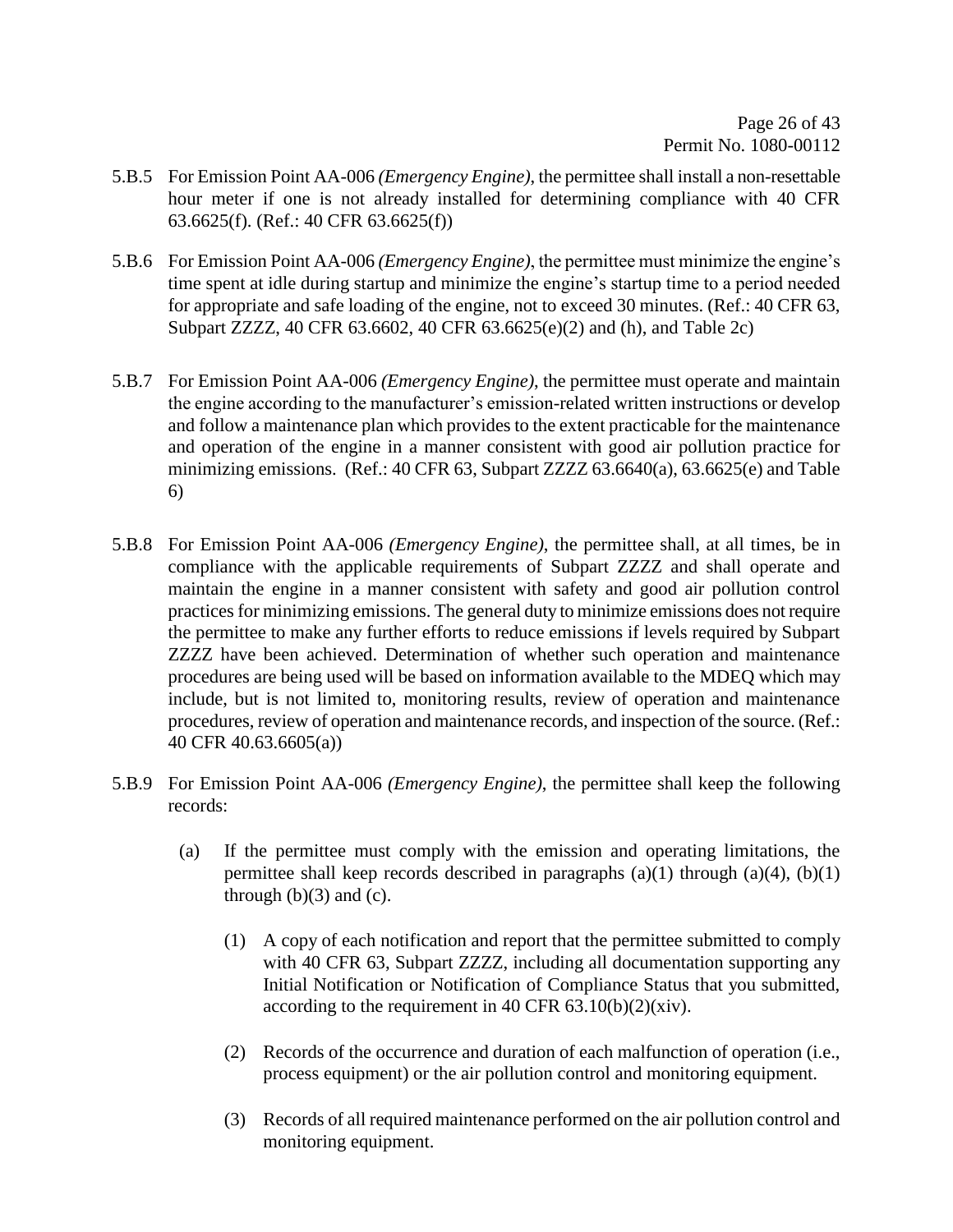(4) Records of actions taken during periods of malfunction to minimize emissions in accordance with 40 CFR 63.6605(b), including corrective actions to restore malfunctioning process and air pollution control and monitoring equipment to its normal or usual manner of operation. A copy of each report submitted to comply with 40 CFR 63, Subpart ZZZZ;

The permittee shall maintain records of the maintenance conducted on the stationary RICE in order to demonstrate that you operated and maintained the stationary RICE according to the own maintenance plan;

The permittee shall keep records of the hours of operation of the engine that is recorded through the non-resettable hour meter. The permittee shall document how many hours are spent for emergency operation, including what classified the operation as emergency and how many hours are spent for non-emergency operation. (Ref.: 40 CFR 63.6655(a), (e), and (f))

- 5.B.10 For Emission Points AA-006 *(Emergency Engine)*, the permittee must keep records in a form suitable and readily available for expeditious review according to 40 CFR 63.10(b)(1) The permittee must keep readily accessible records in hard copy or electronic form for five (5) years following the date of each occurrence, measurement, maintenance, corrective action, report, or record, according to 40 CFR 63.10(b)(1). (Ref.: 40 CFR 63.6660)
- 5.B.11 For Emission Point AA-007 *(Unit #5 Diesel Air Compressor)*, the permittee shall monitor all periods of operation and the duration. Records of this monitoring shall be maintained in log form and shall be made available upon request by DEQ personnel. A summarized report of this monitoring shall be maintained in accordance with Condition 5.A.3. (Ref.: 11 Miss. Admin. Code Pt. 2, R. 6.3.A(3)(a)(2).)
- 5.B.12For Emission Point AA-007*(Unit #5 Diesel Air Compressor)*, the permittee shall install a non-resettable hour meter prior to start-up of the engine. (Ref.: 40 CFR 60.4209(a))
- 5.B.13 For Emission Point AA-007*(Unit #5 Diesel Air Compressor)*, the permittee shall operate and maintain the stationary CI internal combustion engine according to the manufacturer's written instructions or procedures developed by the owner and operator that are approved by the engine manufacturer. In addition, the permittee may only change those settings that are permitted by the manufacturer. The permittee must also meet the requirements of 40 CFR Part 89 as they apply to you. (Ref.:  $40 \text{ CFR } 60.4211(a)$  and (c))
- 5.B.14 For Emission Points AA-003 and AA-004 *(Boilers)*, the permittee shall comply with all applicable monitoring and recordkeeping requirements of CSAPR as defined in Section 9.1. (Ref.: Cross State Air Pollution Rule, 40 CFR 97, Subpart BBBBB and Section 9.1)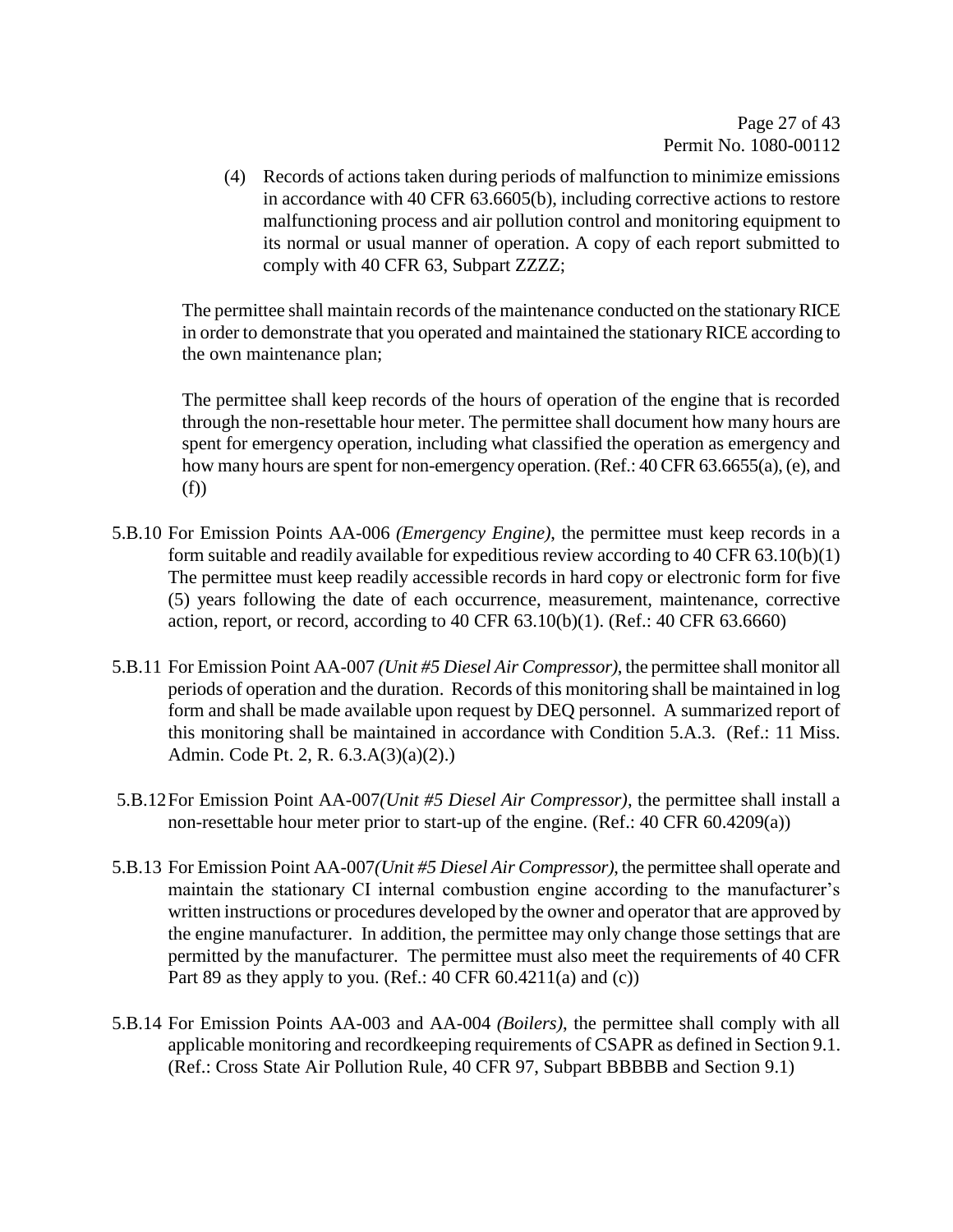| Emission Point(s)                               | Pollutant/<br>Parameter<br>Monitored | Monitoring/Recordkeeping Requirement                | Condition<br>Number | Applicable<br>Requirement                               |
|-------------------------------------------------|--------------------------------------|-----------------------------------------------------|---------------------|---------------------------------------------------------|
|                                                 |                                      |                                                     | 5.C.1               | 40 CFR<br>$63.6640(b)$ and<br>Table 2c                  |
| $AA-006$<br>(Emergency Engine)                  | <b>HAP</b>                           | 40 CFR 63, Subpart ZZZZ - Reporting<br>Requirements | 5.C.2               | 40 CFR<br>$63.6650(a)$ and (c)                          |
|                                                 |                                      |                                                     | 5.C.3               | 40 CFR 6640(e)                                          |
| $AA-007$<br>(Unit #5 Diesel Air)<br>Compressor) |                                      | Summarized Report of the Periods of<br>Operation    | 5.C.4               | 11 Miss. Admin.<br>Code Pt. 2, R.<br>$6.3.A(3)(a)(2)$ . |

#### C. Specific Reporting Requirements

- 5.C.1 For Emission Point AA-006 *(Emergency Engine)*, the permittee shall report each instance in which the maintenance practices listed in Condition 3.D were not met. These instances are deviations and must be reported within five (5) business days in accordance with Condition 5.A.5. If the maintenance practices were not performed on the required schedule because it poses an unacceptable risk under Federal, State, or local law at the time of the required scheduled maintenance, the report must include the Federal, State, or local law under which the risk was deemed unacceptable. (Ref.: 40 CFR 63.6640(b) and Table 2c of Subpart ZZZZ)
- 5.C.2 For Emission Point AA-006 *(Emergency Engine)*, the permittee shall submit a semiannual compliance report in accordance with the applicable requirements in 63.6650 and Table 7 of Subpart ZZZZ. (Ref.: 40 CFR 63.6650(a) and (c))
- 5.C.3 For Emission Point AA-006 *(Emergency Engine)*, the permittee shall report each instance when the applicable requirements of Table 8 of Subpart ZZZZ were not met, in accordance with Condition 5.A.4. (Ref.: 40 CFR 63.6640(e))
- 5.C.4 For Emission Point AA-007 (*Unit #5 Diesel Air Compressor*), the permittee shall submit a summarized report of the records of periods of operation and the duration of operation per 5.B.8 in accordance with Condition 5.A.4. (Ref.: 11 Miss. Admin. Code Pt. 2, R.  $6.3.A(3)(a)(2)$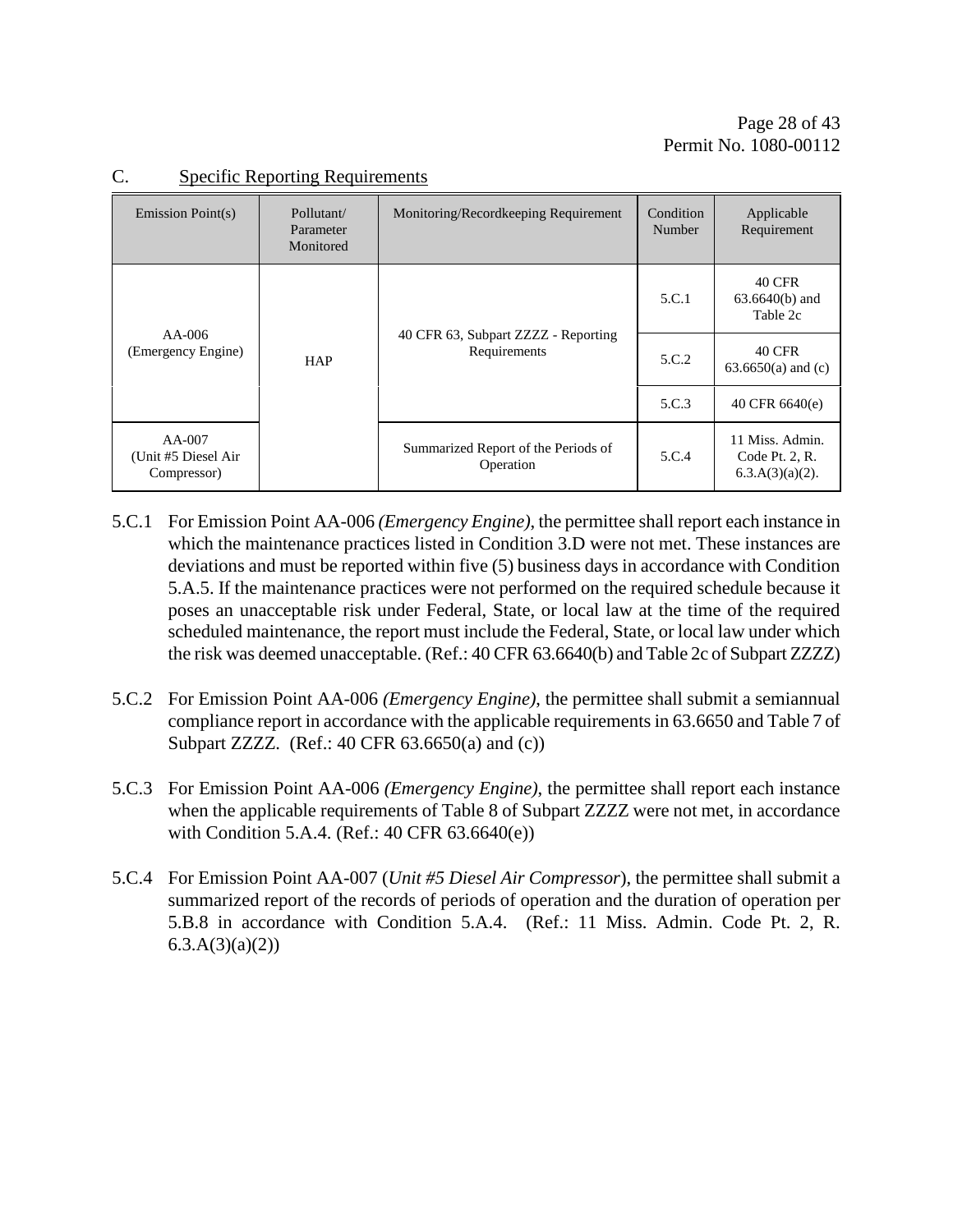# SECTION 6. ALTERNATIVE OPERATING SCENARIOS

6.1 None permitted.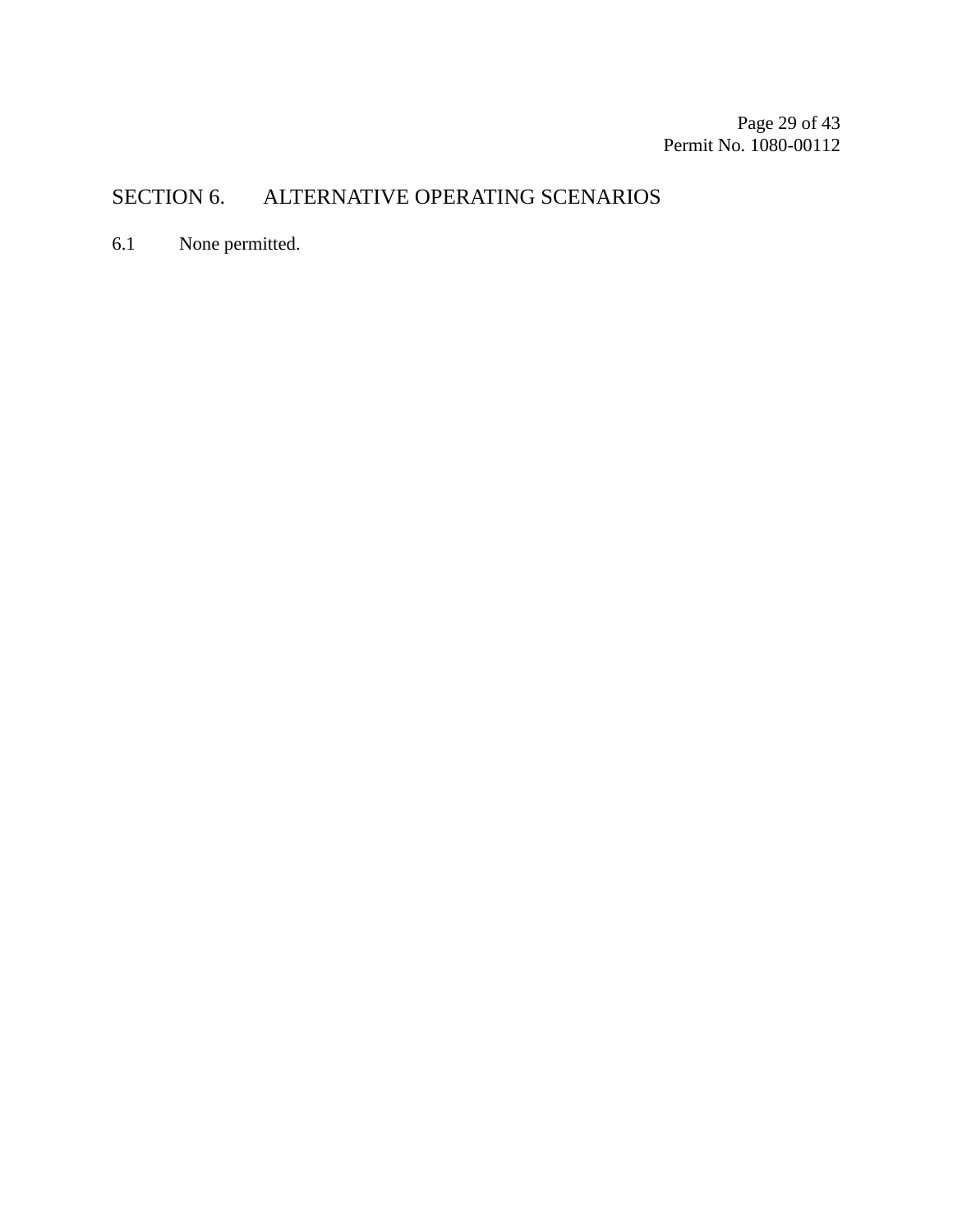# SECTION 7. TITLE VI REQUIREMENTS

The following are applicable or potentially applicable requirements originating from Title VI of the Clean Air Act – Stratospheric Ozone Protection. The full text of the referenced regulations may be found on-line at **[http://ecfr.gpoaccess.gov](http://ecfr.gpoaccess.gov/)** under Title 40, or DEQ shall provide a copy upon request from the permittee.

- 7.1 If the permittee produces, transforms, destroys, imports or exports a controlled substance or imports or exports a controlled product, the permittee shall comply with the applicable requirements of 40 CFR Part 82, Subpart A – Production and Consumption Controls.
- 7.2 If the permittee performs service on a motor vehicle for consideration when this service involves the refrigerant in the motor vehicle air conditioner (MVAC), the permittee shall comply with the applicable requirements of 40 CFR Part 82, Subpart B – Servicing of Motor Vehicle Air Conditioners.
- 7.3 The permittee shall comply with the applicable requirements of 40 CFR Part 82, Subpart E – The Labeling of Products Using Ozone-Depleting Substances, for the following containers and products:
	- (a) All containers in which a class I or class II substance is stored or transported;
	- (b) All products containing a class I substance; and
	- (c) All products directly manufactured with a process that uses a class I substance, unless otherwise exempted by this subpart or, unless EPA determines for a particular product that there are no substitute products or manufacturing processes for such product that do not rely on the use of a class I substance, that reduce overall risk to human health and the environment, and that are currently or potentially available. If the EPA makes such a determination for a particular product, then the requirements of this subpart are effective for such product no later than January 1, 2015.
- 7.4 If the permittee performs any of the following activities, the permittee shall comply with the applicable requirements of 40 CFR Part 82, Subpart  $\overline{F}$  – Recycling and Emissions Reduction:
	- (a) Servicing, maintaining, or repairing appliances;
	- (b) Disposing of appliances, including small appliances and motor vehicle air conditioners; or
	- (c) Refrigerant reclaimers, technician certifying programs, appliance owners and operators, manufacturers of appliances, manufacturers of recycling and recovery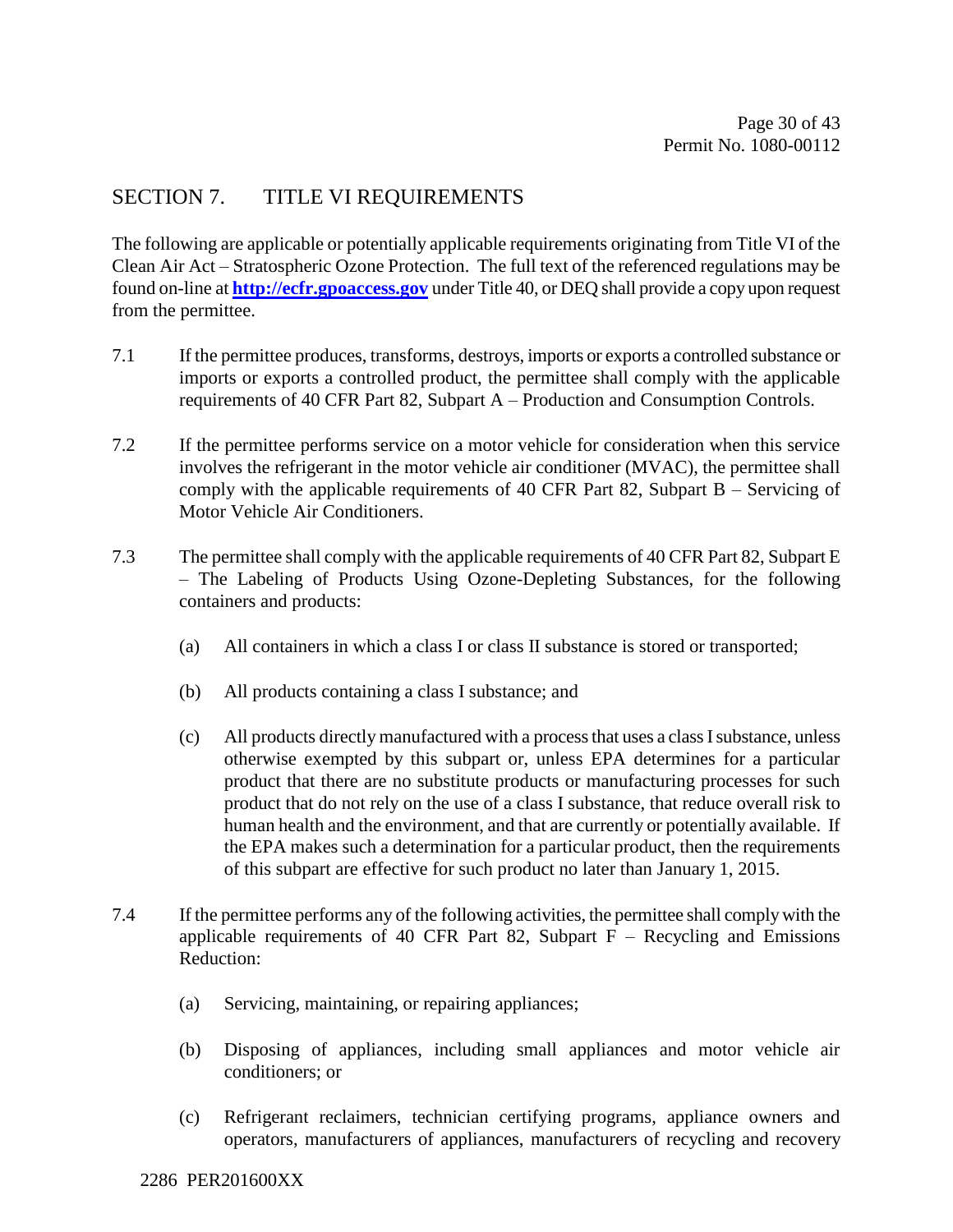equipment, approved recycling and recovery equipment testing organizations, persons selling class I or class II refrigerants or offering class I or class II refrigerants for sale, and persons purchasing class I or class II refrigerants.

- 7.5 The permittee shall be allowed to switch from any ozone-depleting substance to any acceptable alternative that is listed in the Significant New Alternatives Policy (SNAP) program promulgated pursuant to 40 CFR Part 82, Subpart G – Significant New Alternatives Policy Program. The permittee shall also comply with any use conditions for the acceptable alternative substance.
- 7.6 If the permittee performs any of the following activities, the permittee shall comply with the applicable requirements of 40 CFR Part 82, Subpart H – Halon Emissions Reduction:
	- (a) Any person testing, servicing, maintaining, repairing, or disposing of equipment that contains halons or using such equipment during technician training;
	- (b) Any person disposing of halons;
	- (c) Manufacturers of halon blends; or
	- (d) Organizations that employ technicians who service halon-containing equipment.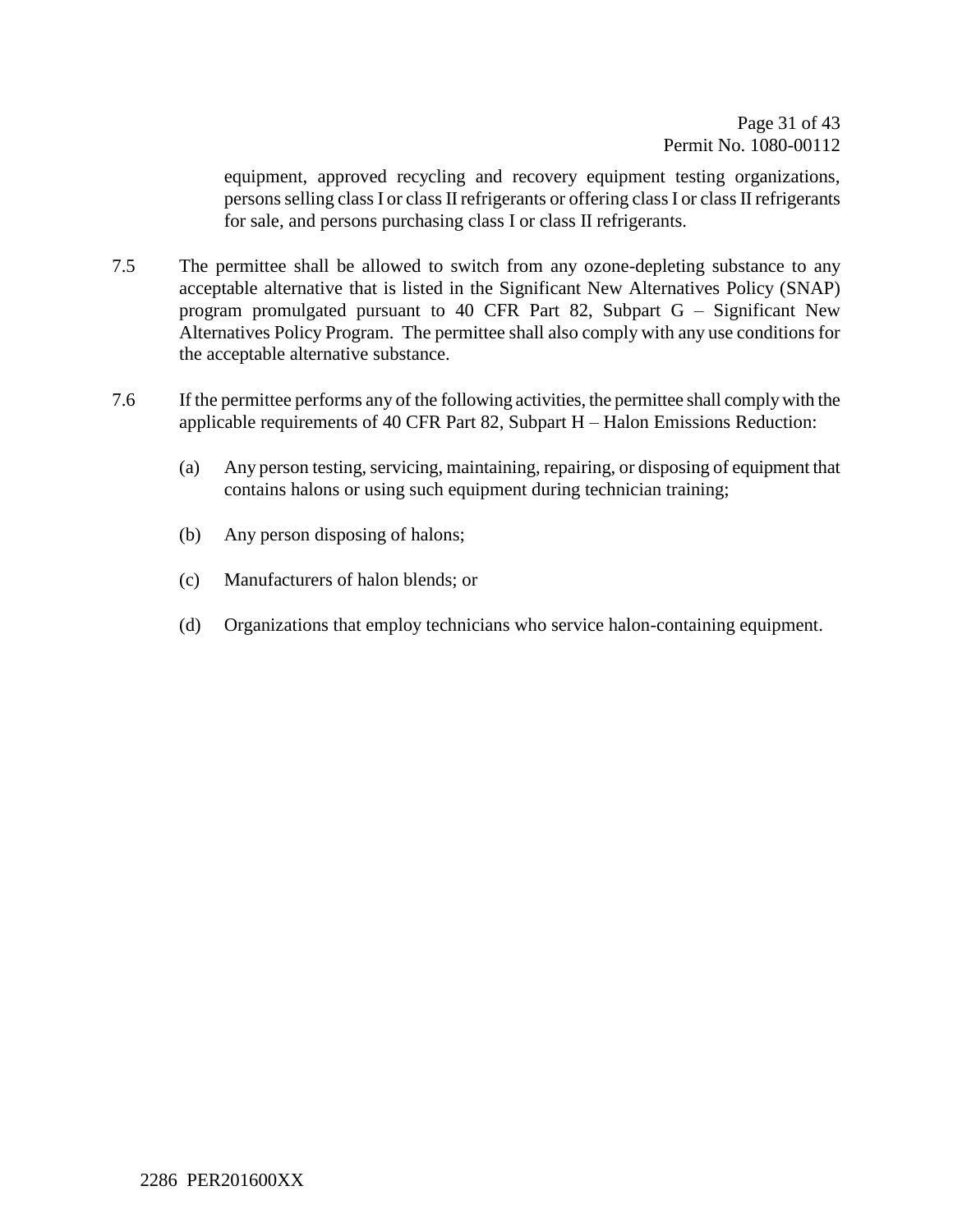# SECTION 8. TITLE IV REQUIREMENTS

8.1 The permittee shall comply with all requirements of the Phase II Acid Rain Permit attached as Appendix B of this permit. All conditions of the Phase II Acid Rain Permit are effective for the dates specified in the Acid Rain Permit; however, these conditions may be revised by the DEQ during the permitted period.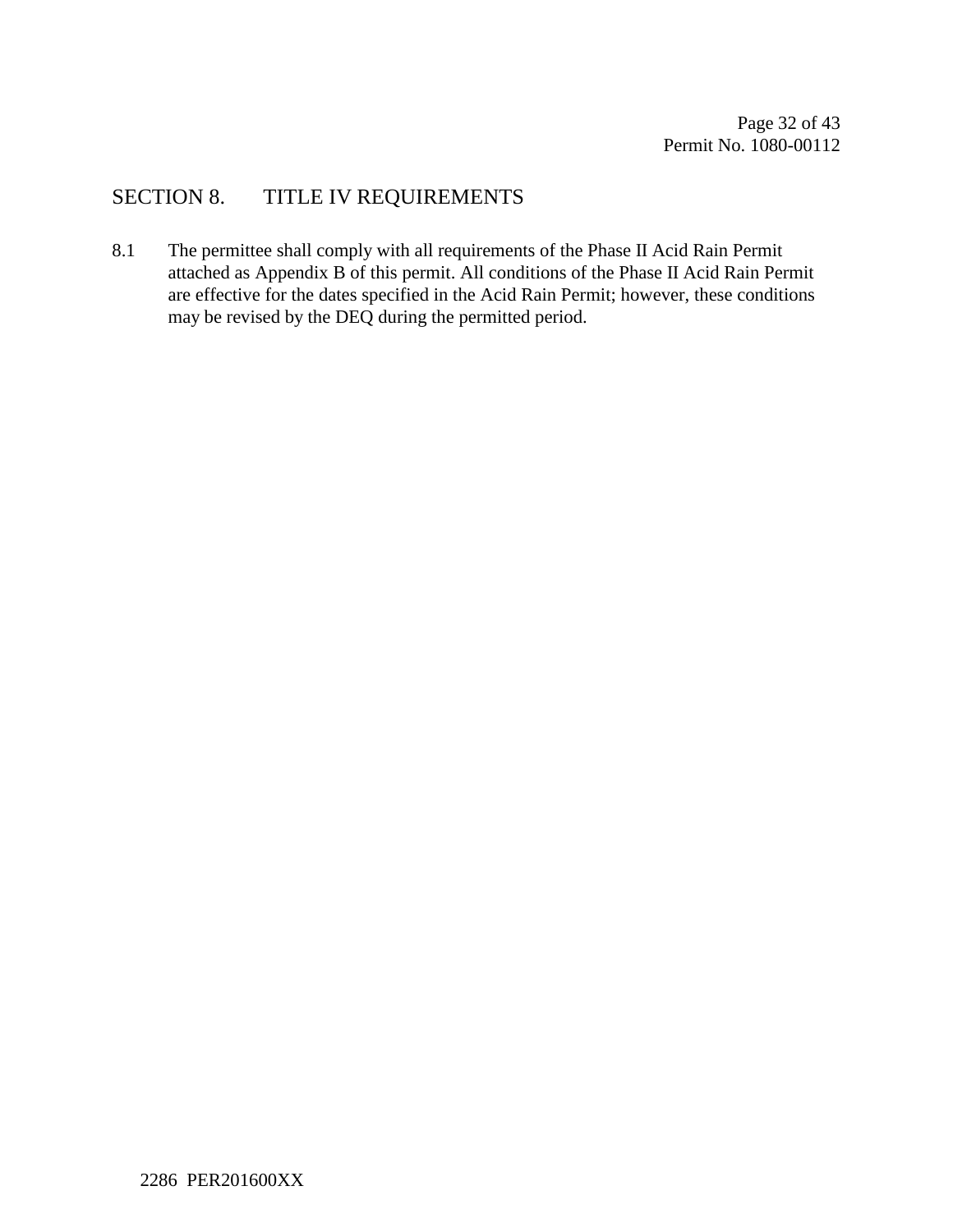# SECTION 9. CROSS STATE AIR POLLUTION RULE

#### 9.1 Description of Transport Rule (TR) Monitoring Provisions

The TR subject units and the unit-specific monitoring provisions at this source are identified in the following Tables. These units are subject to the requirements for the TR NOx Ozone Season Trading Program

| Unit ID: AA-003 and AA-004 (Units $#3$ and $#4$ ) |                                                                                                                                                                                                                                           |                                                                                                                                  |                                                                                                                                             |                                                                                                                                         |                                                                                                                    |
|---------------------------------------------------|-------------------------------------------------------------------------------------------------------------------------------------------------------------------------------------------------------------------------------------------|----------------------------------------------------------------------------------------------------------------------------------|---------------------------------------------------------------------------------------------------------------------------------------------|-----------------------------------------------------------------------------------------------------------------------------------------|--------------------------------------------------------------------------------------------------------------------|
| Parameter                                         | Continuous<br>emission<br>monitoring<br>system or<br>systems (CEMS)<br>requirements<br>pursuant to 40<br>CFR part 75,<br>subpart B (for<br>$SO2$ monitoring)<br>and 40 CFR part<br>75, subpart H<br>(for NO <sub>X</sub> )<br>monitoring) | Excepted<br>monitoring<br>system<br>requirements for<br>gas- and oil-fired<br>units pursuant to<br>40 CFR part 75,<br>appendix D | Excepted<br>monitoring<br>system<br>requirements for<br>gas- and oil-fired<br>peaking units<br>pursuant to 40<br>CFR part 75,<br>appendix E | Low Mass<br>Emissions<br>excepted<br>monitoring<br>(LME)<br>requirements for<br>gas- and oil-fired<br>units pursuant to<br>40 CFR 75.19 | EPA-approved<br>alternative<br>monitoring<br>system<br>requirements<br>pursuant to 40<br>CFR part 75,<br>subpart E |
| NO <sub>X</sub>                                   |                                                                                                                                                                                                                                           |                                                                                                                                  | X                                                                                                                                           |                                                                                                                                         |                                                                                                                    |
| Heat input                                        |                                                                                                                                                                                                                                           | X                                                                                                                                |                                                                                                                                             |                                                                                                                                         |                                                                                                                    |

- 9.2 The above description of the monitoring used by a unit does not change, create an exemption from, or otherwise affect the monitoring, recordkeeping, and reporting requirements applicable to the unit under 40 CFR 97.530 through 97.535. The monitoring, recordkeeping and reporting requirements applicable to each unit are included below in the standard conditions for the applicable TR trading programs.
- 9.3 The permittee must submit to the Administrator a monitoring plan for each unit in accordance with 40 CFR 75.53, 75.62 and 75.73, as applicable. The monitoring plan for each unit is available at the EPA's website at [http://www.epa.gov/airmarkets/emissions/monitoringplans.html.](http://www.epa.gov/airmarkets/emissions/monitoringplans.html)
- 9.4 The permittee that wants to use an alternative monitoring system must submit to the Administrator a petition requesting approval of the alternative monitoring system in accordance with 40 CFR part 75, subpart E and 40 CFR 75.66 and 97.535. The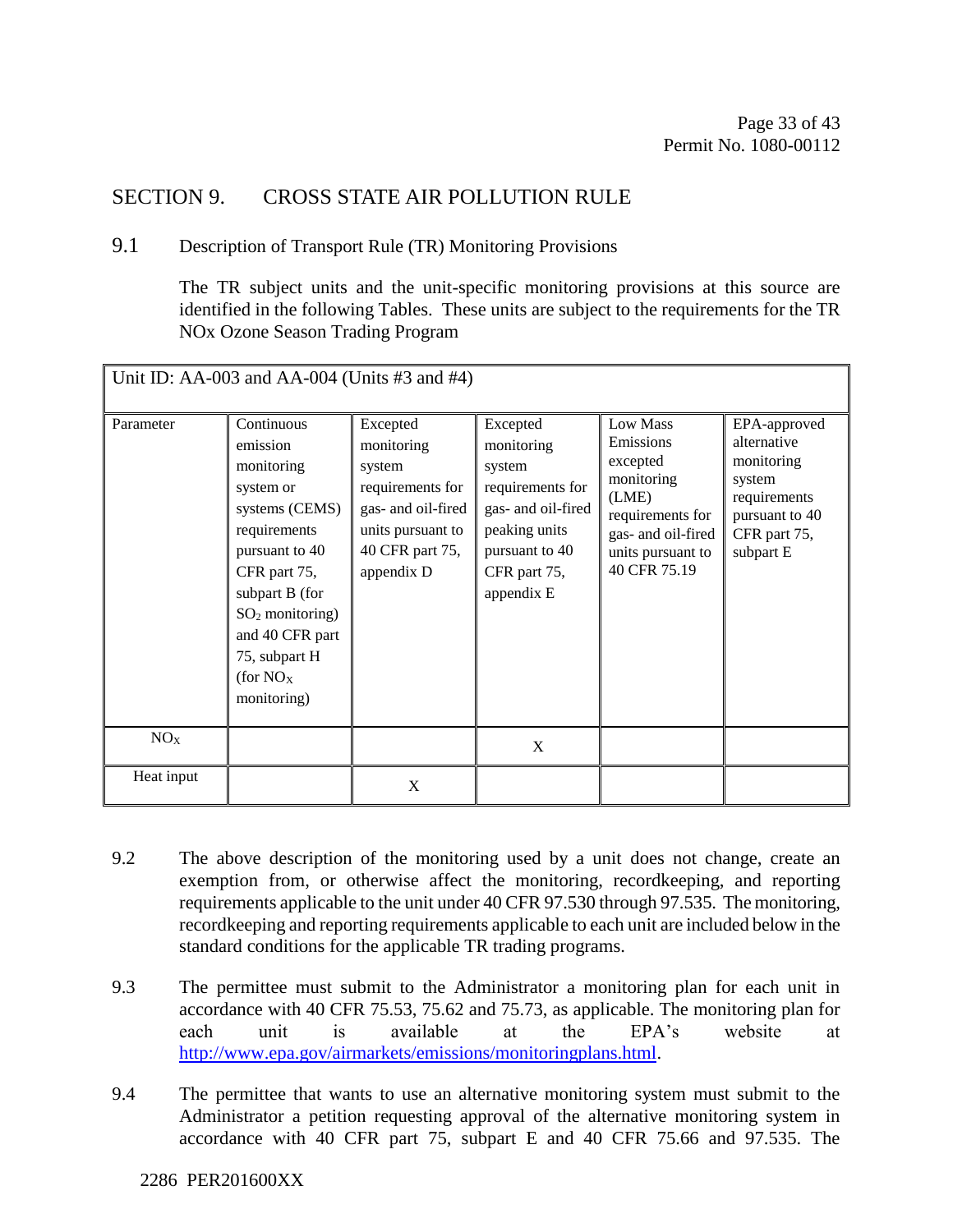Administrator's response approving or disapproving any petition for an alternative monitoring system is available on the EPA's website at [http://www.epa.gov/airmarkets/emissions/petitions.html.](http://www.epa.gov/airmarkets/emissions/petitions.html)

- 9.5 The permittee that wants to use an alternative to any monitoring, recordkeeping, or reporting requirement under 40 CFR 97.530 through 97.534 must submit to the Administrator a petition requesting approval of the alternative in accordance with 40 CFR 75.66 and 97.535. The Administrator's response approving or disapproving any petition for an alternative to a monitoring, recordkeeping, or reporting requirement is available on EPA's website at [http://www.epa.gov/airmarkets/emissions/petitions.html.](http://www.epa.gov/airmarkets/emissions/petitions.html)
- 9.6 The descriptions of monitoring applicable to the unit included above meet the requirement of 40 CFR 97.530 through 97.534, and therefore minor permit modification procedures, in accordance with 40 CFR 70.7(e)(2)(i)(B) or  $71.7(e)(1)(i)(B)$ , may be used to add to or change this unit's monitoring system description.
- 9.7 TR NOx Ozone Season Trading Program Requirements (40 CFR 97.506)
	- (a) Designated representative requirements The permittee shall comply with the requirement to have a designated representative, and may have an alternate designated representative, in accordance with 40 CFR 97.513 through 97.518.
	- (b) Emissions monitoring, reporting, and recordkeeping requirements.
		- (1) The permittee, and the designated representative, of each TR NOX Ozone Season source and each  $TR NO<sub>X</sub>Oz$  Season unit at the source shall comply with the monitoring, reporting, and recordkeeping requirements of 40 CFR 97.530 (general requirements, including installation, certification, and data accounting, compliance deadlines, reporting data, prohibitions, and long-term cold storage), 97.531 (initial monitoring system certification and recertification procedures), 97.532 (monitoring system out-of-control periods), 97.533 (notifications concerning monitoring), 97.534 (recordkeeping and reporting, including monitoring plans, certification applications, quarterly reports, and compliance certification), and 97.535 (petitions for alternatives to monitoring, recordkeeping, or reporting requirements).
		- (2) The emissions data determined in accordance with 40 CFR 97.530 through 97.535 shall be used to calculate allocations of TR  $NO_X$  Ozone Season allowances under 40 CFR  $97.511(a)(2)$  and (b) and  $97.512$  and to determine compliance with the TR  $NO_X$  Ozone Season emissions limitation and assurance provisions under paragraph (c) below, provided that, for each monitoring location from which mass emissions are reported, the mass emissions amount used in calculating such allocations and determining such compliance shall be the mass emissions amount for the monitoring location determined in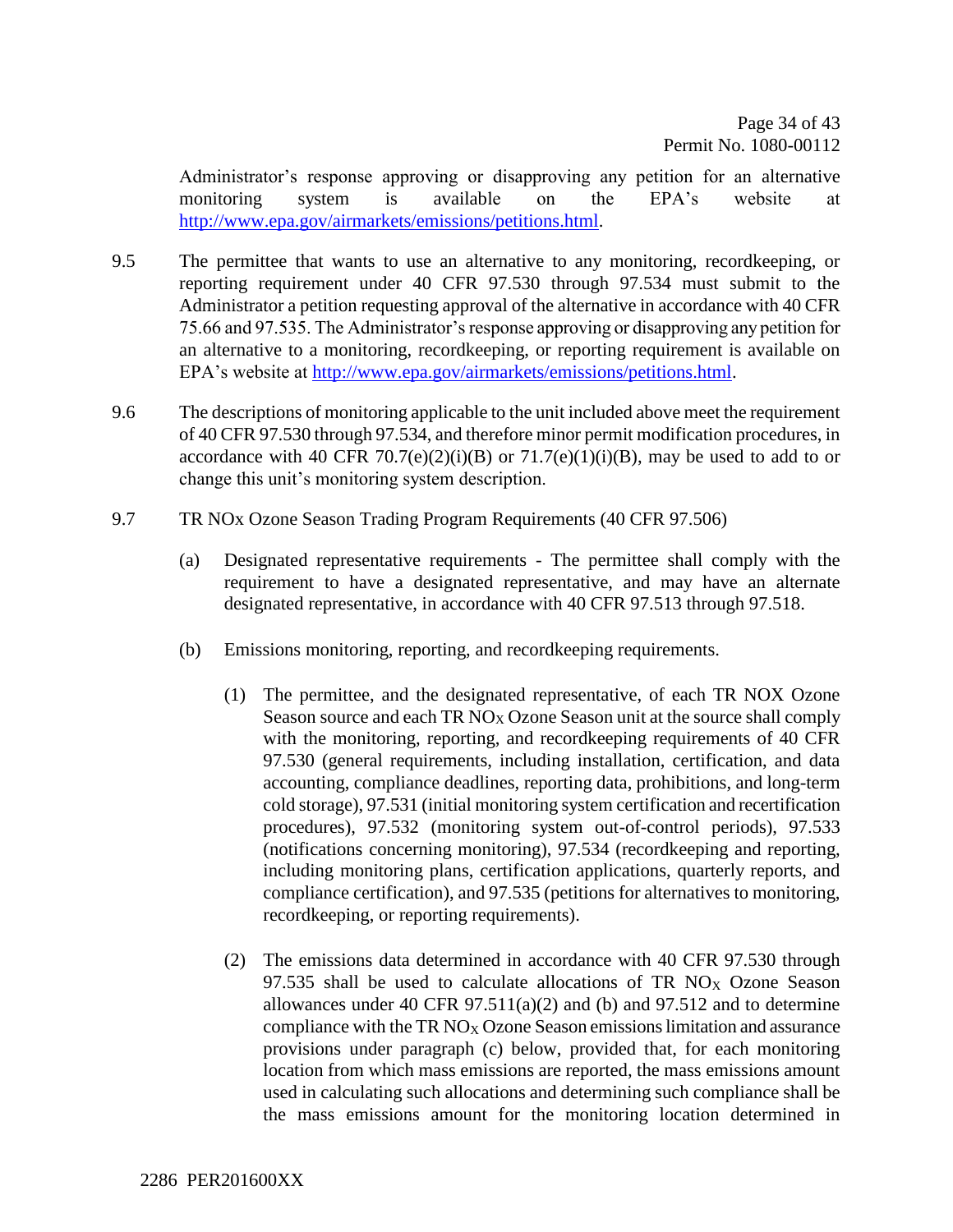accordance with 40 CFR 97.530 through 97.535 and rounded to the nearest ton, with any fraction of a ton less than 0.50 being deemed to be zero.

- $\rm (c)$  NO<sub>X</sub> emissions requirements.
	- (1) TR NO<sup>X</sup> Ozone Season emissions limitation.
		- (i) As of the allowance transfer deadline for a control period in a given year, the owners and operators of each TR  $NO<sub>X</sub>$  Ozone Season source and each TR  $NO<sub>X</sub>$  Ozone Season unit at the source shall hold, in the source's compliance account, TR  $NO<sub>X</sub>$  Ozone Season allowances available for deduction for such control period under 40 CFR 97.524(a) in an amount not less than the tons of total  $NO<sub>X</sub>$  emissions for such control period from all TR  $NO<sub>x</sub> Oz$  Ozone Season units at the source.
		- (ii) If total  $NO<sub>X</sub>$  emissions during a control period in a given year from the TR NO<sub>X</sub> Ozone Season units at a TR NO<sub>X</sub> Ozone Season source are in excess of the TR NO<sub>X</sub> Ozone Season emissions limitation set forth in paragraph  $(c)(1)(i)$  above, then:
			- (A) The owners and operators of the source and each TR  $NO<sub>X</sub>$  Ozone Season unit at the source shall hold the TR  $NO<sub>X</sub>$  Ozone Season allowances required for deduction under 40 CFR 97.524(d); and
			- (B) The owners and operators of the source and each TR  $NO_X$  Ozone Season unit at the source shall pay any fine, penalty, or assessment or comply with any other remedy imposed, for the same violations, under the Clean Air Act, and each ton of such excess emissions and each day of such control period shall constitute a separate violation of 40 CFR part 97, subpart BBBBB and the Clean Air Act.
	- (2) TR  $NO<sub>X</sub>$  Ozone Season assurance provisions.
		- (i) If total  $NO<sub>X</sub>$  emissions during a control period in a given year from all TR  $NO<sub>X</sub>$  Ozone Season units at TR  $NO<sub>X</sub>$  Ozone Season sources in the state (and Indian country within the borders of such state) exceed the state assurance level, then the owners and operators of such sources and units in each group of one or more sources and units having a common designated representative for such control period, where the common designated representative's share of such  $NO<sub>X</sub>$  emissions during such control period exceeds the common designated representative's assurance level for the state and such control period, shall hold (in the assurance account established for the owners and operators of such group)  $TR NO_X$ Ozone Season allowances available for deduction for such control period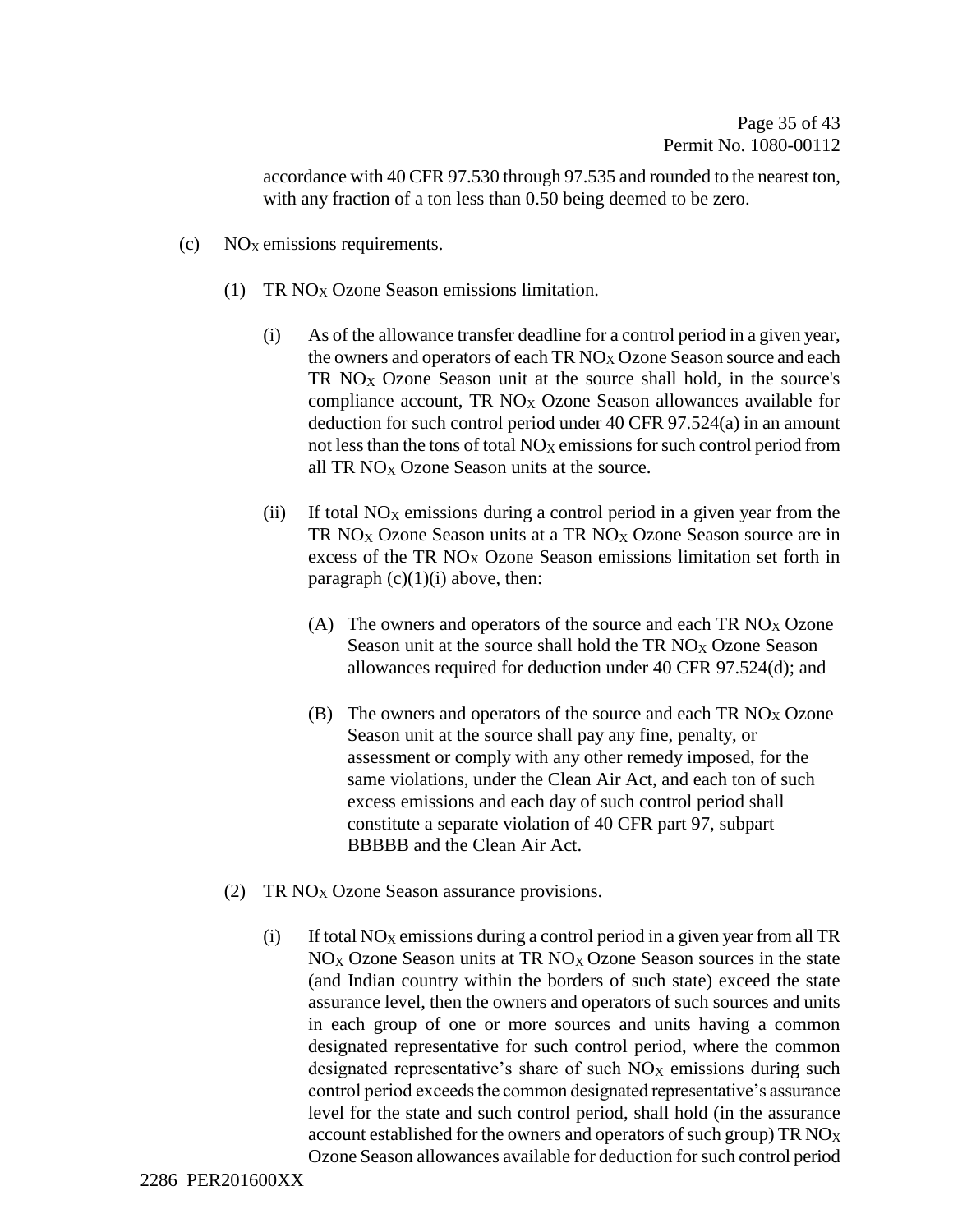under 40 CFR 97.525(a) in an amount equal to two times the product (rounded to the nearest whole number), as determined by the Administrator in accordance with 40 CFR 97.525(b), of multiplying—

- (A) The quotient of the amount by which the common designated representative's share of such  $NO<sub>X</sub>$  emissions exceeds the common designated representative's assurance level divided by the sum of the amounts, determined for all common designated representatives for such sources and units in the state (and Indian country within the borders of such state) for such control period, by which each common designated representative's share of such  $NO<sub>X</sub>$  emissions exceeds the respective common designated representative's assurance level; and
- (B) The amount by which total  $NO<sub>X</sub>$  emissions from all TR  $NO<sub>X</sub>$ Ozone Season units at TR NO<sup>X</sup> Ozone Season sources in the state and Indian country within the borders of such state) for such control period exceed the state assurance level.
- (ii) The permittee shall hold the TR  $NO<sub>X</sub> Oz$  D Season allowances required under paragraph  $93.7$  (c)(2)(i) above, as of midnight of November 1 (if it is a business day), or midnight of the first business day thereafter (if November 1 is not a business day), immediately after such control period.
- (iii) Total NO<sub>X</sub> emissions from all TR NO<sub>X</sub> Ozone Season units at TR NO<sub>X</sub> Ozone Season sources in the state (and Indian country within the borders of such state) during a control period in a given year exceed the state assurance level if such total  $NO<sub>X</sub>$  emissions exceed the sum, for such control period, of the State  $NO<sub>X</sub>$  Ozone Season trading budget under 40 CFR 97.510(a) and the state's variability limit under 40 CFR 97.510(b).
- (iv) It shall not be a violation of 40 CFR part 97, subpart BBBBB or of the Clean Air Act if total  $NO<sub>X</sub>$  emissions from all TR  $NO<sub>X</sub>$  Ozone Season units at  $TR NO<sub>X</sub> Ozone Season sources in the state (and Indian country)$ within the borders of such state) during a control period exceed the state assurance level or if a common designated representative's share of total  $NO<sub>X</sub>$  emissions from the TR  $NO<sub>X</sub>$  Ozone Season units at TR  $NO<sub>X</sub>$  Ozone Season sources in the state (and Indian country within the borders of such state) during a control period exceeds the common designated representative's assurance level.
- (v) To the extent the permittee fails to hold TR  $NO<sub>X</sub>$  Ozone Season allowances for a control period in a given year in accordance with paragraphs  $9.7(c)(2)(i)$  through (iii) above,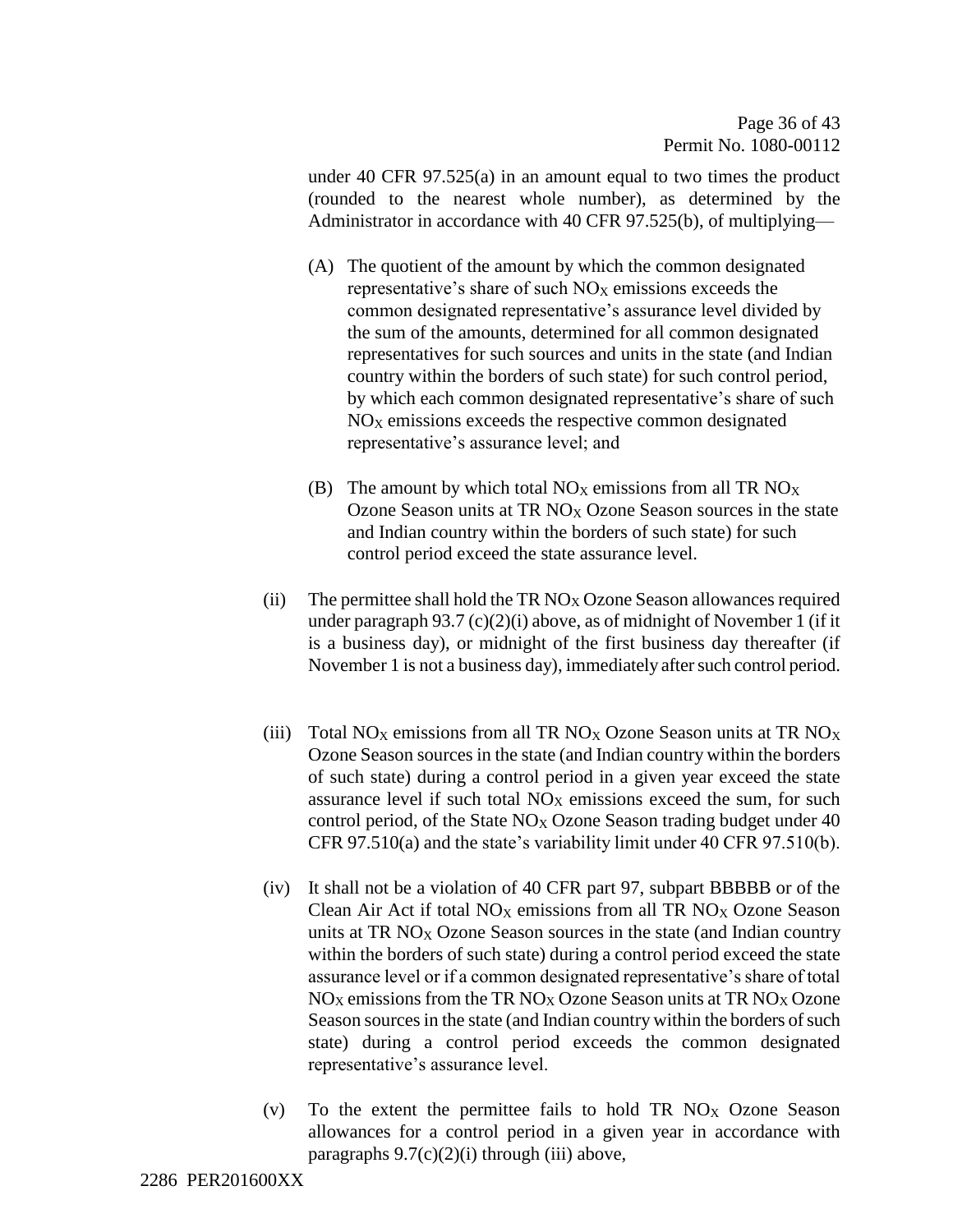- (A) The permittee shall pay any fine, penalty, or assessment or comply with any other remedy imposed under the Clean Air Act; and
- (B) Each TR  $NO<sub>X</sub> Oz$  Casson allowance that the permittee fails to hold for such control period in accordance with paragraphs  $9.7(c)(2)(i)$  through (iii) above and each day of such control period shall constitute a separate violation of 40 CFR part 97, subpart BBBBB and the Clean Air Act.
- (3) Compliance periods.
	- (i)  $A TR NO<sub>X</sub> Ozone Season unit shall be subject to the requirements under$ paragraph  $9.7(c)(1)$  above for the control period starting on the later of May 1, 2015 or the deadline for meeting the unit's monitor certification requirements under 40 CFR 97.530(b) and for each control period thereafter.
	- (ii) A TR  $NO<sub>X</sub> Ozone$  Season unit shall be subject to the requirements under paragraph (c)(2) above for the control period starting on the later of May 1, 2017 or the deadline for meeting the unit's monitor certification requirements under 40 CFR 97.530(b) and for each control period thereafter.
- (4) Vintage of allowances held for compliance.
	- (i) A TR  $NO<sub>X</sub>$  Ozone Season allowance held for compliance with the requirements under paragraph  $9.7(c)(1)(i)$  above for a control period in a given year must be a  $TR NO<sub>X</sub> Oz$  Season allowance that was allocated for such control period or a control period in a prior year.
	- (ii) A TR  $NO<sub>X</sub>$  Ozone Season allowance held for compliance with the requirements under paragraphs  $9.7(c)(1)(ii)(A)$  and  $(2)(i)$  through (iii) above for a control period in a given year must be a TR  $NO<sub>X</sub>$  Ozone Season allowance that was allocated for a control period in a prior year or the control period in the given year or in the immediately following year.
- (5) Allowance Management System requirements. Each TR  $NO<sub>X</sub> Oz$  Ozone Season allowance shall be held in, deducted from, or transferred into, out of, or between Allowance Management System accounts in accordance with 40 CFR part 97, subpart BBBBB.
- (6) Limited authorization. A TR NO<sup>X</sup> Ozone Season allowance is a limited authorization to emit one ton of  $NO<sub>X</sub>$  during the control period in one year. Such authorization is limited in its use and duration as follows: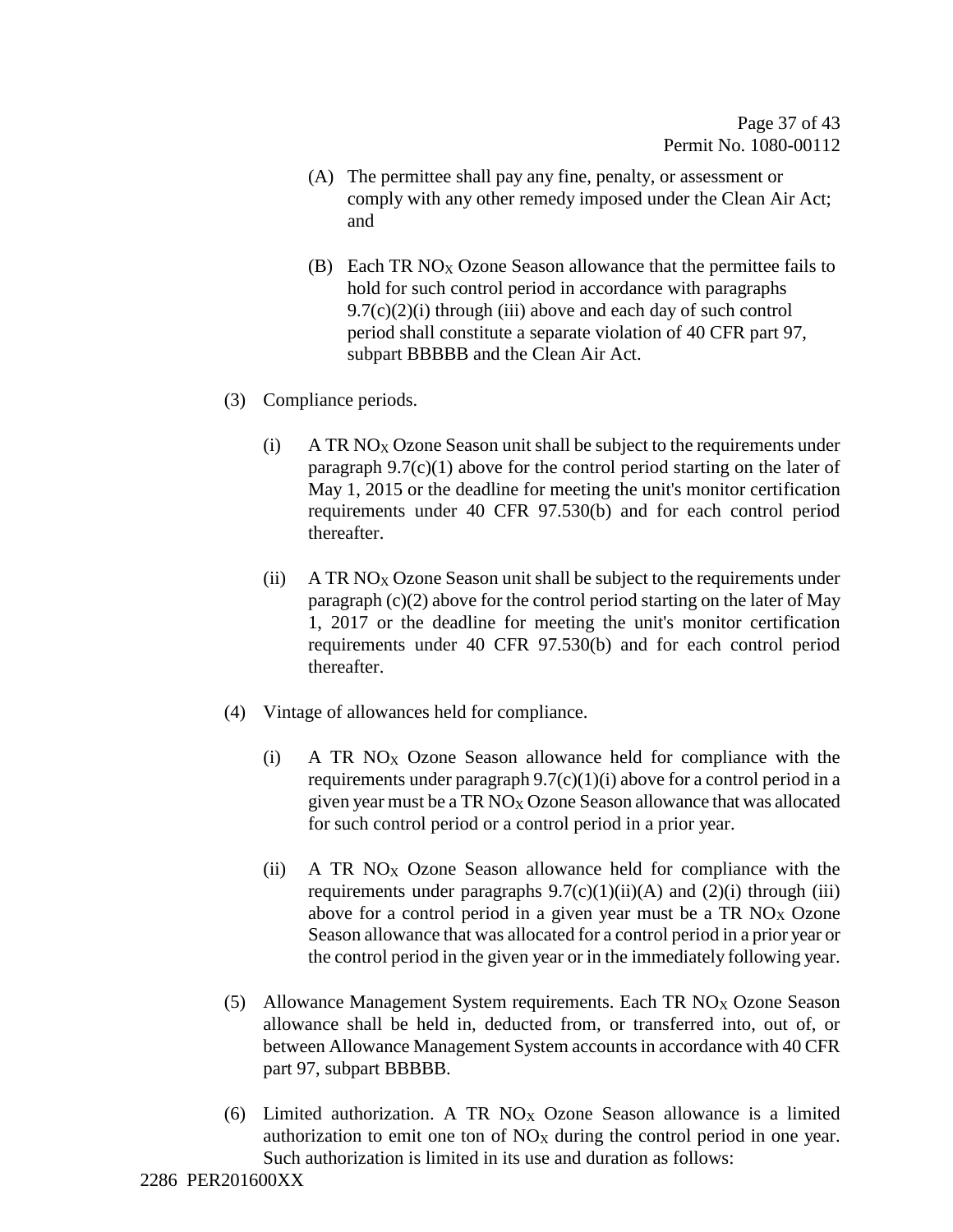- (i) Such authorization shall only be used in accordance with the TR  $NO<sub>X</sub>$ Ozone Season Trading Program; and
- (ii) Notwithstanding any other provision of 40 CFR part 97, subpart BBBBB, the Administrator has the authority to terminate or limit the use and duration of such authorization to the extent the Administrator determines is necessary or appropriate to implement any provision of the Clean Air Act.
- (7) Property right. A TR  $NO<sub>X</sub>$  Ozone Season allowance does not constitute a property right.
- *(d)* Title V permit revision requirements*.* 
	- (1) No title V permit revision shall be required for any allocation, holding, deduction, or transfer of TR  $NO<sub>X</sub>$  Ozone Season allowances in accordance with 40 CFR part 97, subpart BBBBB.
	- (2) This permit incorporates the TR emissions monitoring, recordkeeping and reporting requirements pursuant to 40 CFR 97.530 through 97.535, and the requirements for a continuous emission monitoring system (pursuant to 40 CFR part 75, subparts B and H), an excepted monitoring system (pursuant to 40 CFR part 75, appendices D and E), a low mass emissions excepted monitoring methodology (pursuant to 40 CFR 75.19), and an alternative monitoring system (pursuant to 40 CFR part 75, subpart E). Therefore, the Description of TR Monitoring Provisions table for units identified in this permit may be added to, or changed, in this title V permit using minor permit modification procedures in accordance with 40 CFR 97.506(d)(2) and 70.7(e)(2)(i)(B) or 71.7(e)(1)(i)(B).
- (e) Additional recordkeeping and reporting requirements*.* 
	- (1) Unless otherwise provided, the permittee of each TR  $NO<sub>X</sub> Oz$  Ozone Season source and each TR  $NO_X$  Ozone Season unit at the source shall keep on site at the source each of the following documents (in hardcopy or electronic format) for a period of 5 years from the date the document is created. This period may be extended for cause, at any time before the end of 5 years, in writing by the Administrator.
		- (i) The certificate of representation under 40 CFR 97.516 for the designated representative for the source and each  $TR NO<sub>X</sub> Oz$  and  $S$  eason unit at the source and all documents that demonstrate the truth of the statements in the certificate of representation; provided that the certificate and documents shall be retained on site at the source beyond such 5-year period until such certificate of representation and documents are superseded because of the submission of a new certificate of representation under 40 CFR 97.516 changing the designated representative.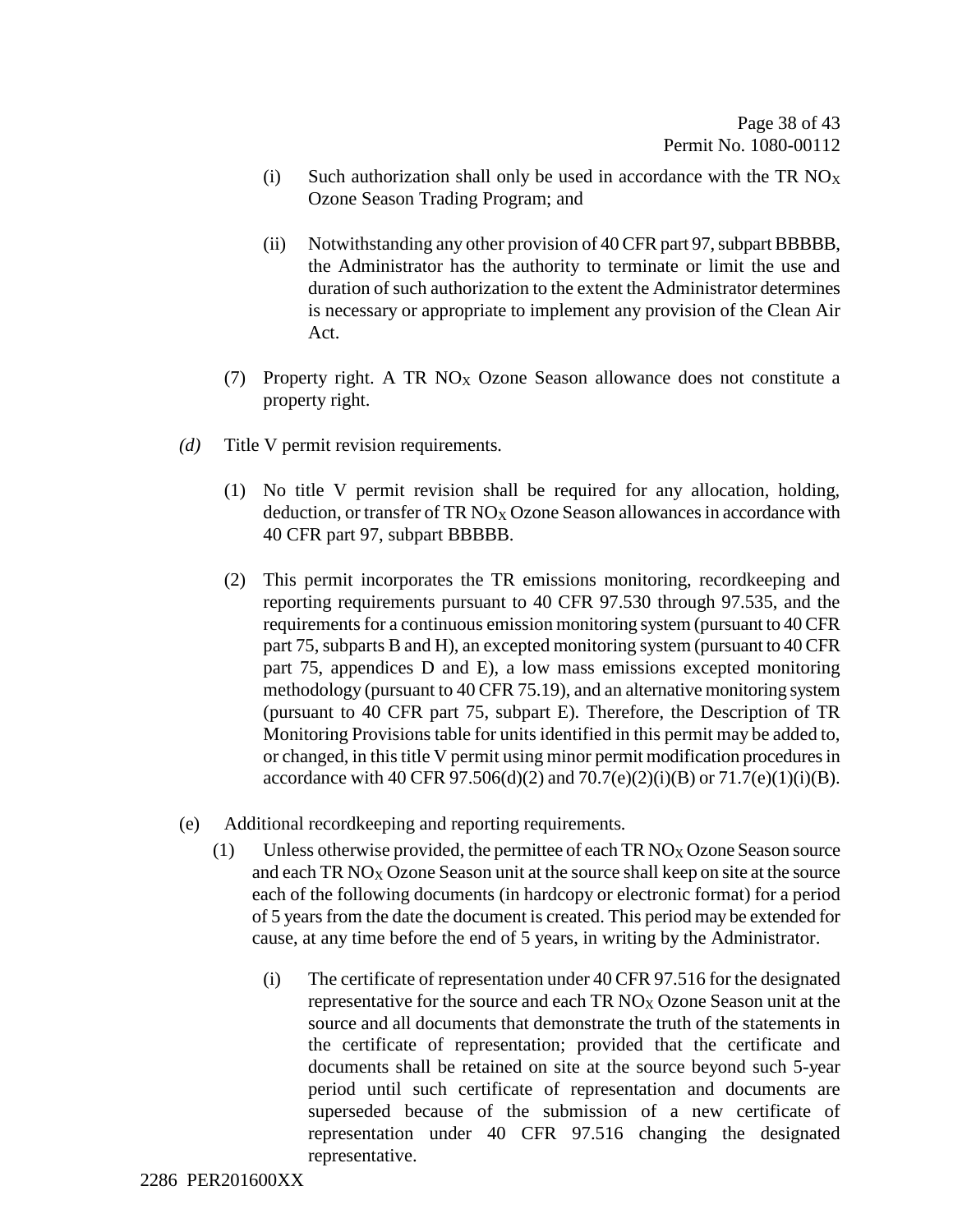- (ii) All emissions monitoring information, in accordance with 40 CFR part 97, subpart BBBBB.
- (iii) Copies of all reports, compliance certifications, and other submissions and all records made or required under, or to demonstrate compliance with the requirements of, the TR  $NO<sub>X</sub>$  Ozone Season Trading Program.
- (2) The designated representative of a TR  $NO<sub>X</sub> Oz$  one Season source and each TR  $NO<sub>X</sub> Oz$  Czone Season unit at the source shall make all submissions required under the TR  $NO<sub>X</sub>$  Ozone Season Trading Program, except as provided in 40 CFR 97.518. This requirement does not change, create an exemption from, or otherwise affect the responsible official submission requirements under a title V operating permit program in 40 CFR parts 70 and 71.
- (f) Liability*.* 
	- (1) Any provision of the TR NO<sub>X</sub> Ozone Season Trading Program that applies to a TR NO<sub>X</sub> Ozone Season source or the designated representative of a TR NO<sub>X</sub> Ozone Season source shall also apply to the permittee of such source and of the  $TR NO<sub>x</sub> Ozone Season units at the source.$
	- (2) Any provision of the TR NO<sub>X</sub> Ozone Season Trading Program that applies to a TR NO<sub>X</sub> Ozone Season unit or the designated representative of a TR NO<sub>X</sub> Ozone Season unit shall also apply to the permittee of such unit.
- (g) Effect on other authorities No provision of the TR NO<sub>X</sub> Ozone Season Trading Program or exemption under 40 CFR 97.505 shall be construed as exempting or excluding the permittee, and the designated representative, of a TR  $NO<sub>X</sub> Ozone$ Season source or TR  $NO<sub>X</sub>$  Ozone Season unit from compliance with any other provision of the applicable, approved state implementation plan, a federally enforceable permit, or the Clean Air Act.
- (h) Effect on units in Indian country. Notwithstanding the provisions of paragraphs (a) through (g) above, paragraphs (a) through (g) shall be deemed not to impose any requirements on any source or unit, or any owner, operator, or designated representative with regards to any source or unit, in Indian country within the borders of the state.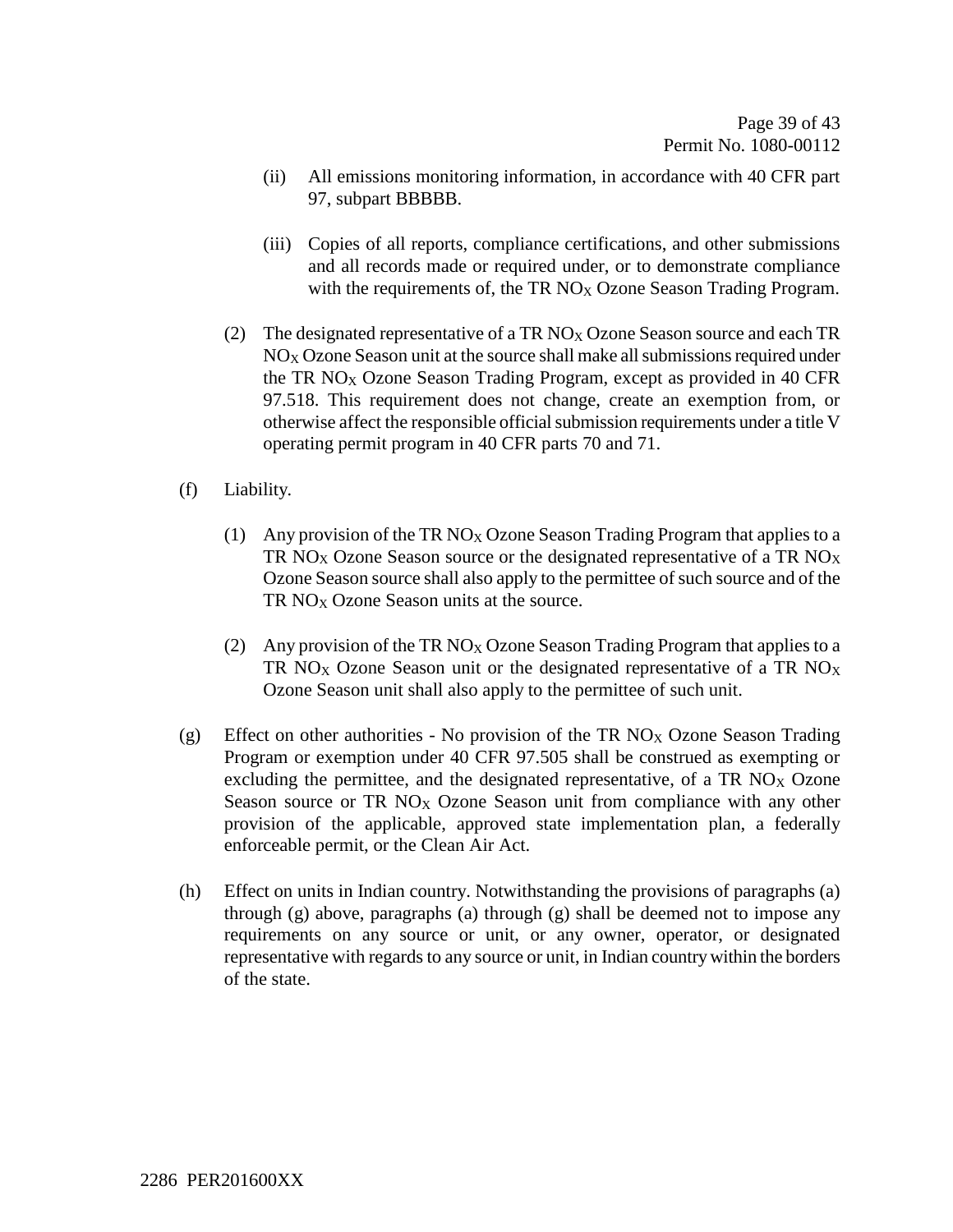# **APPENDIX A**

# **List of Abbreviations Used In this Permit**

|                 | 11 Miss. Admin. Code Pt. 2, Ch. 1.              | Air Emission Regulations for the Prevention, Abatement, and<br>Control of Air Contaminants             |
|-----------------|-------------------------------------------------|--------------------------------------------------------------------------------------------------------|
|                 | 11 Miss. Admin. Code Pt. 2, Ch. 2.              | Permit Regulations for the Construction and/or Operation of Air<br><b>Emissions Equipment</b>          |
|                 | 11 Miss. Admin. Code Pt. 2, Ch. 3.              | Regulations for the Prevention of Air Pollution Emergency Episodes                                     |
|                 | 11 Miss. Admin. Code Pt. 2, Ch. 4.              | <b>Ambient Air Quality Standards</b>                                                                   |
|                 | 11 Miss. Admin. Code Pt. 2, Ch. 5.              | Regulations for the Prevention of Significant Deterioration of Air                                     |
|                 |                                                 | Quality                                                                                                |
|                 | 11 Miss. Admin. Code Pt. 2, Ch. 6.              | Air Emissions Operating Permit Regulations for the Purposes of<br>Title V of the Federal Clean Air Act |
|                 | 11 Miss. Admin. Code Pt. 2, Ch. 7.              | Acid Rain Program Permit Regulations for Purposes of Title IV of<br>the Federal Clean Air Act          |
| <b>BACT</b>     | <b>Best Available Control Technology</b>        |                                                                                                        |
| <b>CEM</b>      | <b>Continuous Emission Monitor</b>              |                                                                                                        |
| <b>CEMS</b>     | <b>Continuous Emission Monitoring System</b>    |                                                                                                        |
| <b>CFR</b>      | Code of Federal Regulations                     |                                                                                                        |
| $\rm CO$        | Carbon Monoxide                                 |                                                                                                        |
| <b>COM</b>      | <b>Continuous Opacity Monitor</b>               |                                                                                                        |
| <b>COMS</b>     | <b>Continuous Opacity Monitoring System</b>     |                                                                                                        |
| <b>DEQ</b>      | Mississippi Department of Environmental Quality |                                                                                                        |
| <b>EPA</b>      | United States Environmental Protection Agency   |                                                                                                        |
| gr/dscf         | Grains Per Dry Standard Cubic Foot              |                                                                                                        |
| HP              | Horsepower                                      |                                                                                                        |
| <b>HAP</b>      | Hazardous Air Pollutant                         |                                                                                                        |
| lbs/hr          | Pounds per Hour                                 |                                                                                                        |
| M or K          | Thousand                                        |                                                                                                        |
| <b>MACT</b>     | Maximum Achievable Control Technology           |                                                                                                        |
| MM              | Million                                         |                                                                                                        |
| <b>MMBTUH</b>   | Million British Thermal Units per Hour          |                                                                                                        |
| NA              | Not Applicable                                  |                                                                                                        |
| <b>NAAQS</b>    | National Ambient Air Quality Standards          |                                                                                                        |
| <b>NESHAP</b>   |                                                 | National Emissions Standards For Hazardous Air Pollutants, 40 CFR 61                                   |
|                 | or                                              |                                                                                                        |
|                 |                                                 | National Emission Standards For Hazardous Air Pollutants for Source Categories, 40 CFR 63              |
| <b>NMVOC</b>    | Non-Methane Volatile Organic Compounds          |                                                                                                        |
| NO <sub>x</sub> | Nitrogen Oxides                                 |                                                                                                        |
| <b>NSPS</b>     | New Source Performance Standards, 40 CFR 60     |                                                                                                        |
| O&M             | <b>Operation and Maintenance</b>                |                                                                                                        |
| <b>PM</b>       | Particulate Matter                              |                                                                                                        |
| $PM_{10}$       | Particulate Matter less than 10 µm in diameter  |                                                                                                        |
| ppm             | Parts per Million                               |                                                                                                        |
| <b>PSD</b>      |                                                 | Prevention of Significant Deterioration, 40 CFR 52                                                     |
| SIP             | <b>State Implementation Plan</b>                |                                                                                                        |
| SO <sub>2</sub> | <b>Sulfur Dioxide</b>                           |                                                                                                        |
| <b>TPY</b>      | Tons per Year                                   |                                                                                                        |
| <b>TRS</b>      | <b>Total Reduced Sulfur</b>                     |                                                                                                        |
| <b>VEE</b>      | <b>Visible Emissions Evaluation</b>             |                                                                                                        |
| <b>VHAP</b>     | <b>Volatile Hazardous Air Pollutant</b>         |                                                                                                        |
| <b>VOC</b>      | Volatile Organic Compound                       |                                                                                                        |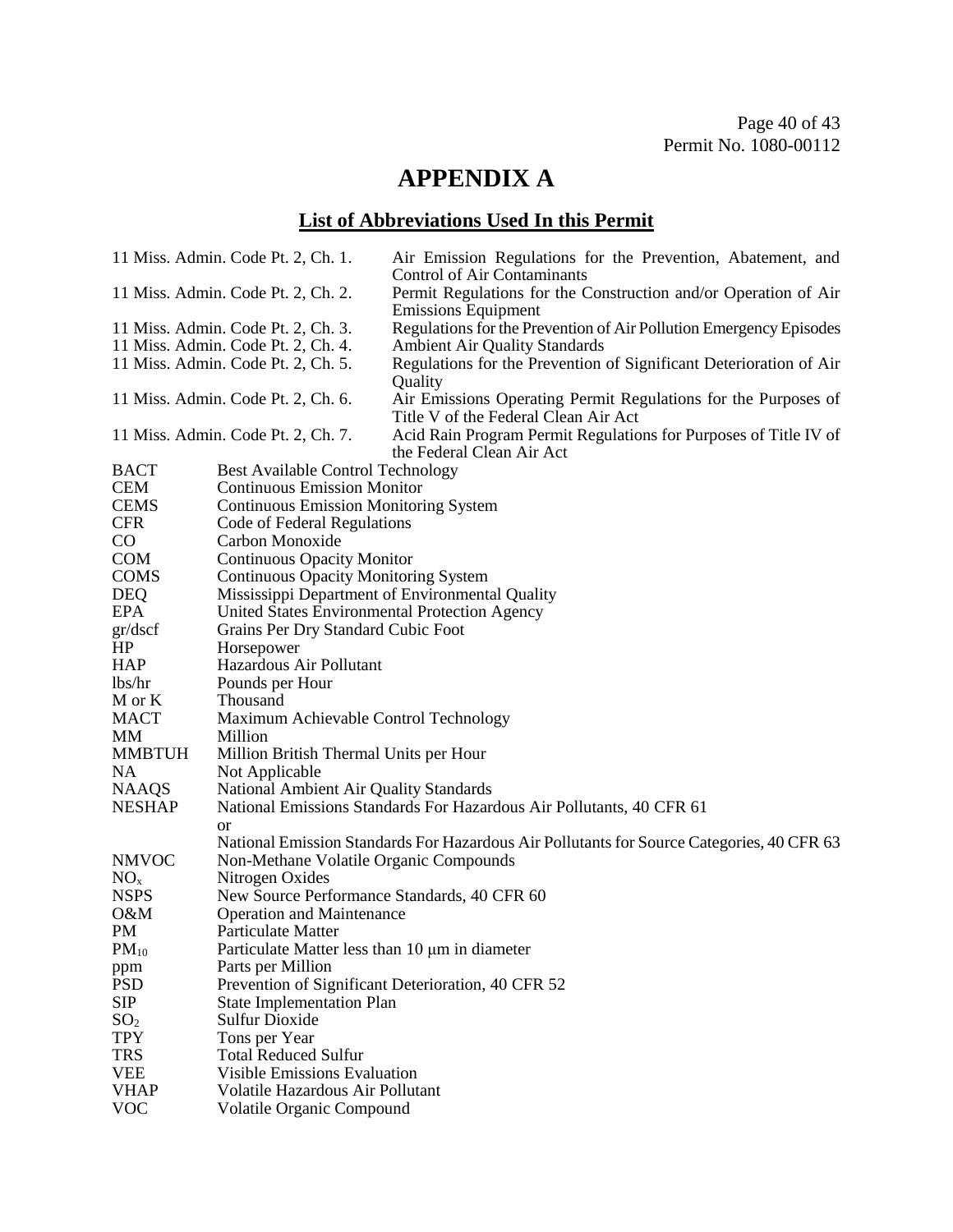Page 41 of 43 Permit No. 1080-00112

# **APPENDIX B**

**PHASE II ACID RAIN PERMIT**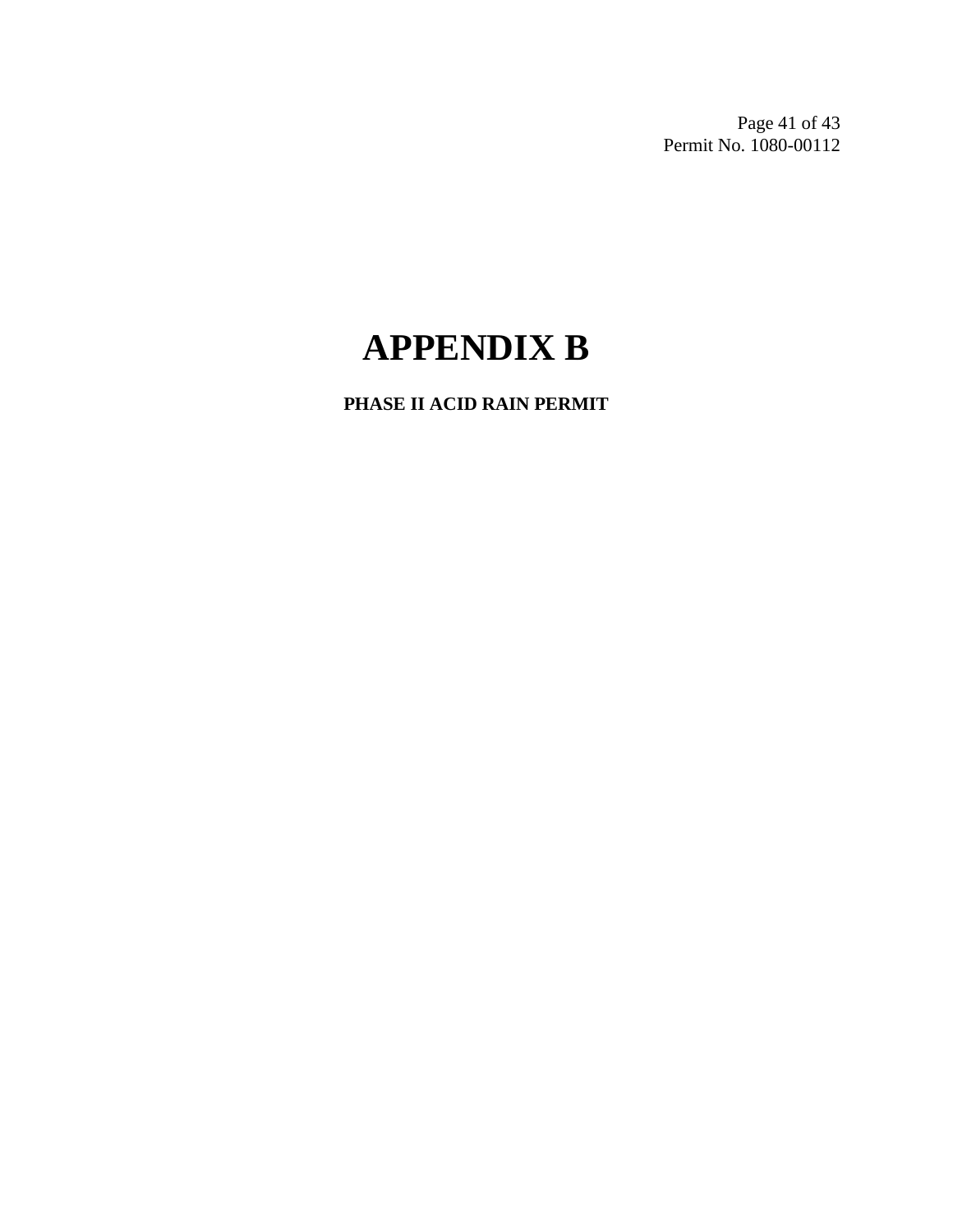# **PHASE II ACID RAIN PERMIT**

| <b>Issued to:</b>   | <b>Plant Rex Brown</b>                          |
|---------------------|-------------------------------------------------|
| <b>Operated by:</b> | Entergy Mississippi, Inc.                       |
| <b>ORIS</b> code:   | 2053                                            |
| <b>Effective:</b>   | <u>March 29, 2018</u> through February 28, 2023 |

### **Summary of Previous Actions:**

**This page will be replaced to document new actions each time a new action is taken by the DEQ. This is the previous permitting actions undertaken:**

| Draft permit for public and EPA comment.                       | June 6, 1997              |
|----------------------------------------------------------------|---------------------------|
| Permit issuance.                                               | <b>September 12, 1997</b> |
| Draft permit for public and EPA comment for<br>permit renewal. | <b>October 1, 2004</b>    |
| <b>Permit issuance</b>                                         | <b>January 7, 2005</b>    |
| Draft Permit for public and EPA Comment for<br>permit renewal  | May 21, 2010              |
| <b>Permit Issuance</b>                                         | <b>July 7, 2010</b>       |
| Draft Permit for public and EPA Comment for<br>permit renewal  | February 6, 2018          |
|                                                                |                           |

#### **Present Action:**

**1) Permit issuance: March 29, 2018**

**Signature Date**

**Krystal Rudolph, P.E., BCEE Chief, Environmental Permits Division Mississippi Department of Environmental Quality P.O. Box 2265, Jackson, MS 39225 Telephone: (601) 961-5171 Facsimile: (601) 961-6612**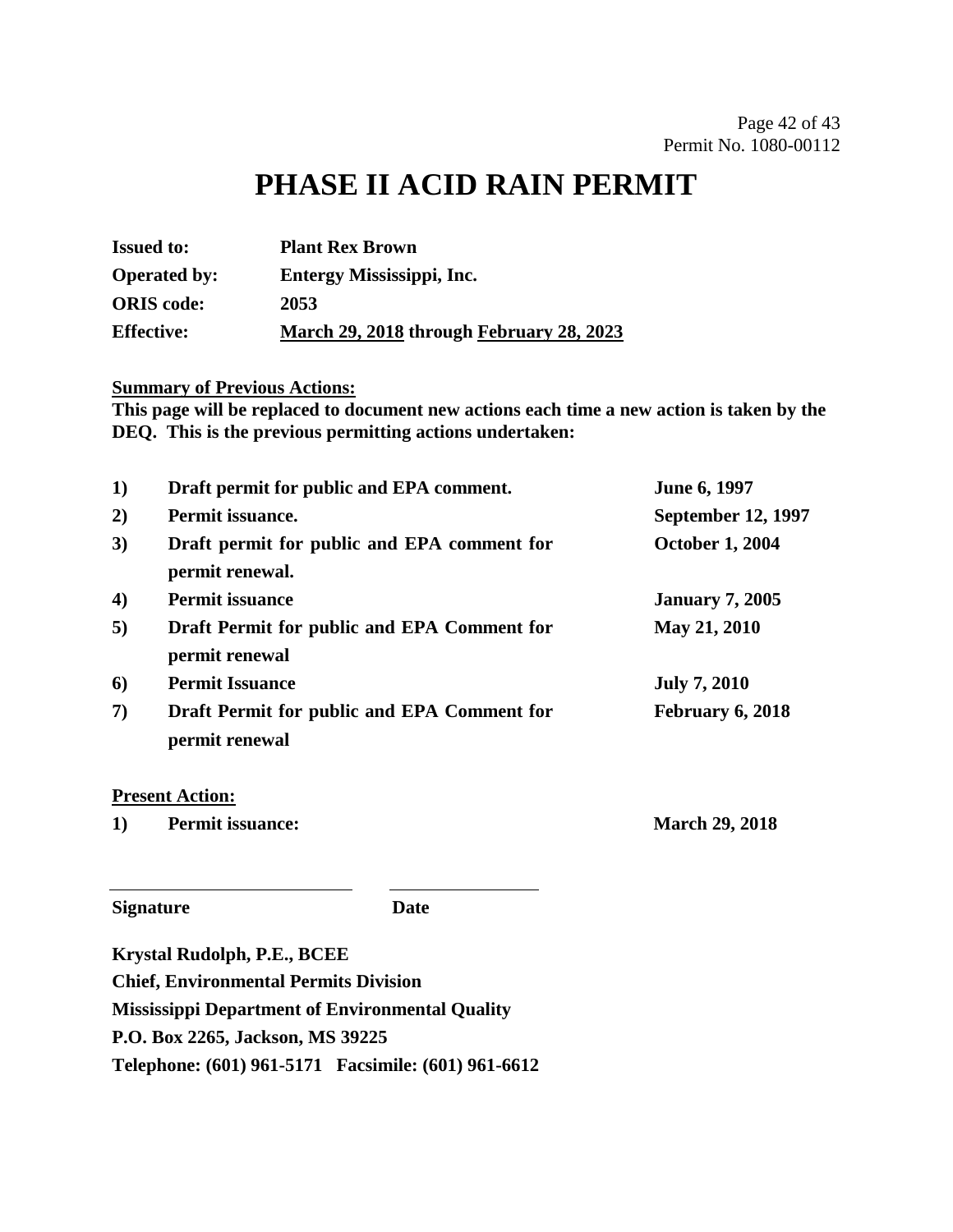# **PHASE II ACID RAIN PERMIT**

| <b>Issued to:</b>   | <b>Plant Rex Brown</b>                   |
|---------------------|------------------------------------------|
| <b>Operated by:</b> | Entergy Mississippi, Inc.                |
| <b>ORIS</b> code:   | 2053                                     |
| <b>Effective:</b>   | March 29, 2018 through February 28, 2018 |

#### **ACID RAIN PERMIT CONTENTS:**

- **1. Statement of Basis.**
- **2. SO<sup>2</sup> allowances allocated under this permit and NO<sup>X</sup> requirements for each affected unit.**
- **3. Comments, notes and justifications regarding permit decisions and changes made to the permit application forms during the review process, and any additional requirements or conditions.**
- **4. The permit application submitted for this source. The owners and operators of the source must comply with the standard requirements and special provisions set forth in the application.**